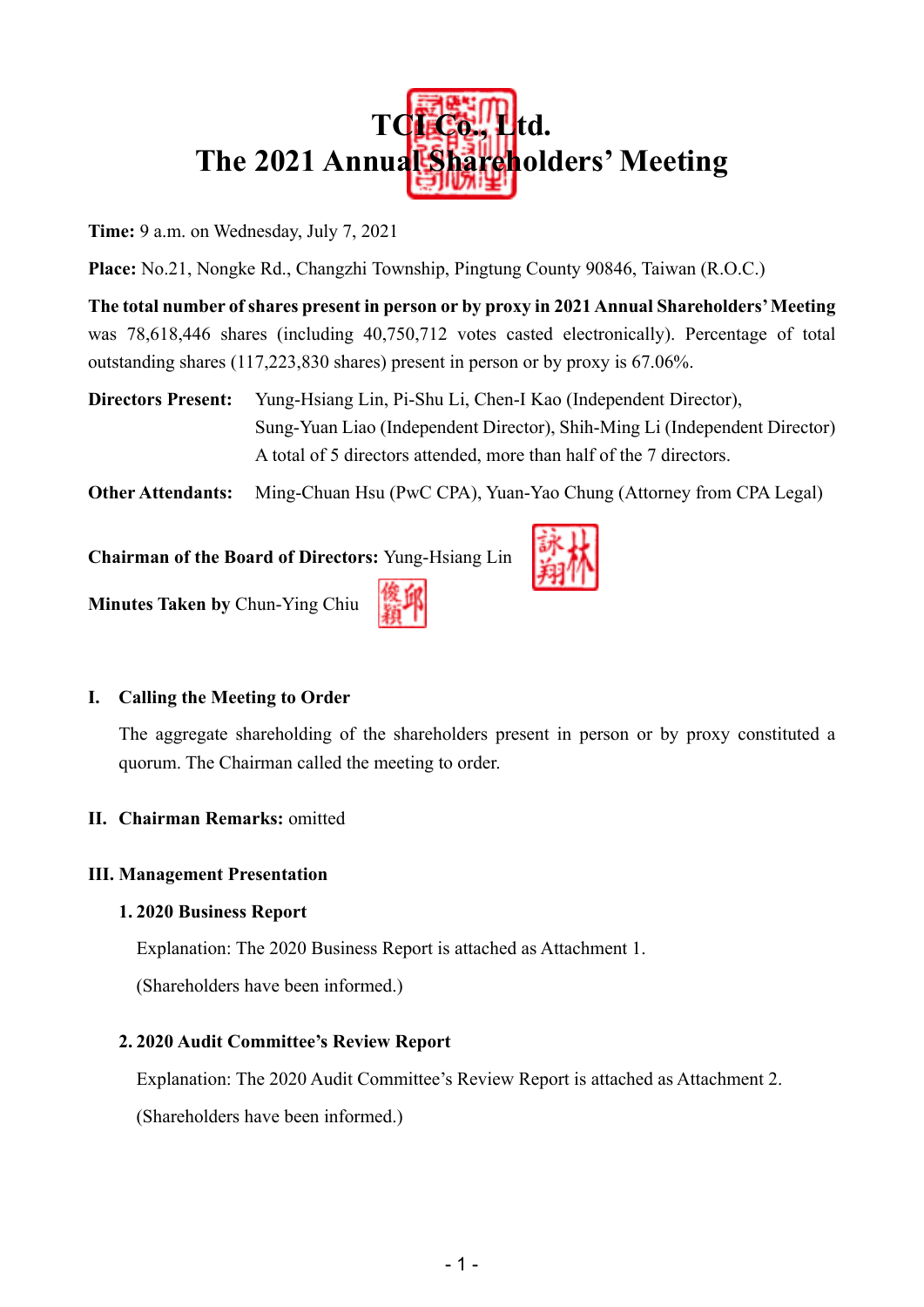#### **3. 2020 Directors' Compensation and Employee Bonus Plans**

#### Explanation:

- (1) In accordance with Article 18 of the Articles of Incorporation of TCI Co., Ltd., after TCI Co., Ltd. offsets its losses in previous years, TCI Co., Ltd. shall set aside not more than 3% of its annual profits as compensation to its directors, and not less than 5% and not more than 15% as profit sharing bonuses to its employees. The annual profits are defined as its annual profit before tax.
- (2) The Directors' Compensation and Employee Bonus Plans have been approved at the meeting of the Board of Directors on March 8, 2021. The amount of 2020 employees' profit sharing bonus is NT\$ 163,401,000. The amount of 2020 directors' compensation is NT\$ 4,200,000. The compensation and the profit sharing bonus will be distributed by cash, and shall be distributed through one or several payment(s).

(Shareholders have been informed.)

#### **4. Review Report on the 2nd Issuance of Unsecured Convertible Bonds**

Explanation:

- (1) The 2nd issuance of unsecured convertible bonds which value NT\$ 1.2 billion was approved at the 2nd meeting of the Board of Directors in 2018. The issuance date is June 8, 2018. It has a validity of 3 years.
- (2) Until the printing date of this handbook, there are 2,102,840 shares have been converted to ordinary shares in this issuance.

#### Remark:

The Company's  $2<sup>nd</sup>$  issuance of unsecured convertible bonds was valid until June 8, 2021, and on the business day following the maturity date (June 9, 2021), the OTC trading was terminated. The due repayment to the creditor was made by remittance on June 24, 2021.

(Shareholders have been informed.)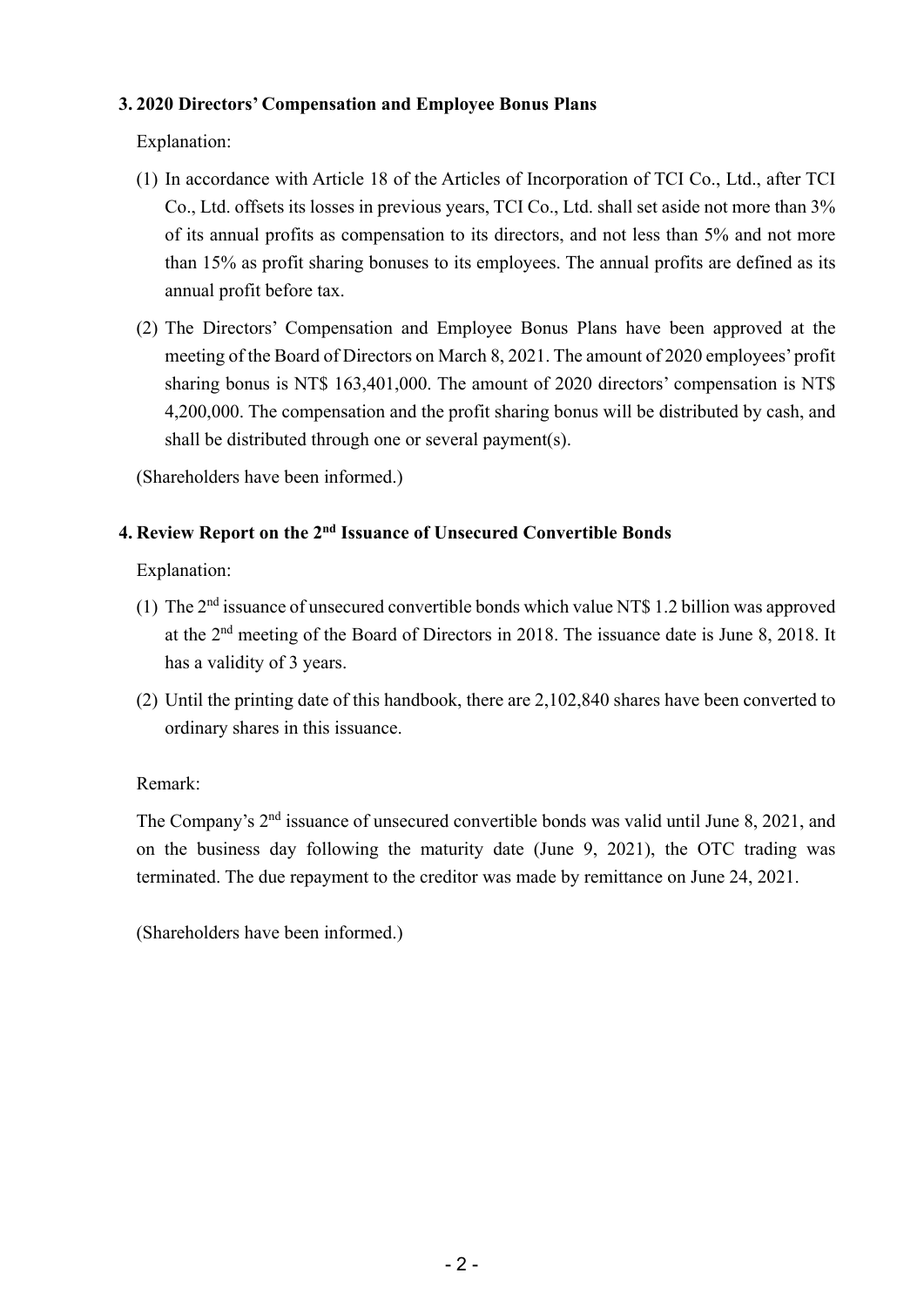#### **5. Review Report on the Repurchase of Treasury Stock**

(1) TCI's Repurchase of Shares (Executed)

May 1, 2021

| Serial Number of Repurchase                                                                  |                                                                                |
|----------------------------------------------------------------------------------------------|--------------------------------------------------------------------------------|
| Purpose of Repurchase                                                                        | Maintenance of the Company's<br>creditability and the share'<br>olders' rights |
| Repurchase Period                                                                            | 2020/02/07-2020/04/06                                                          |
| Repurchase Price Period                                                                      | 148.75-406.59                                                                  |
| Type and Number of Repurchased Shares                                                        | 2,000,000 ordinary shares                                                      |
| <b>Total Price of Repurchased Shares</b>                                                     | NT\$ 438,143,659                                                               |
| Number of Purchased Shares as a Percentage of<br>Number of Shares to be Repurchased          | 100%                                                                           |
| Number of Shares Canceled or Transferred                                                     | 2,000,000 shares                                                               |
| Accumulated Number of Shares Held by TCI                                                     | 0 shares                                                                       |
| Accumulated Number of Shares Held by TCI as a<br>Percentage of Total Number of Issued Shares | $0\%$                                                                          |

(2) TCI's Repurchase of Shares (Executed)

May 1, 2021

| Serial Number of Repurchase                                                                  |                               |
|----------------------------------------------------------------------------------------------|-------------------------------|
| Purpose of Repurchase                                                                        | For the transfer to employees |
| Repurchase Period                                                                            | 2020/03/24-2020/05/22         |
| Repurchase Price Period                                                                      | 108.5-319.5                   |
| Type and Number of Repurchased Shares                                                        | $1,016,000$ ordinary shares   |
| <b>Total Price of Repurchased Shares</b>                                                     | NT\$ 227,419,497              |
| Number of Purchased Shares as a Percentage of<br>Number of Shares to be Repurchased          | 33.87%                        |
| Number of Shares Canceled or Transferred                                                     | 0 shares                      |
| Accumulated Number of Shares Held by TCI                                                     | 1,016,000 shares              |
| Accumulated Number of Shares Held by TCI as a<br>Percentage of Total Number of Issued Shared | 0.86%                         |

(Shareholders have been informed.)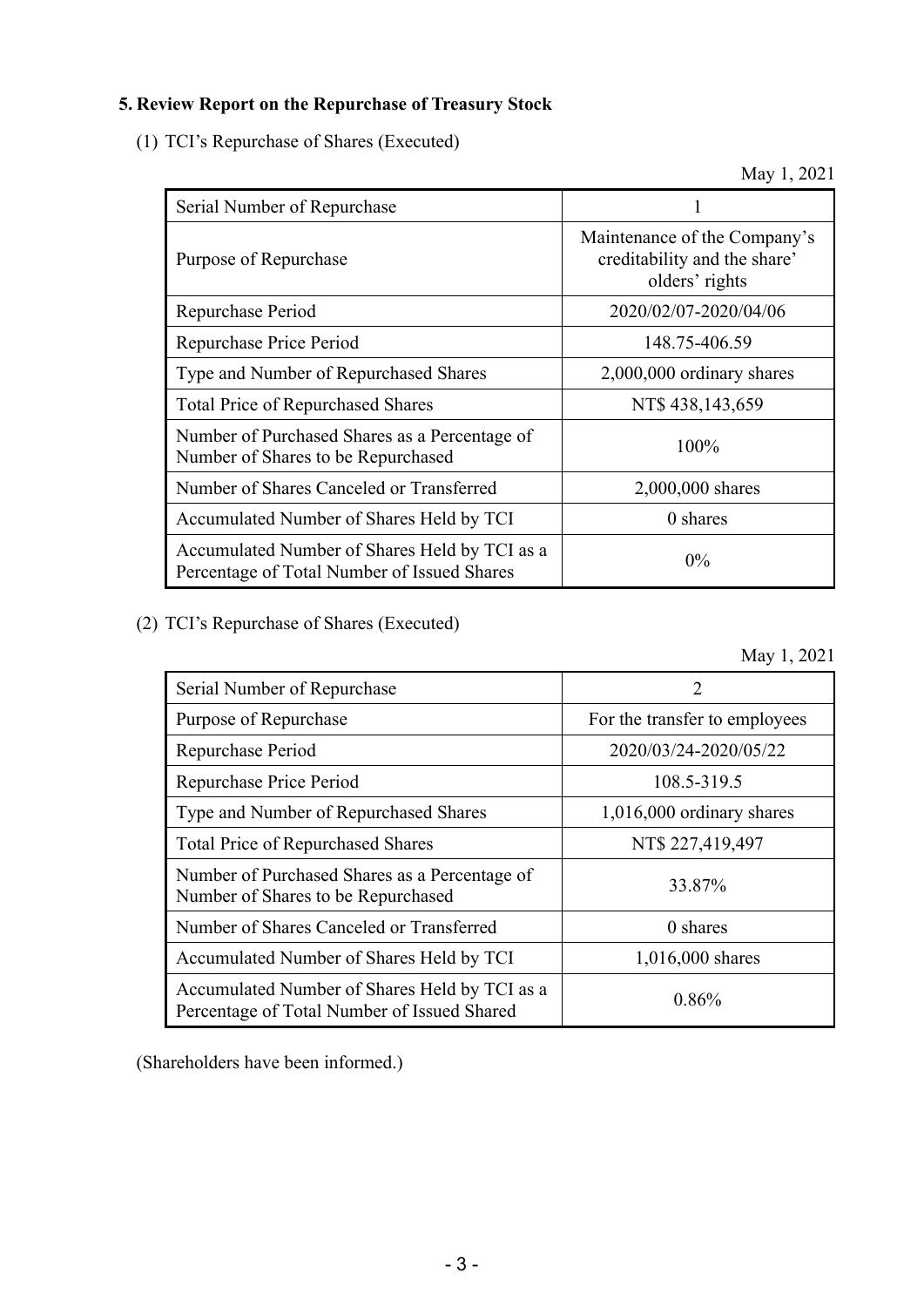#### **IV. Proposals**

#### **1. Proposed by the Board**

Proposal: Adoption of the 2020 Business Report and Financial Statements

Explanation:

- (1) TCI Co., Ltd.'s 2020 Financial Statements, including Consolidated Financial Statements and Business Report, were audited by independent auditors, Ming-Chuan Hsu and Ping-Chun Chih of PwC Taiwan. Also, Financial Statements and Consolidated Financial Statements have been approved by the Board of Directors and examined by the Audit Committee on March 8, 2021.
- (2) The 2020 Business Rport, Independent Auditors' Report, Financial Statements, and Consolidated Financial Statements are attached as Attachment 1 and Attachment 3.
- (3) Please resolve.

Resolution: The above proposal be and hereby was adopted as proposed.

Total number of voting shares: 78,618,446 shares

The voting results are as follows:

| Votes For     |       | Votes Against |      |               | Votes Invalid | <b>Votes Abstained</b> |               |
|---------------|-------|---------------|------|---------------|---------------|------------------------|---------------|
| <b>Shares</b> | $\%$  | <b>Shares</b> | $\%$ | <b>Shares</b> | $\%$          | <b>Shares</b>          | $\frac{0}{0}$ |
| 68,859,587    | 87.58 | 5,276         | 0.00 |               | 0.00          | 9,753,583              | 12.40         |

#### **2. Proposed by the Board**

Proposal: Adoption of the Proposal for Distribution of 2020 Profits

Explanation:

- (1) The Board has adopted the proposal of for distribution of 2020 Profits on March 8, 2021. The 2020 Profit Distribution Proposal is attached as Attachment 4.
- (2) The distribution of 2020 profits is calculated based on the total number of issued shares (118,220,169 shares). The cash dividend payment is NT\$8.88 per share, and the total amount of cash dividend is NT\$1,040,755,261. The amount of cash dividend payment per share is rounded down to the nearest whole number. The amount of the remaining cash dividend which cannot be distributed (less than NT\$1 per share) will be disturbed in accordance with the percentage of current shareholding to meet the total amount of distribution of 2020 profits.
- (3) In the event that, after this meeting, the proposed profit distribution is affected by any changes in equity like convertible bonds or the execution of employee stock options, it is proposed that the Board of Directors will be authorized to adjust each shareholder's percentages of the cash dividend and the stock dividend.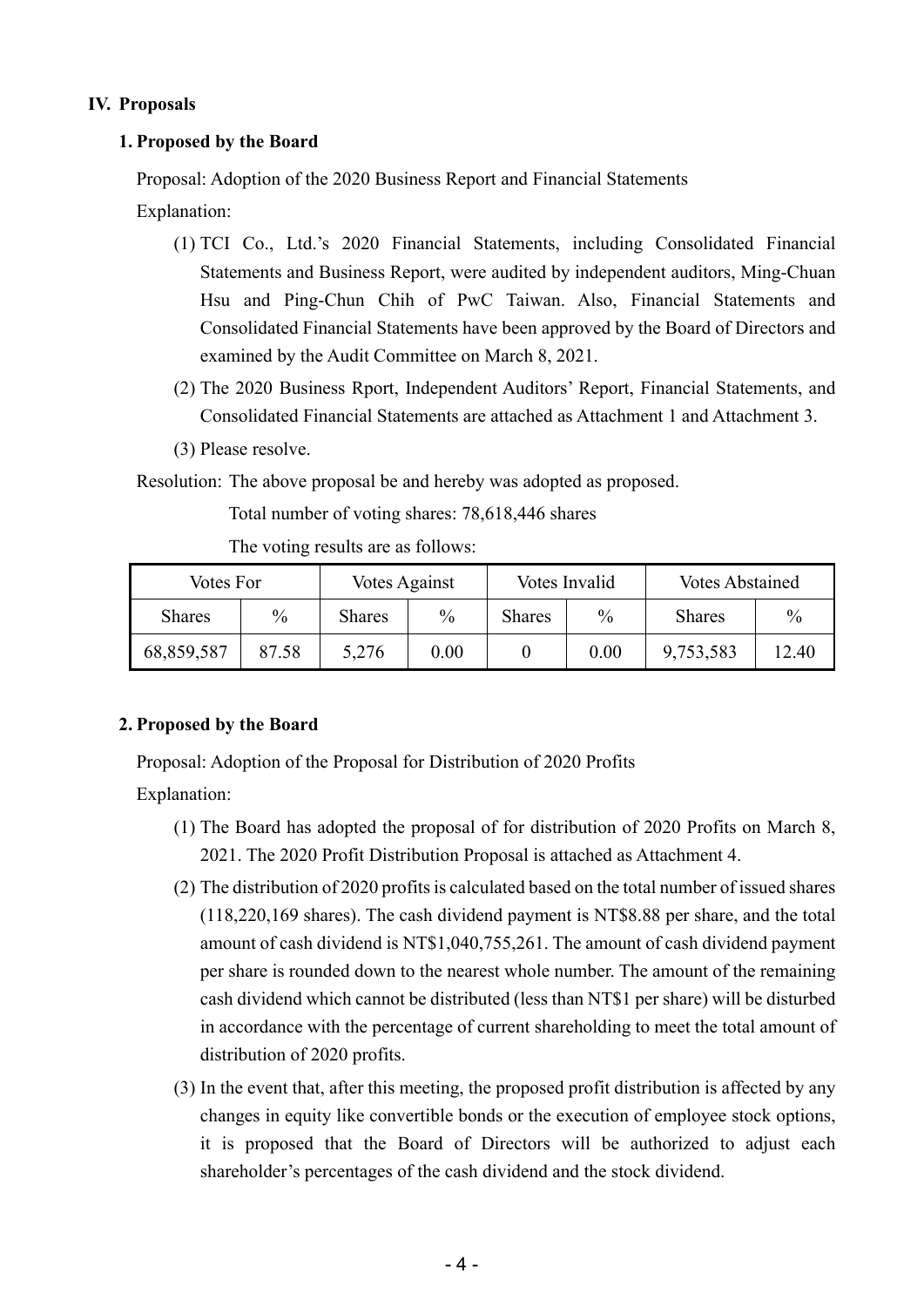- (4) The amount of dividend is distributed to shareholders on the basis of the shareholding recorded in the shareholders list on the ex-dividend date. Upon the approval of the Annual Shareholders' Meeting and the competent authority, it is proposed that the Board of Directors will be authorized to resolve the ex-dividend date and other relevant issues.
- (5) Please resolve.

Resolution: The above proposal be and hereby was adopted as proposed.

Total number of voting shares: 78,618,446 shares

The voting results are as follows:

| Votes For     |       | Votes Against |               |               | Votes Invalid | <b>Votes Abstained</b> |               |
|---------------|-------|---------------|---------------|---------------|---------------|------------------------|---------------|
| <b>Shares</b> | $\%$  | <b>Shares</b> | $\frac{0}{0}$ | <b>Shares</b> | $\%$          | <b>Shares</b>          | $\frac{0}{0}$ |
| 68,854,553    | 87.58 | 12,278        | 0.01          |               | 0.00          | 9,751,615              | 12.40         |

#### **V. Discussion**

#### **1. Proposed by the Board**

Proposal: Proposal for the amendments to the Articles of Incorportion

Explanation:

- (1) In order to meet the operational requirements, it is proposed to amend some provisions of the Articles of Incorporation of TCI. For the Table for Comparisonof Amendments to the Articles of Incorporation with the Current Version, please refer to Attachment 5.
- (2) Please discuss.

According to the "Relevant Measures to Postpone the Shareholders' Meeting of Publicly Held Companies in Response to the Epidemic" announced by the competent authority, the Company's annual shareholders' meeting was postponed to July 7, 2021. The revision date should be based on the actual meeting of the shareholders' meeting. Therefore, the revision date of Article 20 was revised to July 7, 2021.

Resolution: The above proposal be and hereby was adopted as proposed.

Total number of voting shares: 78,618,446 shares

| Votes For     |       | Votes Against |               |               | Votes Invalid | <b>Votes Abstained</b> |               |
|---------------|-------|---------------|---------------|---------------|---------------|------------------------|---------------|
| <b>Shares</b> | $\%$  | <b>Shares</b> | $\frac{0}{0}$ | <b>Shares</b> | $\frac{0}{0}$ | <b>Shares</b>          | $\frac{0}{0}$ |
| 58, 344, 252  | 74.21 | 10,396,600    | 13.22         |               | 0.00          | 9,877,594              | 12.56         |

The voting results are as follows: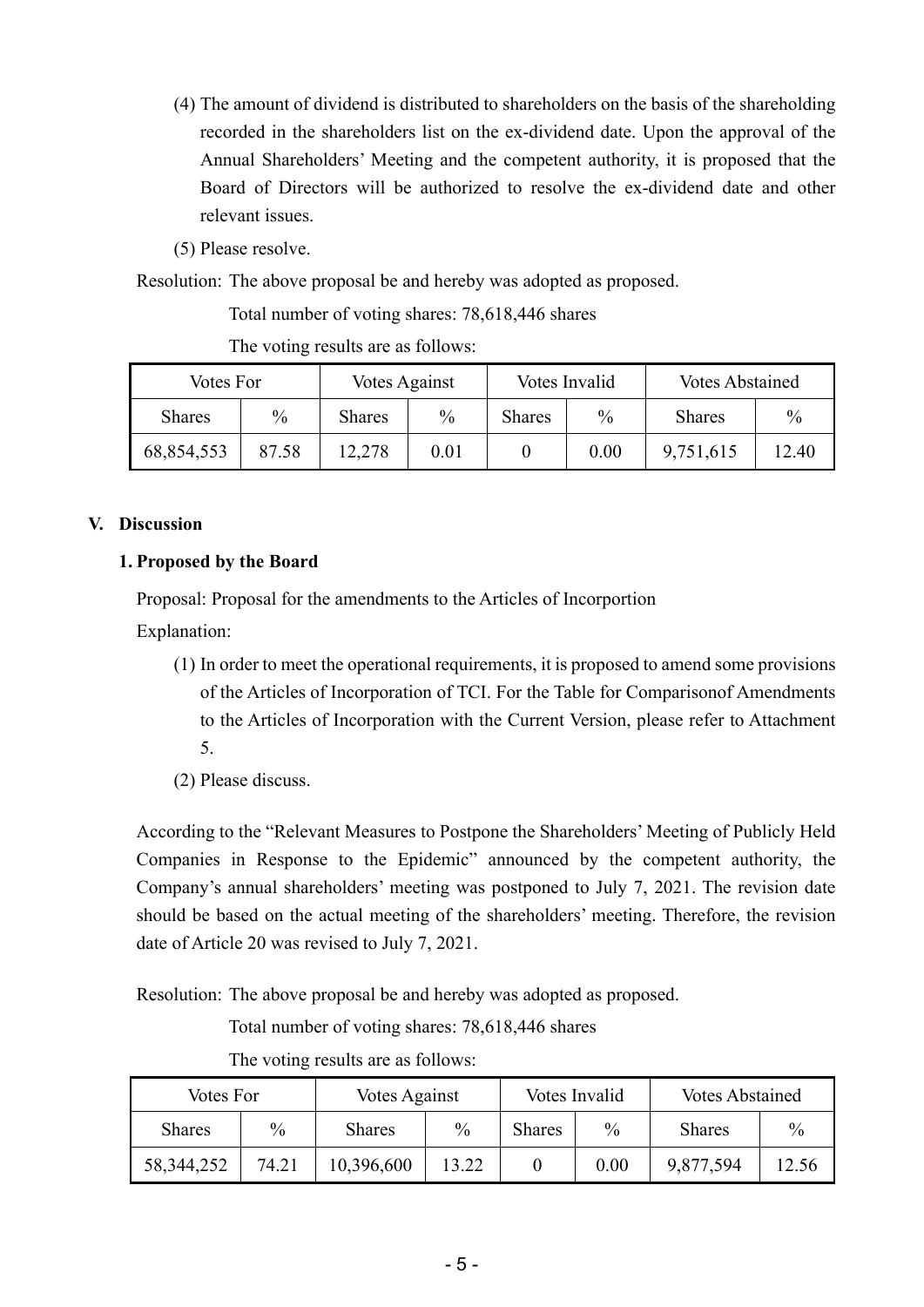#### **2. Proposed by the Board**

Proposal: Proposal for the amendments to the Operational Procedures for Acquisition or Disposal

Explanation:

- (1) In order to meet the operational requirements, it is proposed to amend some provisions of the Operational Procedures for Acquisition or Disposal of Assets. For the Table for Comparison of Amendments to the Operational Procedures for Acquisition or Disposal of Assets with the Current Version, please refer to Attachment 6.
- (2) Please discuss.

According to the "Relevant Measures to Postpone the Shareholders' Meeting of Publicly Held Companies in Response to the Epidemic" announced by the competent authority, the Company's annual shareholders' meeting was postponed to July 7, 2021. The revision date should be based on the actual meeting of the shareholders' meeting. Therefore, the revision date of Article 20 was revised to July 7, 2021.

Resolution: The above proposal be and hereby was adopted as proposed.

Total number of voting shares: 78,618,446 shares

The voting results are as follows.

| Votes For     |       | Votes Against |               |               | Votes Invalid | <b>Votes Abstained</b> |               |
|---------------|-------|---------------|---------------|---------------|---------------|------------------------|---------------|
| <b>Shares</b> | $\%$  | <b>Shares</b> | $\frac{0}{0}$ | <b>Shares</b> | $\%$          | <b>Shares</b>          | $\frac{0}{0}$ |
| 54,941,607    | 69.88 | 13,798,074    | 17.55         |               | 0.00          | 9,878,765              | 12.56         |

#### **3. Proposed by the Board**

Proposal: Proposal of the lifting of non-competition restriction for directors and their representatives

Explanation:

- (1) The lifting is proposed in accordance with Article 209 of Company Act that "a director who does anything for himself or on behalf of another person that is within the scope of the company's business, shall explain to the meeting of shareholders the essential contents of such an act and secure its approval."
- (2) In view of the fact that the Directors may happen to concurrently serve as directors of companies with the same or similar business scope as TCI, it is proposed, according to Article 209 of the Company Act, that the non-competition restrictions for the Directors shall be lifted on the premise that TCI's interested will not be jeopardized.

Resolution: The above proposal be and hereby was adopted as proposed.

Total number of voting shares: 78,618,446 shares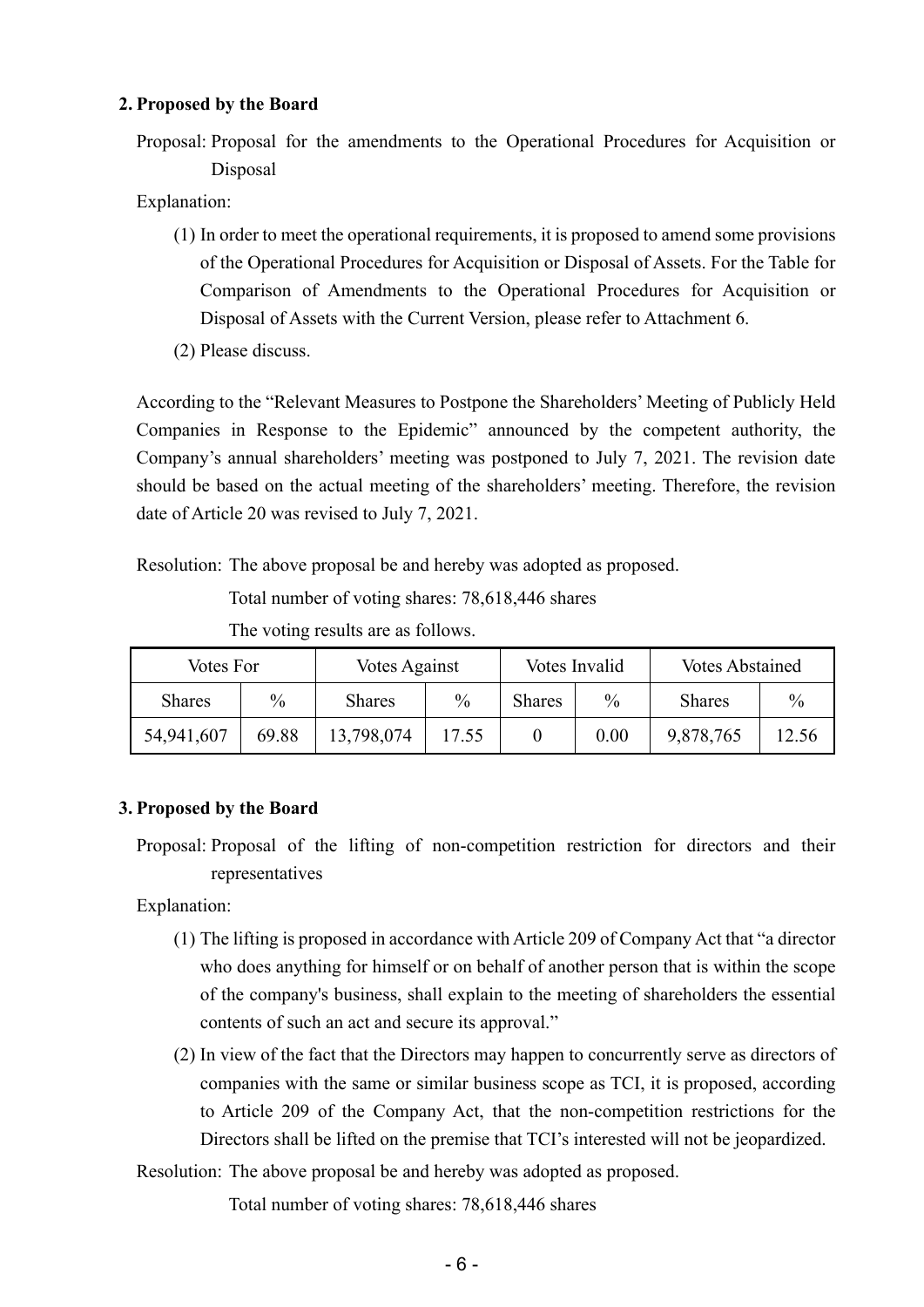| Votes For     |               | Votes Against |       |               | Votes Invalid | <b>Votes Abstained</b> |               |
|---------------|---------------|---------------|-------|---------------|---------------|------------------------|---------------|
| <b>Shares</b> | $\frac{0}{0}$ | <b>Shares</b> | $\%$  | <b>Shares</b> | $\%$          | <b>Shares</b>          | $\frac{0}{0}$ |
| 54,679,588    | 69.55         | 13,583,228    | 17.27 |               | 0.00          | 10,355,630             | 13.17         |

The voting results are as follows:

#### **VI. Questions and Motions**

None.

# **VII. Closing of the Meeting**

The Chairman announced closing of the Meeting at 10:25 a.m. on the same day.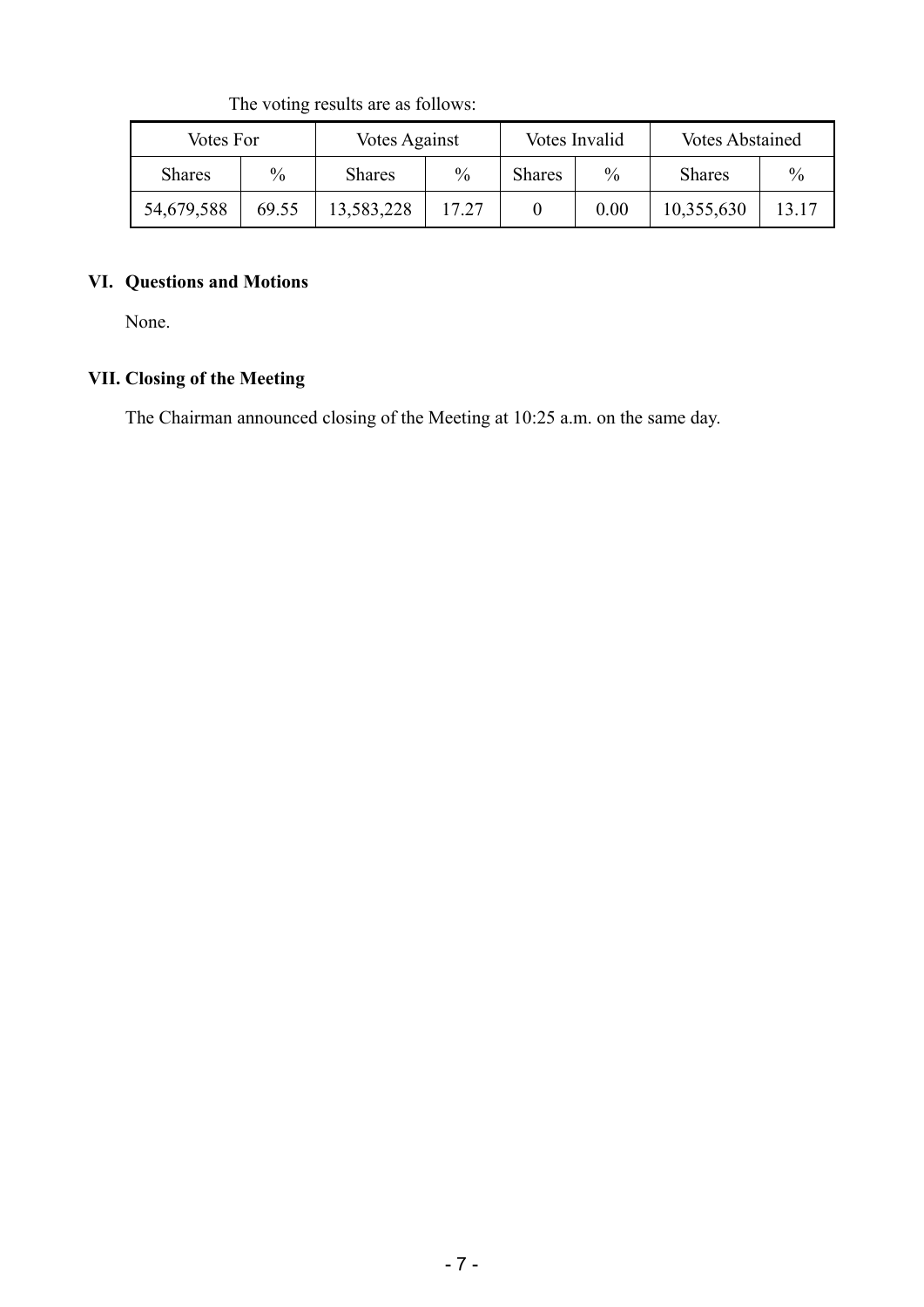#### **Attachment 1**

# **TCI Co., Ltd. Business Report**

Dear Shareholders,

Affected by the pandemic in 2020, TCI suffered its first business recession in more than a decade, which made us accelerate our examination of our shortcomings, improve our technical capabilities and lean management, and achieve the highest gross profit margin, 45.5%, in the third quarter of 2020 and reached 55th place among all listed companies in terms of the operating net profit margin. Furthermore, TCI is looking to the future, accelerating its global deployment, and moving towards the goal of 2023- a global bioscience design trading company.

#### **The operating plan adopted by the Company in 2021 is as follows:**

1. Make good products, bring the world to the customer, and bring the customer to the world.

Continuing the strategy for 2020, TCI takes customers as the core, is committed to serving large global customers, and also helping brand customers sell products globally, and focuses on the development of high-efficacy products with the advantages of R&D and global procurement strength, and make good differentiated products that are easy to market, efficient and cost-effective so as to bring the world to the customer, and bring the customer to the world!

2. Precise iManufacturing

TCI is continuously optimizing the production process, and its supply chain management is becoming more refined. In 2021, it will develop and import intelligent software by itself, and use the data-assisted decision making approach of the 3U strategy (ultra-automation, unlimited connection, ubiquitousness) to achieve "precise imanufacturing": on-time production, less loss, fast shipping, low inventory!

3. A good working environment

In response to the pandemic, TCI will set up Virtual Global Offices (VGOs) all over the world in 2020 to use global talents to expand its business. While recruiting outstanding talents, it must also create a friendly and good working environment. In 2021, TCI will strive for recognition as Asia's Best Employer by Forbes and continue to promote corporate social responsibility, and for the glory of the first place, create ubiquitous administrative services for employees in virtual or real working environments, and create sustainable development opportunities for the environment!

TCI will continue to work hard to become the world's No. 1 global bioscience design trading company with revenue of more than NT\$ 200 billion.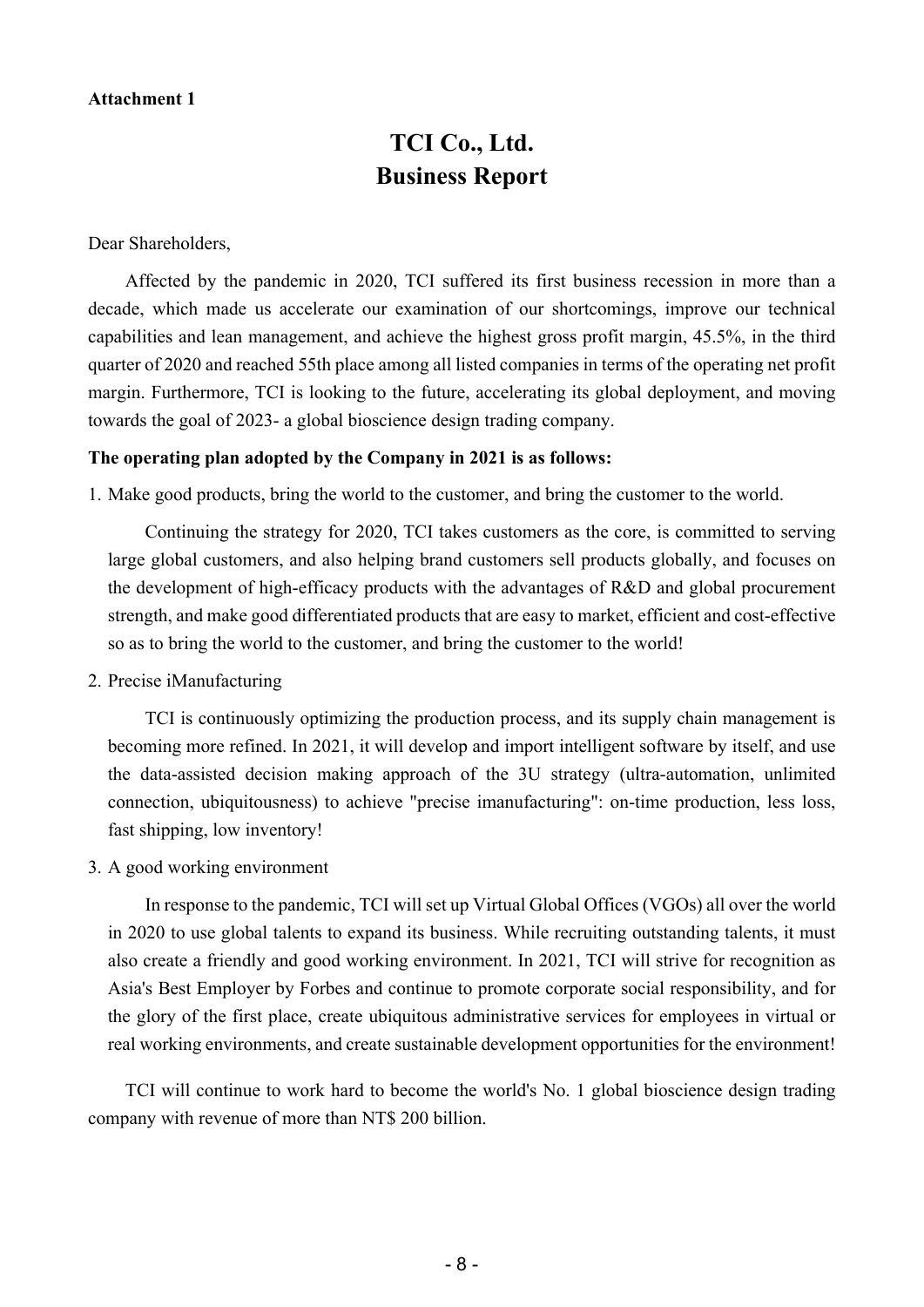#### **2020 Financial Performance**

1. Operational Results

Unit: NT\$ thousands

|                                               | TCI Co., Ltd.                        |               |             |               |
|-----------------------------------------------|--------------------------------------|---------------|-------------|---------------|
|                                               | <b>Consolidated Income Statement</b> |               |             |               |
| Item                                          | 2020                                 | 2019          | Difference  | $\frac{0}{0}$ |
| Net Revenue                                   | 8,223,851                            | 9,566,132     | (1,342,281) | $-14%$        |
| Cost of Revenue                               | (4, 634, 123)                        | (5,550,645)   | 916,522     | $-17%$        |
| Gross Profit                                  | 3,589,728                            | 4,015,487     | (425, 759)  | $-11\%$       |
| <b>Operating Expenses</b>                     | (1,571,923)                          | (1, 813, 170) | 241,247     | $-13%$        |
| Income from Operations                        | 2,017,805                            | 2,202,317     | (184, 512)  | $-8%$         |
| Other Operating Income and<br><b>Expenses</b> | 180,416                              | 202,914       | (22, 498)   | $-11\%$       |
| Income before Income Tax                      | 2,198,221                            | 2,405,231     | (207,010)   | $-9\%$        |
| <b>Income Tax Expenses</b>                    | (345, 483)                           | (367, 265)    | 21,782      | $-6\%$        |
| Net Income                                    | 1,852,738                            | 2,037,966     | (185, 228)  | $-9%$         |

2. Analysis of Financial Performance

- (1) In 2020, TCI's net revenue totaled NT\$ 8.223851 billion, a decrease of 14 percent compared with the NT\$ 9.566132 billion in 2019; the income from operations totaled NT\$ 2.017805 billion, a decrease of 8 percent compared with the NT\$ 2.202317 in 2019; the net income totaled NT\$ 1.852738, a decrease of 9 percent compared with the NT\$ 2.037966 in 2019.
- (2) In 2020, the gross profit margin was  $43.65\%$ , up  $1.67\%$  compared with the  $41.98\%$  in 2019; the operating income margin was 24.54%, up 1.52% compared with the 24.54% in 2019; the profit margin was 22.53%, up 1.23% compared with the 21.30% in 2019.
- (3) In 2020, the earnings per share was NT\$ 15.69, down 7.8% compared with the NT\$ 17.02 in 2019.

TCI sincerely thanks you again for your support. As you read this Report, you will be assured of the correctness of investing in TCI! Please continue to believe in TCI and hold your shares for a lon term. For more information, you can refer to TCI's official website or scan the QR codes below. In 2021, TCI will work as hard as before in 2021 but in a better and smarter way to "join and delight consumer's life"!





Chairman: Yung-Hsiang Lin CEO: Yung-Hsiang Lin Accounting Manager: Chen-Chen Fu



- 9 -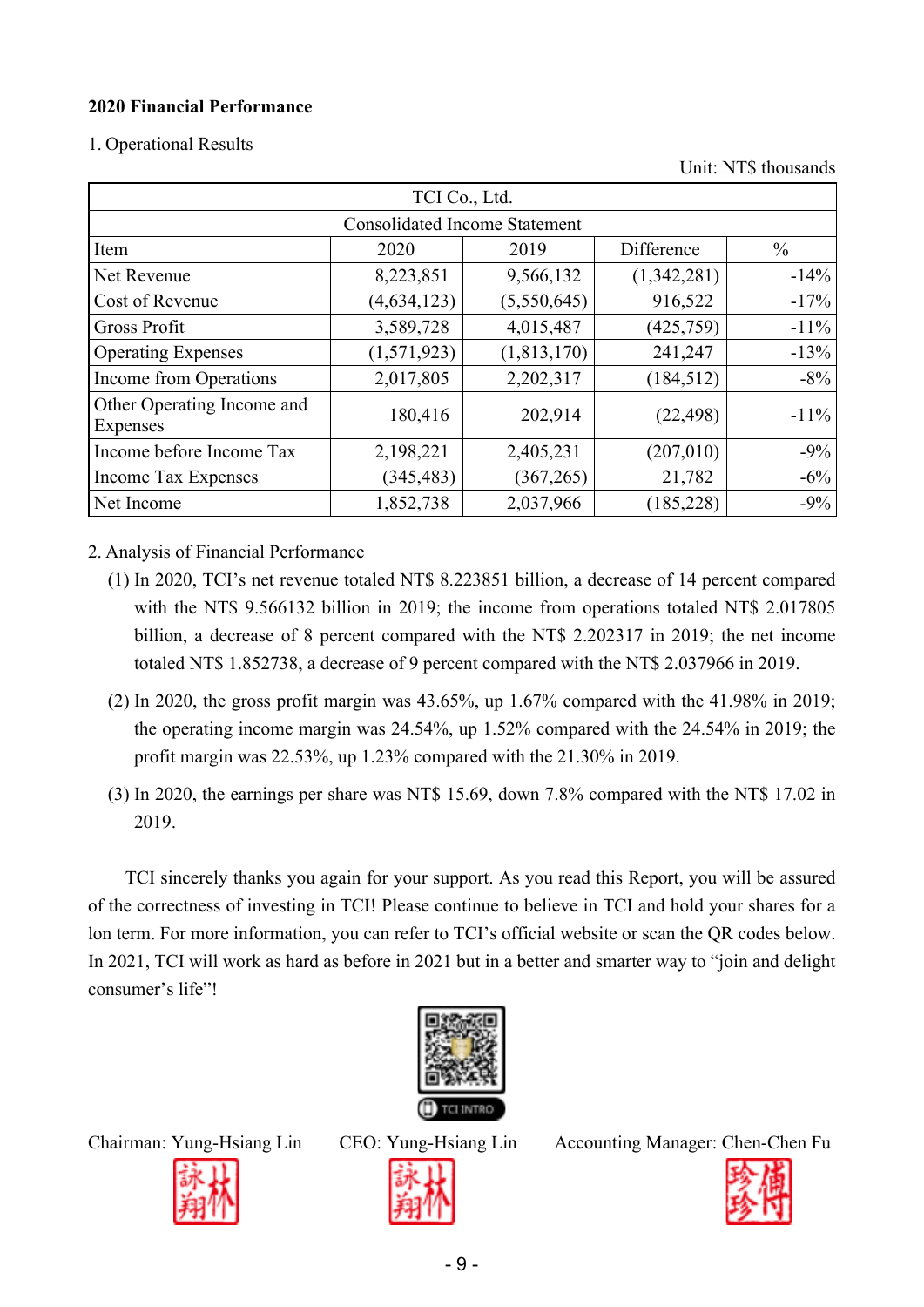#### **Attachment 2**

# **2021 Audit Committee's Review Report**

The Board of Directors has prepared the Company's 2020 Financial Statements. The CPAs of PwC Taiwan, Ming-Chuan Hsu and Ping-Chun Chih, were retained to audit TCI's Financial Statements.The Business Report, Financial Statements, and earning allocation proposal have been reviewed and determined to be correct and accurate by the Audit Committee members of TCI Co., Ltd. According to relevant requirements of Article 14-4 of the Securities and Exchange Act and Article 219 of the Company Act, we herby submit this report.

To

2021 Annual Shareholders' Meeting of TCI Co., Ltd.

TCI Co., Ltd.

Chairman of the Audit Committee Sung-Yuan Liao

March 8, 2021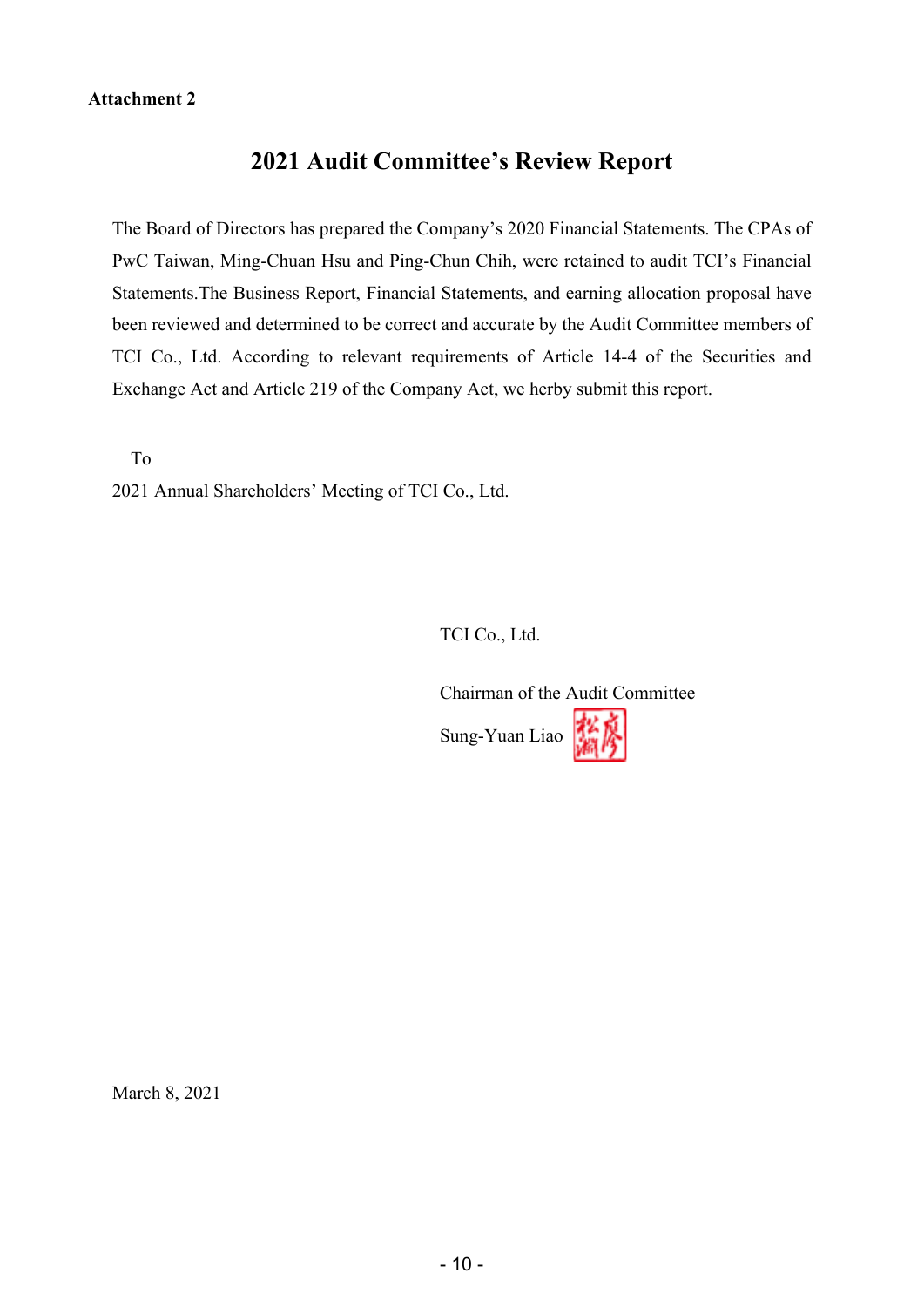**Attachment 3** 

#### INDEPENDENT AUDITORS' REPORT TRANSLATED FROM CHINESE

To the Board of Directors and Shareholders of TCI Co., Ltd.

#### *Opinion*

We have audited the accompanying parent company only balance sheets of TCI Co., Ltd. (the "Company") as at December 31, 2020 and 2019, and the related parent company only statements of comprehensive income, of changes in equity and of cash flows for the years then ended, and notes to the parent company only financial statements, including a summary of significant accounting policies.

In our opinion, the accompanying parent company only financial statements present fairly, in all material respects, the parent company only financial position of TCI Co., Ltd as at December 31, 2020 and 2019, and its parent company only financial performance and its parent company only cash flows for the years then ended in accordance with the Regulations Governing the Preparation of Financial Reports by Securities Issuers.

#### *Basis for opinion*

We conducted our audits in accordance with the Regulations Governing Auditing and Attestation of Financial Statements by Certified Public Accountants and generally accepted auditing standards in the Republic of China. Our responsibilities under those standards are further described in the *Auditors' responsibilities for the audit of the parent company only financial statements* section of our report. We are independent of the Company in accordance with the Norm of Professional Ethics for Certified Public Accountant of the Republic of China, and we have fulfilled our other ethical responsibilities in accordance with these requirements. We believe that the audit evidence we have obtained is sufficient and appropriate to provide a basis for our opinion.

# *Key audit matters*

Key audit matters are those matters that, in our professional judgment, were of most significance in our audit of the Company's 2020 parent company only financial statements. These matters were addressed in the context of our audit of the parent company only financial statements as a whole and, in forming our opinion thereon, we do not provide a separate opinion on these matters.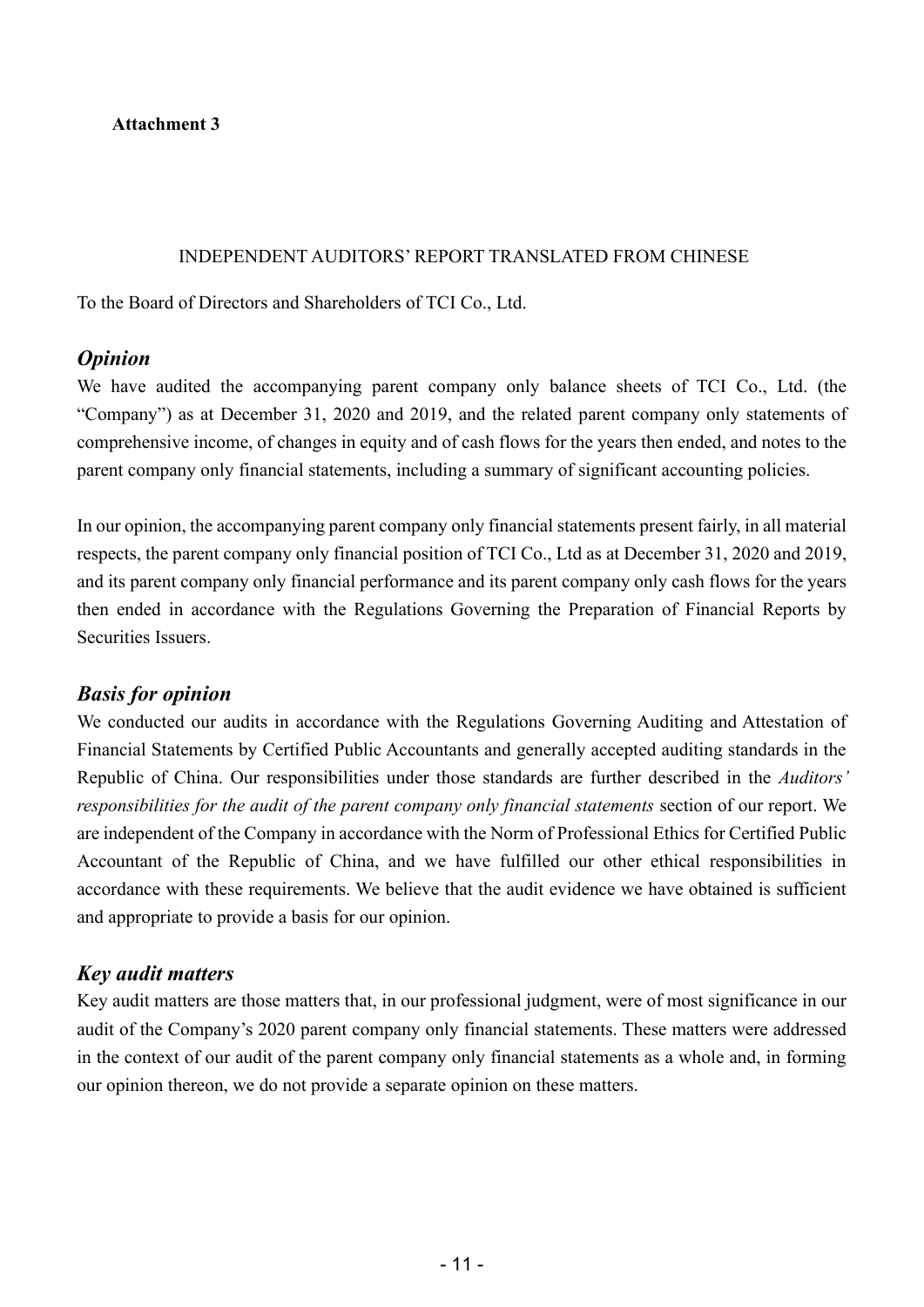Key audit matters for the Company's 2020 parent company only financial statements are stated as follows:

#### **Existence and occurrence of top ten customers**

#### Description

The Company's and its subsidiaries' (listed as investments accounted for under equity method) sales revenue arise mainly from manufacturing and sales of health foods and cosmetics. Customers are mostly direct marketing companies in Europe and Asia and cosmetic companies.

With the expansion of direct marketing companies in Europe and Asia, the sales revenue from top ten customers has increased significantly and became a significant portion of operating income to the parent company only financial statements. Because of the rapid development in the internet sales market, more time and resources were required in performing the audit procedures. Thus, we consider the existence and occurrence of top ten customers as a key audit matter.

Please refer to Note 4(29) for accounting policies on revenue recognition and Note 6(20) for details of sales revenue and Note 6(5) for details of investments accounted for under equity method.

#### How our audit addressed the matter

Our audit procedures in respect of the above key audit matter included:

- Understanding and testing the internal control procedures of the top ten customers and testing the effectiveness of internal control related to sales revenue.
- Selecting samples from sales transactions of the top ten customers and comparing against orders and delivery bills to confirm whether the sales transactions did occur.
- Examining sales returns and discounts from the top ten customers after the balance sheet date to confirm the existence of sales revenue.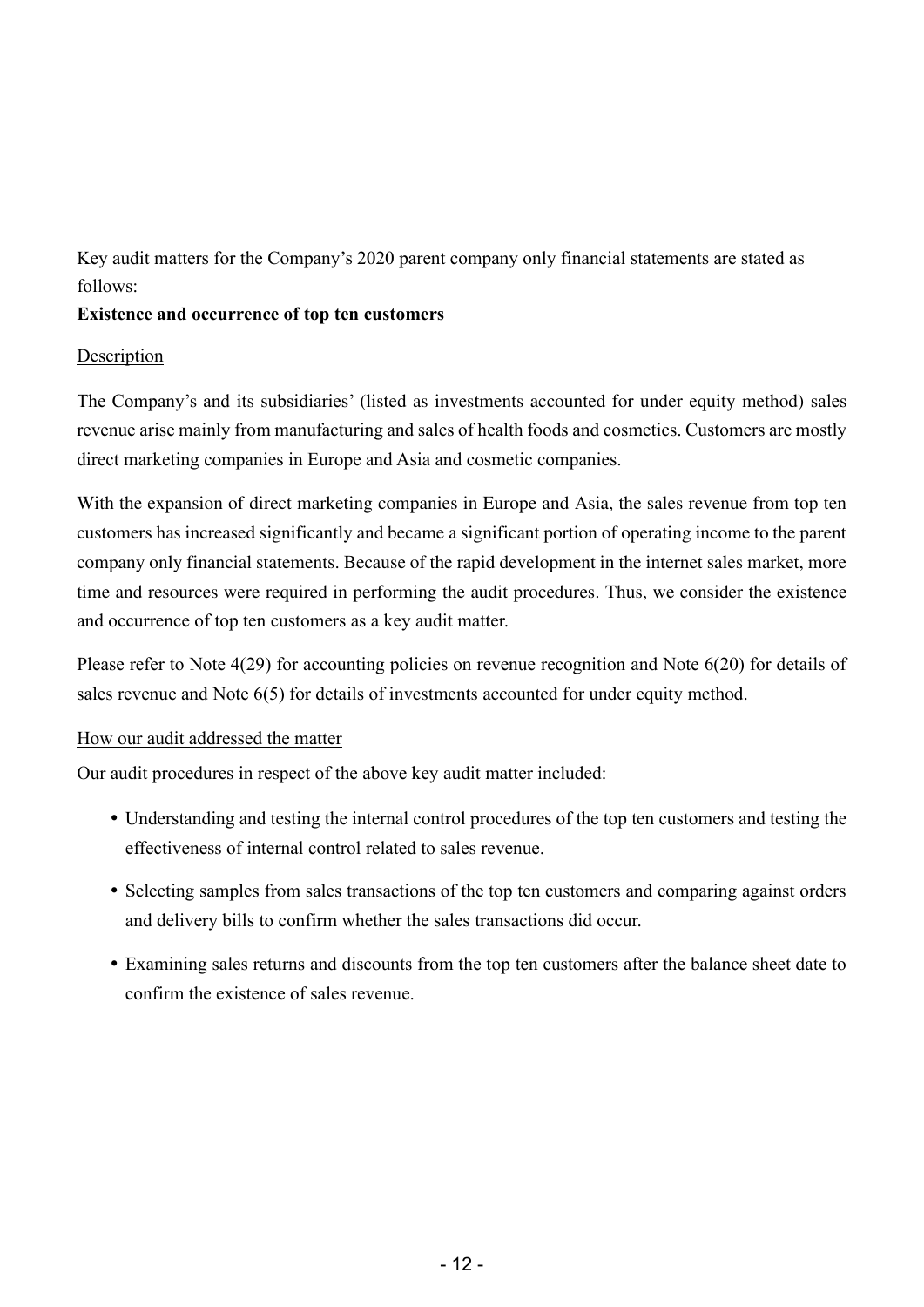#### **Allowance for inventory valuation losses**

#### Description

The Company and its subsidiaries (listed as investments accounted for under equity method) are primarily engaged in developing, manufacturing and sales of health foods and cosmetics. As these kinds of products are substituted easily and have a highly competitive nature in the market, there is higher risk of incurring inventory valuation losses or obsolescence. The Company and its subsidiaries recognise inventories at the lower of cost and net realisable value. For those inventory with ages over a certain period and individually recognised as obsolete inventories, the net realisable value is calculated based on the inventory closeout and historical data of discounts.

Considering that the market demand has changed, the Company and its subsidiaries reinvents its products quickly. As the determination of the net realisable value used in the valuation of obsolete inventories involves subjective judgement and uncertainty, and considering the allowance for inventory valuation losses is material to the financial statements, we consider the allowance for inventory valuation losses as a key audit matter.

Please refer to Note 4(12) for accounting policy on inventory valuation and Note 6(4) for details of allowance for inventory valuation losses and Note 6(5) for details of investments accounted for under equity method.

#### How our audit addressed the matter

Our audit procedures in respect of the above key audit matter included:

- Understanding the operations and industry of the Company and its subsidiaries to assess the reasonableness of policies and procedures on allowance for inventory valuation losses, including inventory classification, the degree of inventory closeout and historical data source of price discounts, and the reasonableness of the guidelines for obsolete and slow-moving inventory.
- Understanding the inventory management process, participating and examining annual physical counts to assess the effectiveness of management's classification and controls over obsolete and slow-moving inventory, and verifying whether it was in agreement with obsolete inventory lists.
- Evaluating the reasonableness of the logic of inventory aging statements used in valuation to confirm whether the information on such statements is in agreement with its policies.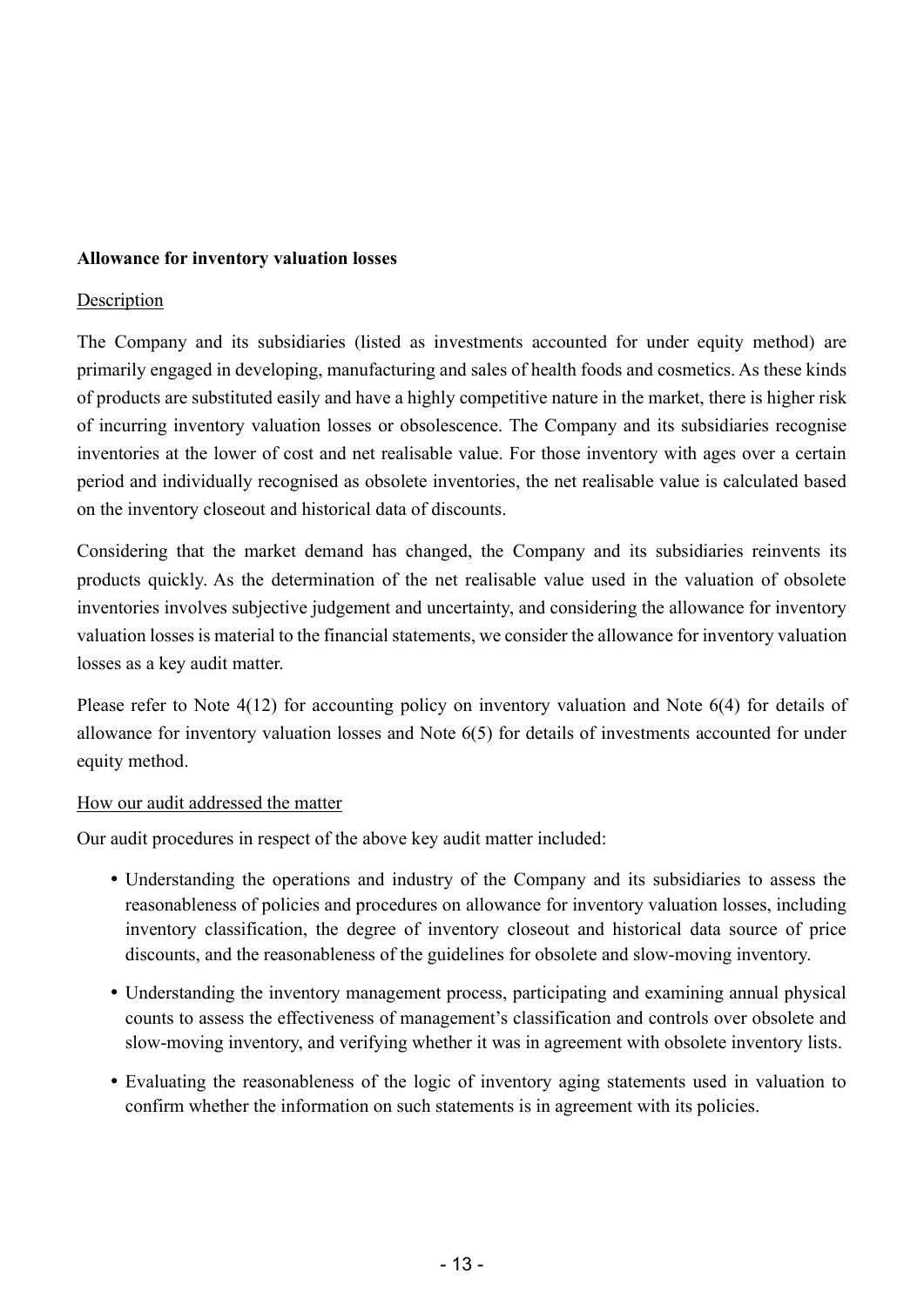Interviewing management and reviewing sales after balance sheet date to assess the reasonableness of allowance for inventory valuation losses.

# *Responsibilities of management and those charged with governance for the parent company only financial statements*

Management is responsible for the preparation and fair presentation of the parent company only financial statements in accordance with the Regulations Governing the Preparation of Financial Reports by Securities Issuers and for such internal control as management determines is necessary to enable the preparation of parent company only financial statements that are free from material misstatement, whether due to fraud or error.

In preparing the parent company only financial statements, management is responsible for assessing the Company's ability to continue as a going concern, disclosing, as applicable, matters related to going concern and using the going concern basis of accounting unless management either intends to liquidate the Company or to cease operations, or has no realistic alternative but to do so.

Those charged with governance, including audit committee, are responsible for overseeing the Company's financial reporting process.

# *Auditors' responsibilities for the audit of the parent company only financial statements*

Our objectives are to obtain reasonable assurance about whether the parent company only financial statements as a whole are free from material misstatement, whether due to fraud or error, and to issue an auditors' report that includes our opinion. Reasonable assurance is a high level of assurance, but is not a guarantee that an audit conducted in accordance with the generally accepted auditing standards in the Republic of China will always detect a material misstatement when it exists. Misstatements can arise from fraud or error and are considered material if, individually or in the aggregate, they could reasonably be expected to influence the economic decisions of users taken on the basis of these parent company only financial statements.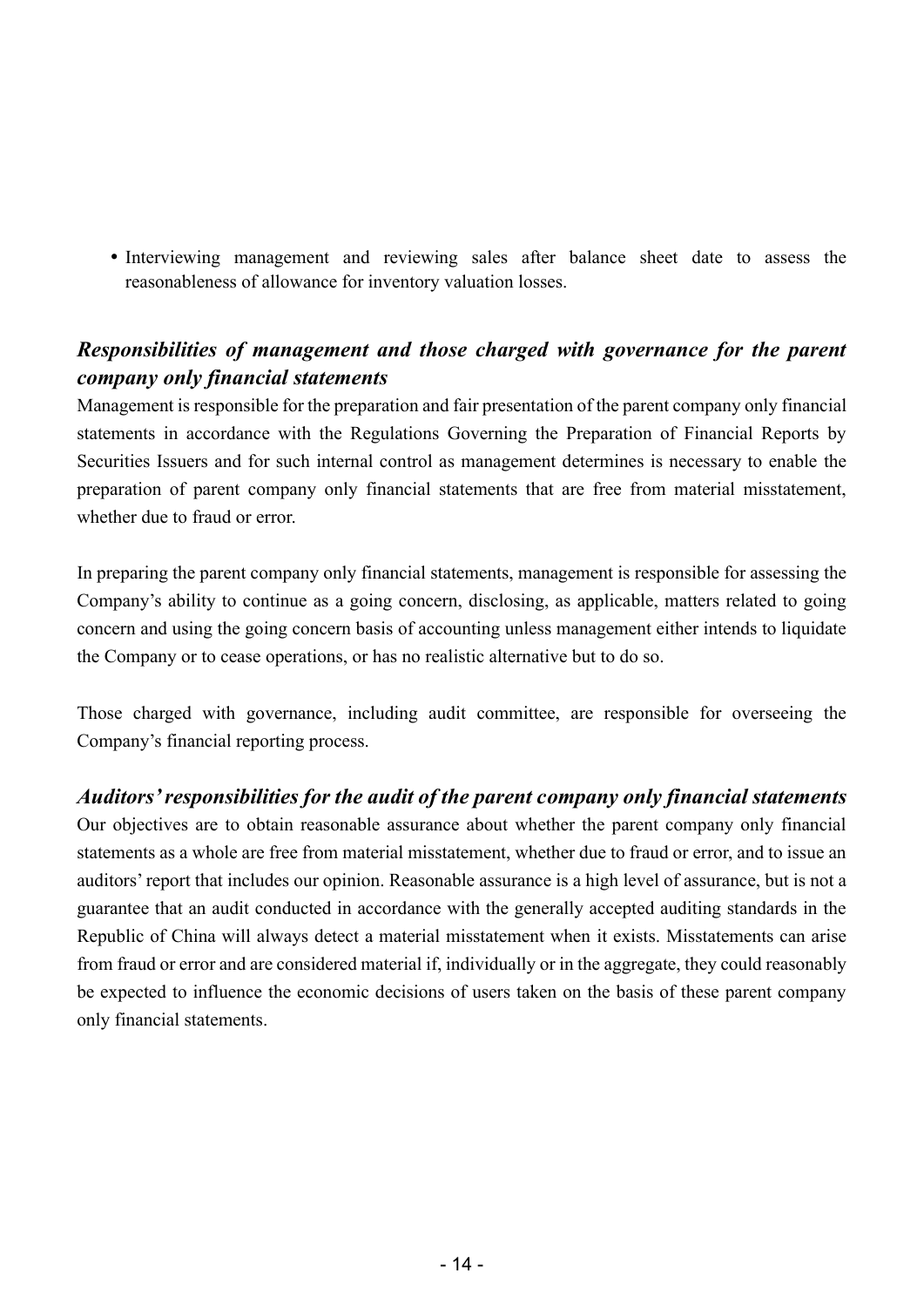As part of an audit in accordance with the generally accepted auditing standards in the Republic of China , we exercise professional judgment and maintain professional skepticism throughout the audit. We also:

- 1. Identify and assess the risks of material misstatement of the parent company only financial statements, whether due to fraud or error, design and perform audit procedures responsive to those risks, and obtain audit evidence that is sufficient and appropriate to provide a basis for our opinion. The risk of not detecting a material misstatement resulting from fraud is higher than for one resulting from error, as fraud may involve collusion, forgery, intentional omissions, misrepresentations, or the override of internal control.
- 2. Obtain an understanding of internal control relevant to the audit in order to design audit procedures that are appropriate in the circumstances, but not for the purpose of expressing an opinion on the effectiveness of the Company's internal control.
- 3. Evaluate the appropriateness of accounting policies used and the reasonableness of accounting estimates and related disclosures made by management.
- 4. Conclude on the appropriateness of management's use of the going concern basis of accounting and, based on the audit evidence obtained, whether a material uncertainty exists related to events or conditions that may cast significant doubt on the Company's ability to continue as a going concern. If we conclude that a material uncertainty exists, we are required to draw attention in our auditors' report to the related disclosures in the parent company only financial statements or, if such disclosures are inadequate, to modify our opinion. Our conclusions are based on the audit evidence obtained up to the date of our auditors' report. However, future events or conditions may cause the Company to cease to continue as a going concern.
- 5. Evaluate the overall presentation, structure and content of the parent company only financial statements, including the disclosures, and whether the parent company only financial statements represent the underlying transactions and events in a manner that achieves fair presentation.
- 6. Obtain sufficient appropriate audit evidence regarding the financial information of the entities or business activities within the Company to express an opinion on the parent company only financial statements. We are responsible for the direction, supervision and performance of the parent company audit. We remain solely responsible for our audit opinion.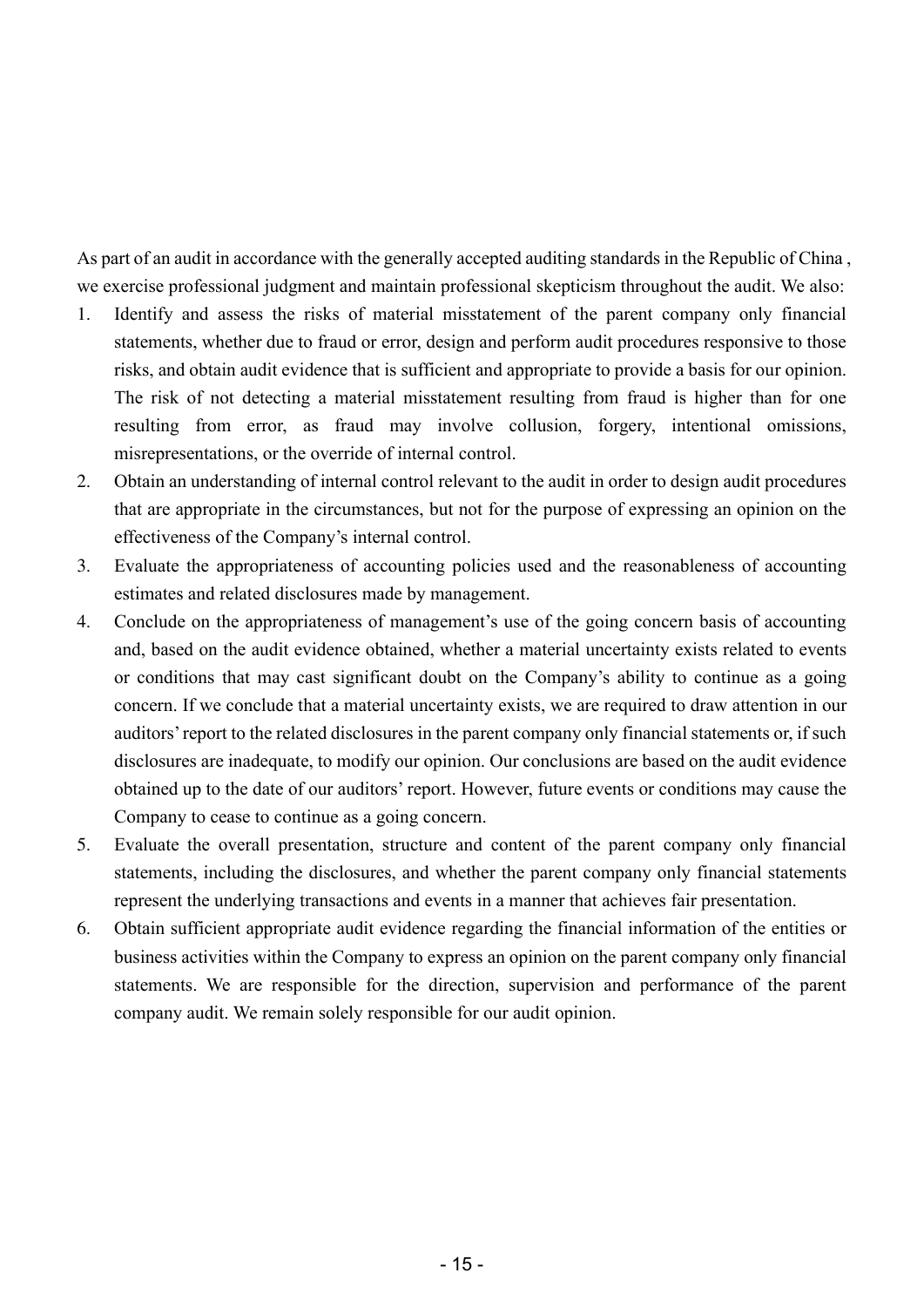We communicate with those charged with governance regarding, among other matters, the planned scope and timing of the audit and significant audit findings, including any significant deficiencies in internal control that we identify during our audit.

We also provide those charged with governance with a statement that we have complied with relevant ethical requirements regarding independence, and to communicate with them all relationships and other matters that may reasonably be thought to bear on our independence, and where applicable, related safeguards.

From the matters communicated with those charged with governance, we determine those matters that were of most significance in the audit of the parent company only financial statements of the current period and are therefore the key audit matters. We describe these matters in our auditors' report unless law or regulation precludes public disclosure about the matter or when, in extremely rare circumstances, we determine that a matter should not be communicated in our report because the adverse consequences of doing so would reasonably be expected to outweigh the public interest benefits of such communication.

Hsu, Ming-Chuan Chih, Ping-Chiun For and on behalf of PricewaterhouseCoopers, Taiwan March 8, 2021

<sup>----------------------------------------------------------------------------------------------------------------------------- --------------------</sup> The accompanying parent company only financial statements are not intended to present the financial position and results of operations and cash flows in accordance with accounting principles generally accepted in countries and jurisdictions other than the Republic of China. The standards, procedures and practices in the Republic of China governing the audit of such financial statements may differ from those generally accepted in countries and jurisdictions other than the Republic of China. Accordingly, the accompanying parent company only financial statements and report of independent accountants are not intended for use by those who are not informed about the accounting principles or auditing standards generally accepted in the Republic of China, and their applications in practice.

As the financial statements are the responsibility of the management, PricewaterhouseCoopers cannot accept any liability for the use of, or reliance on, the English translation or for any errors or misunderstandings that may derive from the translation.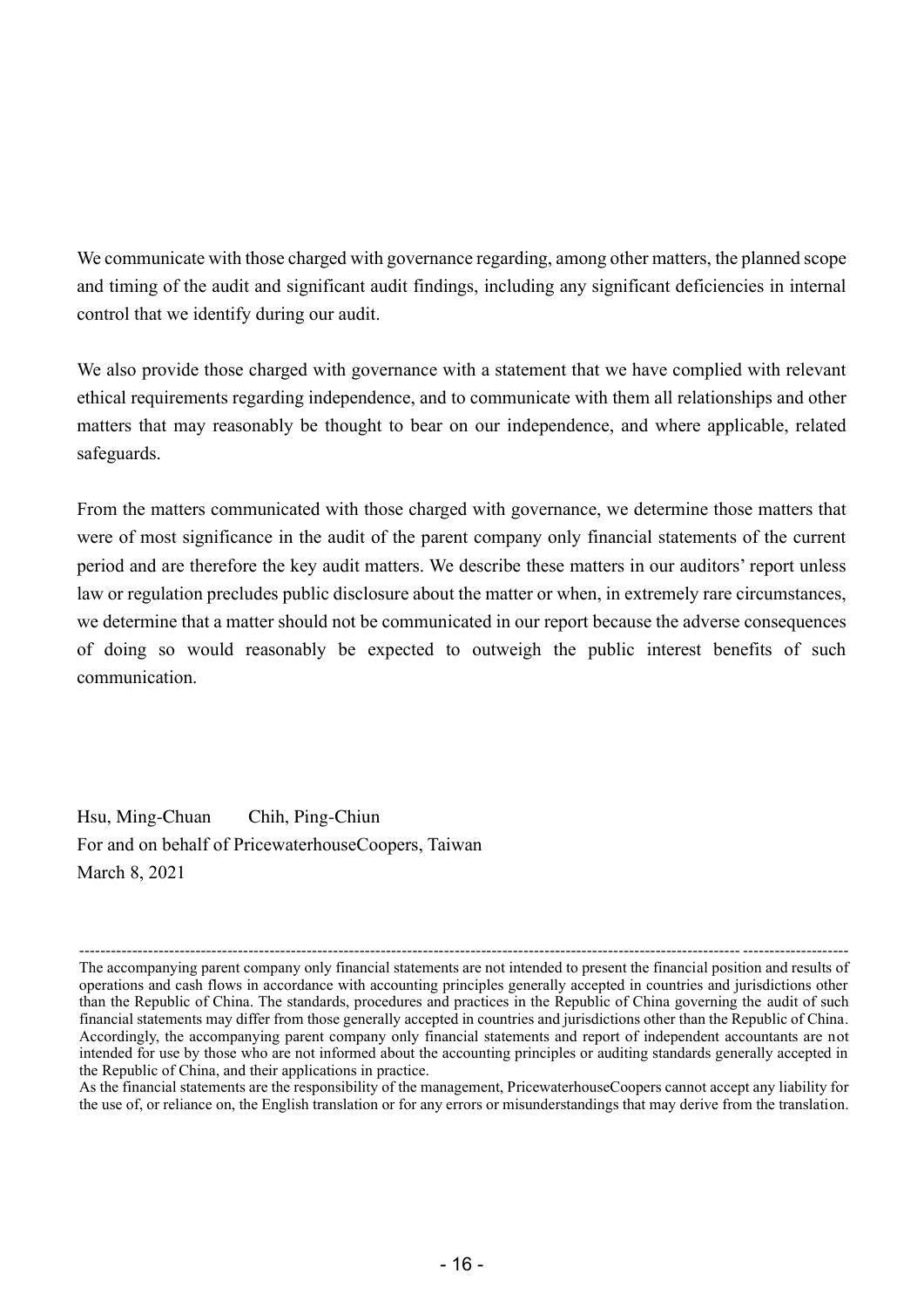|             |                                          |              | December 31, 2020 |      | December 31, 2019 |              |
|-------------|------------------------------------------|--------------|-------------------|------|-------------------|--------------|
|             | Assets                                   | Notes        | <b>AMOUNT</b>     | $\%$ | <b>AMOUNT</b>     | $\%$         |
|             | <b>Current assets</b>                    |              |                   |      |                   |              |
| 1100        | Cash and cash equivalents                | 6(1)         | \$<br>507,239     | 5    | \$<br>1,025,245   | 10           |
| 1110        | Financial assets at fair value through   | 6(10)        |                   |      |                   |              |
|             | profit or loss - current                 |              | 135,402           | 1    |                   |              |
| 1136        | Current financial assets at amortised    | $6(1)$ and 8 |                   |      |                   |              |
|             | cost                                     |              | 176,953           | 2    |                   |              |
| 1150        | Notes receivable, net                    | 6(3)         | 15,653            |      | 2,940             |              |
| 1170        | Accounts receivable, net                 | 6(3)         | 207,976           | 2    | 221,091           | 2            |
| 1180        | Accounts receivable - related parties, 7 |              |                   |      |                   |              |
|             | net                                      |              | 539,233           | 5    | 403,315           | 4            |
| 1200        | Other receivables                        |              | 21,316            |      | 12,871            |              |
| 1210        | Other receivables - related parties      | 7            | 8,103             |      | 67,373            | 1            |
| 1220        | Current income tax assets                | 6(27)        |                   |      | 2,229             |              |
| 130X        | Inventories                              | 6(4)         | 361,986           | 3    | 670,441           | 7            |
| 1410        | Prepayments                              |              | 105,402           | 1    | 221,953           | $\mathbf{2}$ |
| 1470        | Other current assets                     |              | 27,228            |      | 27,872            |              |
| 11XX        | <b>Total current assets</b>              |              | 2,106,491         | 19   | 2,655,330         | 26           |
|             | Non-current assets                       |              |                   |      |                   |              |
| 1517        | Non-current financial assets at fair     | 6(2)         |                   |      |                   |              |
|             | value through other comprehensive        |              |                   |      |                   |              |
|             | income                                   |              | 23,568            |      | 23,568            |              |
| 1550        | Investments accounted for using          | 6(5)         |                   |      |                   |              |
|             | equity method                            |              | 4,698,485         | 43   | 4,039,995         | 39           |
| 1600        | Property, plant and equipment            | 6(6)         | 2,985,462         | 27   | 1,883,457         | 18           |
| 1755        | Right-of-use assets                      | 6(7)         | 26,621            |      | 41,651            | 1            |
| 1780        | Intangible assets                        | 6(8)         | 13,477            |      | 19,532            |              |
| 1840        | Deferred income tax assets               | 6(27)        | 59,758            | 1    | 34,199            |              |
| 1900        | Other non-current assets                 | 6(9)         | 1,036,403         | 10   | 1,678,305         | 16           |
| 15XX        | <b>Total non-current assets</b>          |              | 8,843,774         | 81   | 7,720,707         | 74           |
| $1\rm{XXX}$ | <b>Total assets</b>                      |              | \$<br>10,950,265  | 100  | \$<br>10,376,037  | 100          |
|             |                                          |              |                   |      |                   |              |

(Continued)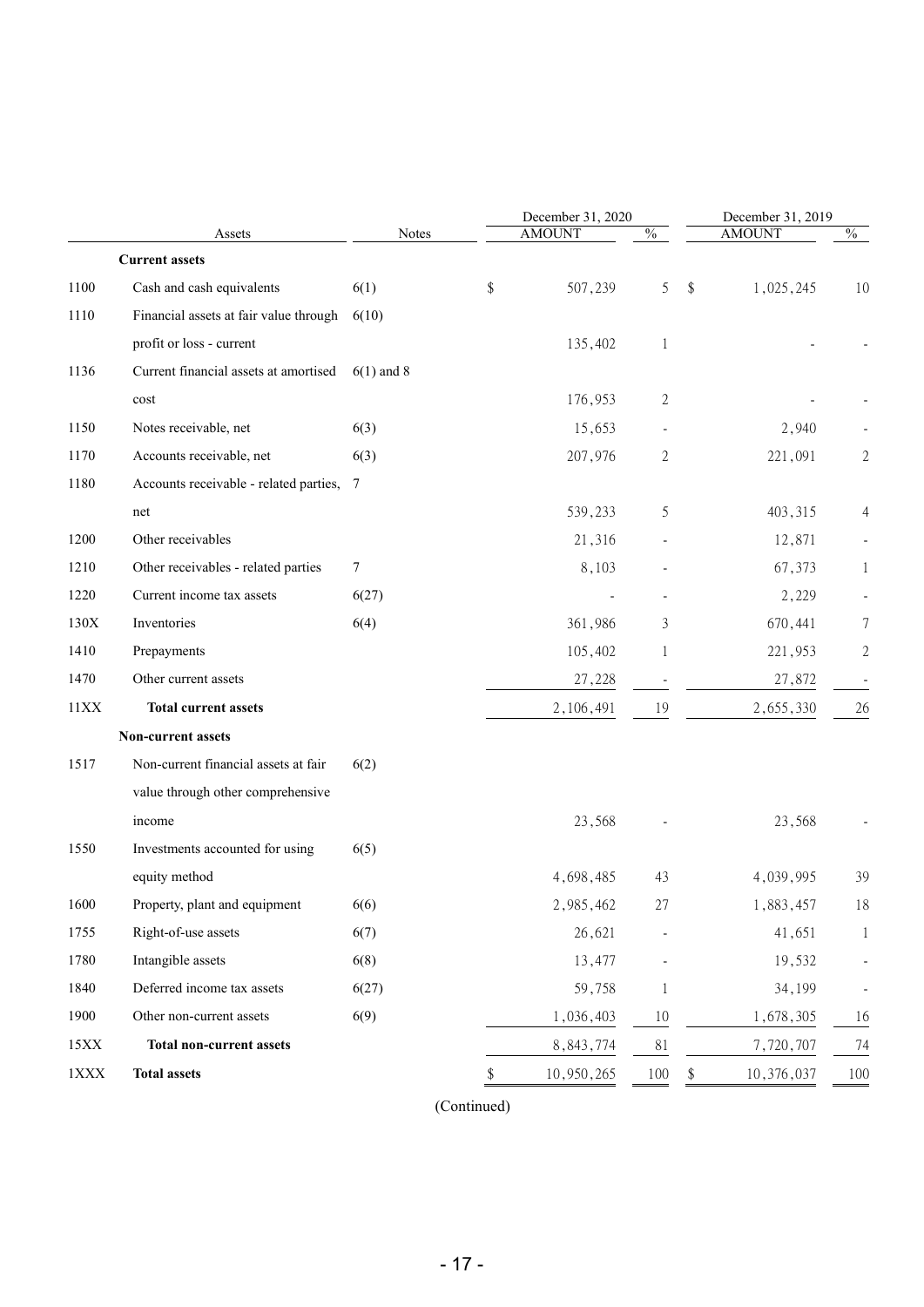|      | Liabilities and Equity                         | Notes |                | December 31, 2020<br><b>AMOUNT</b> | $\frac{0}{6}$  | December 31, 2019<br><b>AMOUNT</b> | $\%$             |
|------|------------------------------------------------|-------|----------------|------------------------------------|----------------|------------------------------------|------------------|
|      | <b>Current liabilities</b>                     |       |                |                                    |                |                                    |                  |
| 2100 | Short-term borrowings                          | 6(13) | \$             | 1,076,334                          | 10             | \$<br>200,000                      | 2                |
| 2130 | Current contract liabilities                   | 6(20) |                | 144,143                            | 1              | 698,191                            | 7                |
| 2150 | Notes payable                                  |       |                | 1,350                              |                | 2,520                              |                  |
| 2170 | Accounts payable                               |       |                | 534,154                            | 5              | 711,117                            | 7                |
| 2180 | Accounts payable - related parties             | 7     |                | 127,685                            | 1              | 144,742                            | 1                |
| 2200 | Other payables                                 | 6(11) |                | 628,469                            | 6              | 788,401                            | 8                |
| 2220 | Other payables - related parties               | 7     |                | 13,321                             |                | 23,948                             |                  |
| 2230 | Current income tax liabilities                 | 6(27) |                | 409,022                            | 4              | 167,235                            | $\mathbf{2}$     |
| 2280 | Current lease liabilities                      |       |                | 10,533                             |                | 14,009                             |                  |
| 2320 | Long-term liabilities, current portion $6(12)$ |       |                | 434,268                            | 4              |                                    |                  |
| 2399 | Other current liabilities, others              |       |                | 49,365                             | 1              | 31,332                             |                  |
| 21XX | <b>Total current liabilities</b>               |       |                | 3,428,644                          | 32             | 2,781,495                          | 27               |
|      | <b>Non-current liabilities</b>                 |       |                |                                    |                |                                    |                  |
| 2530 | Corporate bonds payable                        | 6(12) |                |                                    |                | 431,389                            | 4                |
| 2540 | Long-term borrowings                           |       |                | 3,980                              |                |                                    |                  |
| 2570 | Deferred income tax liabilities                | 6(27) |                |                                    |                | 2,149                              |                  |
| 2580 | Non-current lease liabilities                  |       |                | 16,479                             |                | 27,929                             |                  |
| 2600 | Other non-current liabilities                  | 6(5)  |                | 1,126                              |                |                                    |                  |
| 25XX | <b>Total non-current liabilities</b>           |       |                | 21,585                             |                | 461,467                            | 4                |
| 2XXX | <b>Total liabilities</b>                       |       |                | 3,450,229                          | 32             | 3, 242, 962                        | 31               |
|      | <b>Equity</b>                                  |       |                |                                    |                |                                    |                  |
|      | Share capital                                  | 6(16) |                |                                    |                |                                    |                  |
| 3110 | Share capital - common stock                   |       |                | 1,182,202                          | 11             | 1,196,172                          | 11               |
|      | Capital surplus                                | 6(17) |                |                                    |                |                                    |                  |
| 3200 | Capital surplus                                |       |                | 2,618,432                          | 23             | 2,600,733                          | 25               |
|      | Retained earnings                              | 6(18) |                |                                    |                |                                    |                  |
| 3310 | Legal reserve                                  |       |                | 598,016                            | 5              | 396,403                            | 4                |
| 3320 | Special reserve                                |       |                | 325,709                            | $\mathfrak{Z}$ | 168,346                            | $\boldsymbol{2}$ |
| 3350 | Unappropriated retained earnings               |       |                | 3,259,603                          | 30             | 3, 192, 547                        | 31               |
|      | Other equity interest                          | 6(19) |                |                                    |                |                                    |                  |
| 3400 | Other equity interest                          |       | $\overline{(}$ | $257,069$ (                        | $2)$ (         | $421,126$ ) (                      | 4)               |
| 3500 | Treasury shares                                | 6(16) |                | $226,857$ ) (                      | 2)             |                                    |                  |
| 3XXX | <b>Total equity</b>                            |       |                | 7,500,036                          | 68             | 7,133,075                          | 69               |
| 3X2X | <b>Total liabilities and equity</b>            |       | \$             | 10,950,265                         | 100            | 10,376,037<br>\$                   | 100              |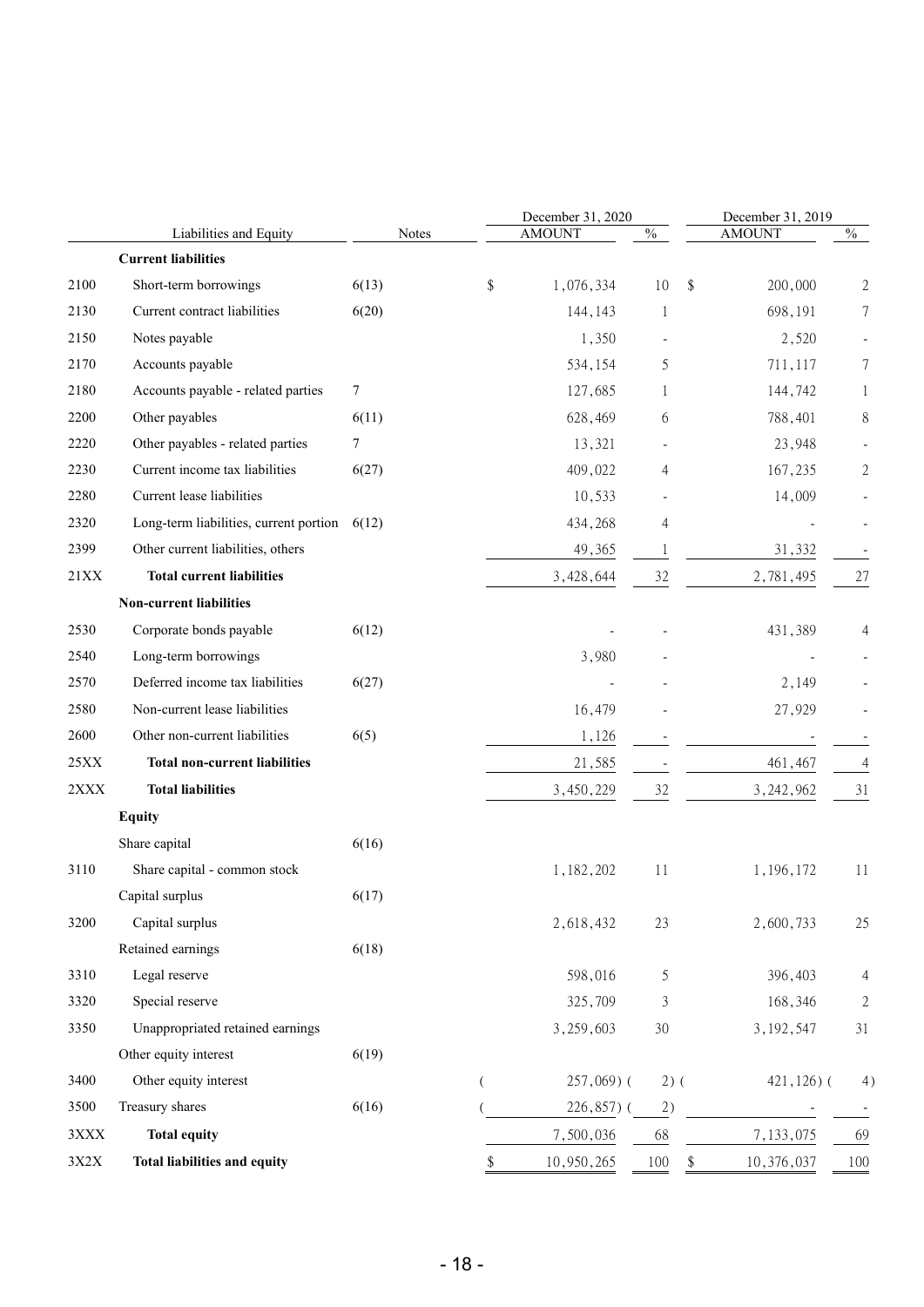|      |                                   |                  |                 | Years ended December 31, |               |                |                   |
|------|-----------------------------------|------------------|-----------------|--------------------------|---------------|----------------|-------------------|
|      |                                   |                  | 2020            |                          |               | 2019           |                   |
|      | Items                             | Notes            | <b>AMOUNT</b>   | $\frac{0}{0}$            |               | <b>AMOUNT</b>  | $\frac{0}{0}$     |
| 4000 | Sales revenue                     | $6(20)$ and 7    | \$<br>6,068,526 | 100                      | \$            | 6,332,067      | 100               |
| 5000 | Operating costs                   | 6(4)(14)(25)(26) |                 |                          |               |                |                   |
|      |                                   | and 7            | $3,439,476$ ) ( | 57)                      |               | $4,134,552$ )( | 66)               |
| 5900 | Net operating margin              |                  | 2,629,050       | 43                       |               | 2, 197, 515    | 34                |
| 5910 | Unrealized profit from sales      | 6(5)             | $264, 433$ ) (  | $4)$ (                   |               | $136,040$ ) (  | 2)                |
| 5920 | Realized profit on from sales     | 6(5)             | 136,040         | $\overline{2}$           |               | 185,417        | $\overline{3}$    |
| 5950 | Net operating margin              |                  | 2,500,657       | 41                       |               | 2,246,892      | 35                |
|      | Operating expenses                | 6(14)(25)(26)    |                 |                          |               |                |                   |
| 6100 | Selling expenses                  |                  | $270, 179$ ) (  | $4)$ (                   |               | $317,406$ ) (  | 5)                |
| 6200 | General and administrative        |                  |                 |                          |               |                |                   |
|      | expenses                          |                  | $515,748$ ) (   | $8)$ (                   |               | 547,548)(      | 9)                |
| 6300 | Research and development          |                  |                 |                          |               |                |                   |
|      | expenses                          |                  | 397,896)(       | $7)$ (                   |               | $402,466$ ) (  | 6)                |
| 6000 | Total operating expenses          |                  | $,183,823)$ (   | 19 <sup>0</sup>          |               | , 267, 420) (  | 20)               |
| 6900 | Operating profit                  |                  | 1,316,834       | 22                       |               | 979,472        | 15                |
|      | Non-operating income and          |                  |                 |                          |               |                |                   |
|      | expenses                          |                  |                 |                          |               |                |                   |
| 7100 | Interest income                   | 6(21)            | 374             |                          |               | 3,484          |                   |
| 7010 | Other income                      | $6(22)$ and 7    | 104,047         |                          |               | 238,862        | 4                 |
| 7020 | Other gains and losses            | 6(23)            | 586)            |                          |               | 8,643)         |                   |
| 7050 | Finance costs                     | 6(24)            | 13,009)         |                          |               | 4,060)         |                   |
| 7070 | Share of profit of associates and | 6(5)             |                 |                          |               |                |                   |
|      | joint ventures accounted for      |                  |                 |                          |               |                |                   |
|      | using equity method, net          |                  | 669,481         | 11                       |               | 1,015,670      | 16                |
| 7000 | Total non-operating income        |                  |                 |                          |               |                |                   |
|      | and expenses                      |                  | 760,307         | 12                       |               | 1,245,313      | 20                |
| 7900 | Profit before income tax          |                  | 2,077,141       | 34                       |               | 2, 224, 785    | 35                |
| 7950 | Income tax expense                | 6(27)            | $238,349$ )     | 4)                       |               | $208,656$ )    | 3)                |
| 8200 | Profit for the year               |                  | ,838,792        | 30                       | \$            | 2,016,129      | 32                |
|      | Other comprehensive income        |                  |                 |                          |               |                |                   |
|      | (loss)                            |                  |                 |                          |               |                |                   |
|      | <b>Components of other</b>        |                  |                 |                          |               |                |                   |
|      | comprehensive income that will    |                  |                 |                          |               |                |                   |
|      | be reclassified to profit or loss |                  |                 |                          |               |                |                   |
| 8361 | Financial statements translation  | 6(5)(19)         |                 |                          |               |                |                   |
|      | differences of foreign operations |                  | \$<br>81,009    | 2                        | $($ \$        | $157,363$ )    | $\underline{3}$ ) |
| 8300 | Other comprehensive income        |                  |                 |                          |               |                |                   |
|      | (loss) for the year               |                  | \$<br>81,009    | $\overline{2}$           | $\frac{1}{2}$ | $157,363$ )(   | $\overline{3})$   |
| 8500 | Total comprehensive income for    |                  |                 |                          |               |                |                   |
|      | the year                          |                  | \$<br>1,919,801 | 32                       | $\frac{1}{2}$ | 1,858,766      | <u>29</u>         |
|      |                                   |                  |                 |                          |               |                |                   |
|      | Earnings per share (In dollars)   |                  |                 |                          |               |                |                   |
| 9750 | Basic earnings per share          | 6(28)            |                 | 15.69                    |               |                | 17.02             |
|      |                                   |                  |                 |                          | \$            |                |                   |
| 9850 | Diluted earnings per share        | 6(28)            |                 |                          |               |                |                   |
|      |                                   |                  |                 | 15.37                    | \$            |                | 16.63             |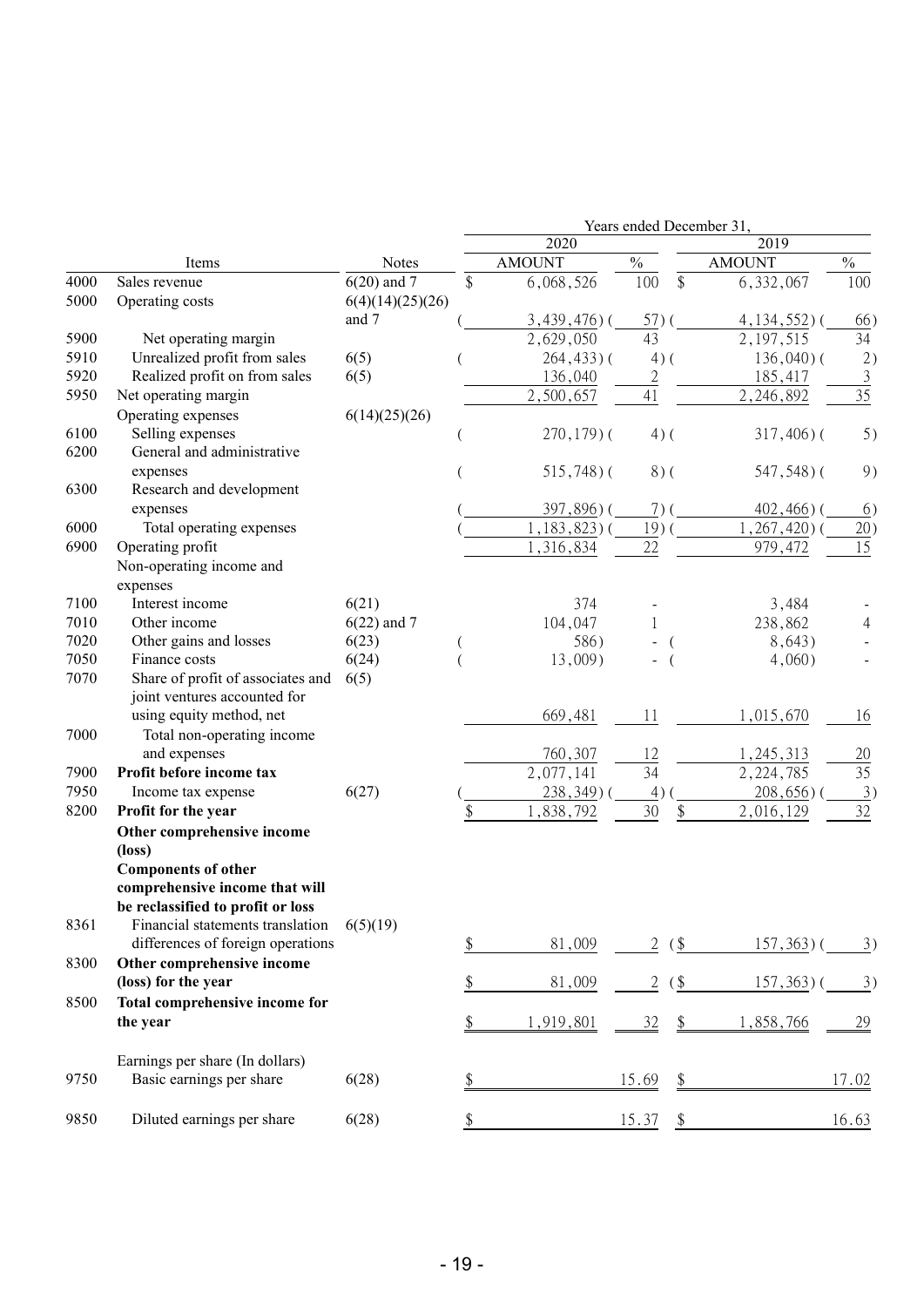| <b>KIN7</b>                                    |                       |        |             |         |             |                                                                        |                                                 |        |                  |                                |
|------------------------------------------------|-----------------------|--------|-------------|---------|-------------|------------------------------------------------------------------------|-------------------------------------------------|--------|------------------|--------------------------------|
| Balance at January 1, 2019                     | $$1,022,321$ $$3,755$ |        | \$2,256,871 | 216,913 | 120,366     |                                                                        | $(3 \t156, 770)$ $(3 \t11, 576)$ $(3 \t4, 425)$ |        |                  |                                |
| Profit for the year                            |                       |        |             |         |             | $\frac{$2,276,431}{2,016,129}$                                         |                                                 |        |                  | $\frac{$5,723,886}{2,016,129}$ |
| Other comprehensive loss for the 6(19)         |                       |        |             |         |             |                                                                        |                                                 |        |                  |                                |
| year                                           |                       |        |             |         |             |                                                                        | 157,363                                         |        |                  |                                |
| Total comprehensive income (loss)              |                       |        |             |         |             | 2,016,129                                                              | 157,363                                         |        |                  | $\frac{157,363}{1,858,766}$    |
| Appropriations of 2018 earnings                |                       |        |             |         |             |                                                                        |                                                 |        |                  |                                |
| Legal reserve                                  |                       |        |             | .79,490 |             |                                                                        |                                                 |        |                  |                                |
| Special reserve                                |                       |        |             |         | 47,980      | $\begin{array}{c} 179,490 \\ 47,980 \\ 153,911 \\ 718,253 \end{array}$ |                                                 |        |                  |                                |
| Stock dividends                                | 153,911               |        |             |         |             |                                                                        |                                                 |        |                  |                                |
| Cash dividends                                 |                       |        |             |         |             |                                                                        |                                                 |        |                  | 18,253                         |
| 6(16)(17)<br>Exercise of employee stock        |                       |        |             |         |             |                                                                        |                                                 |        |                  |                                |
| purchase plans                                 | 5,890                 | 420)   | 31,180      |         |             |                                                                        |                                                 |        |                  | 36,650                         |
| 6(12)(16)<br>Conversion of convertible bonds   |                       |        |             |         |             |                                                                        |                                                 |        |                  |                                |
| into shares                                    | 5,180                 | 3,335) | 64,207      |         |             |                                                                        |                                                 |        |                  | 66,052                         |
| $\frac{6(16)(19)}{26}$<br>Share-based payments | 8,870                 |        | 248,475     |         |             |                                                                        |                                                 |        | 90,992           | 166,353                        |
| 6(5)<br>Adjustment not proportionately to      |                       |        |             |         |             |                                                                        |                                                 |        |                  |                                |
| shareholding ratio                             |                       |        |             |         |             | 379)                                                                   |                                                 |        |                  | 379)                           |
| Balance at December 31, 2019                   | 1,196,172             |        | \$2,600,733 | 396,403 | 168,346     | 3,192,547                                                              | $(8 \quad 314, 133)$                            | 11,576 | $(8 \t 95, 417)$ | 7,133,075                      |
|                                                |                       |        |             |         | (Continued) |                                                                        |                                                 |        |                  |                                |
|                                                |                       |        |             |         |             |                                                                        |                                                 |        |                  |                                |

# For the year ended December 31, For the year ended December 31,<br>2019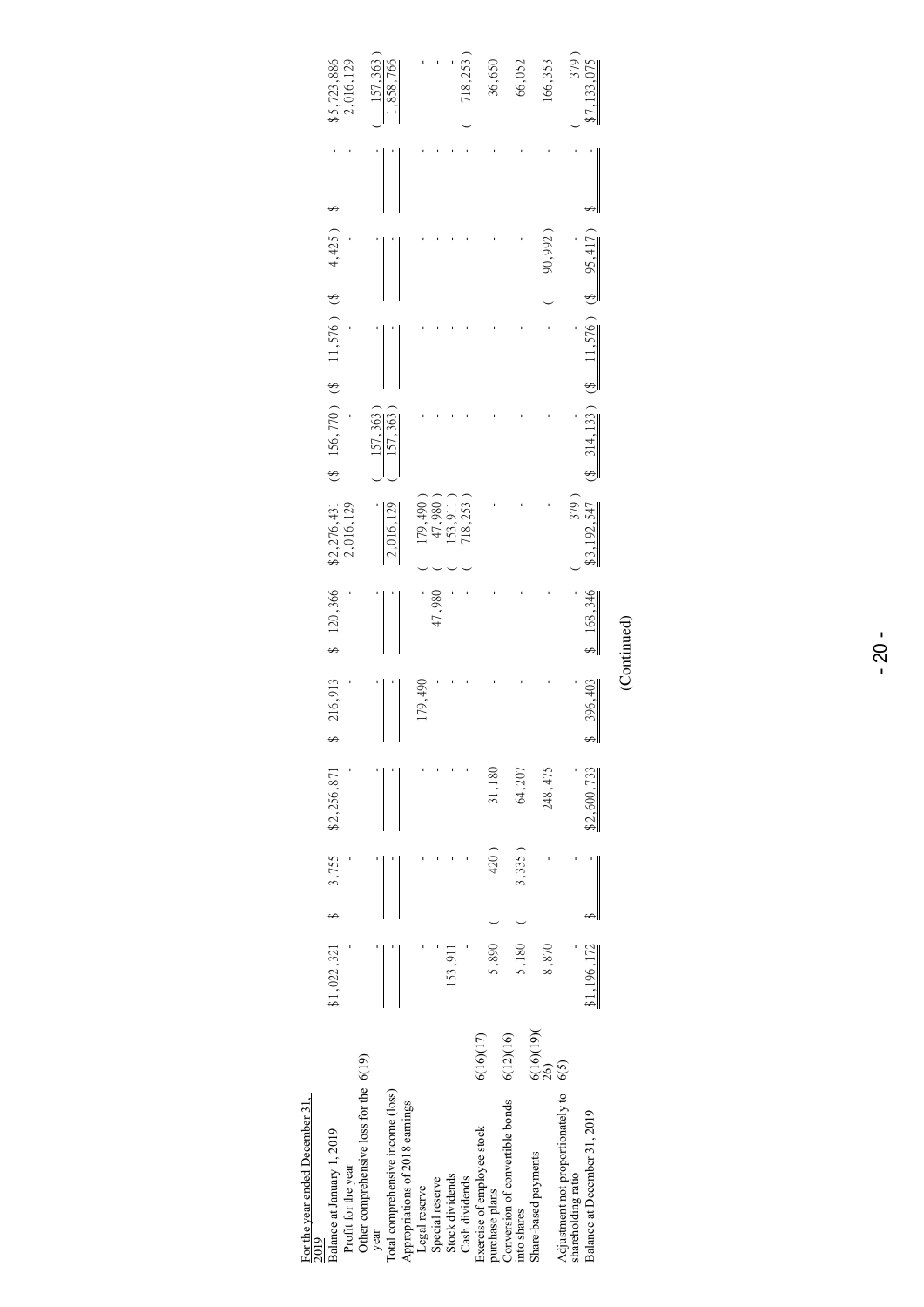| For the year ended December 31,<br>2020                                    |                        |                        |                       |         |         |                         |                                               |        |        |                    |                     |
|----------------------------------------------------------------------------|------------------------|------------------------|-----------------------|---------|---------|-------------------------|-----------------------------------------------|--------|--------|--------------------|---------------------|
| Balance at January 1, 2020<br>Profit for the year                          |                        | \$1,196,172            | \$2,600,733           | 396,403 | 168,346 | \$3,192,547<br>,838,792 | $(3, 314, 133)$ $(8, 11, 576)$ $(8, 95, 417)$ |        |        |                    | 133,075<br>,838,792 |
| Other comprehensive income for 6(19)<br>the year                           |                        |                        |                       |         |         |                         | 81,009                                        |        |        |                    | 81,009              |
| Total comprehensive income                                                 |                        |                        |                       |         |         | .838,792                | 81,009                                        |        |        |                    | ,919,80             |
| Appropriations of 2019 earnings<br>Legal reserve                           |                        |                        |                       | 201,613 |         |                         |                                               |        |        |                    |                     |
| Special reserve                                                            |                        |                        |                       |         | 157,363 | 201,613<br>157,363      |                                               |        |        |                    |                     |
| Cash dividends                                                             |                        |                        |                       |         |         | ,040,622                |                                               |        |        |                    | 1,040,622           |
| Exercise of employee stock<br>purchase plans                               | 6(15)(16)              | 6,250                  | 29,856                |         |         |                         |                                               |        |        |                    | 36,106              |
| Share-based payments                                                       | $\frac{6(15)(19)}{26}$ |                        | 33,743                |         |         |                         |                                               |        | 83,048 |                    | 116,791             |
| Proceeds from capital reduction of 6(16)<br>restricted stocks to employees |                        | 220)                   |                       |         |         |                         |                                               |        |        |                    | $220$ $^{\circ}$    |
| Purchase of treasury shares                                                | 6(16)                  |                        |                       |         |         |                         |                                               |        |        | 664,895)           | 664,895             |
| Balance at December 31, 2020<br>Retirement of treasury shares              | 6(16)                  | 20,000)<br>\$1,182,202 | 45,900<br>\$2,618,432 | 598,01  | 325,709 | 372,138<br>3,259,603    | 233, 124                                      | 11,576 | 12,369 | 226,857<br>438,038 | \$7,500,036         |
|                                                                            |                        |                        |                       |         |         |                         |                                               |        |        |                    |                     |

# For the year ended December 31,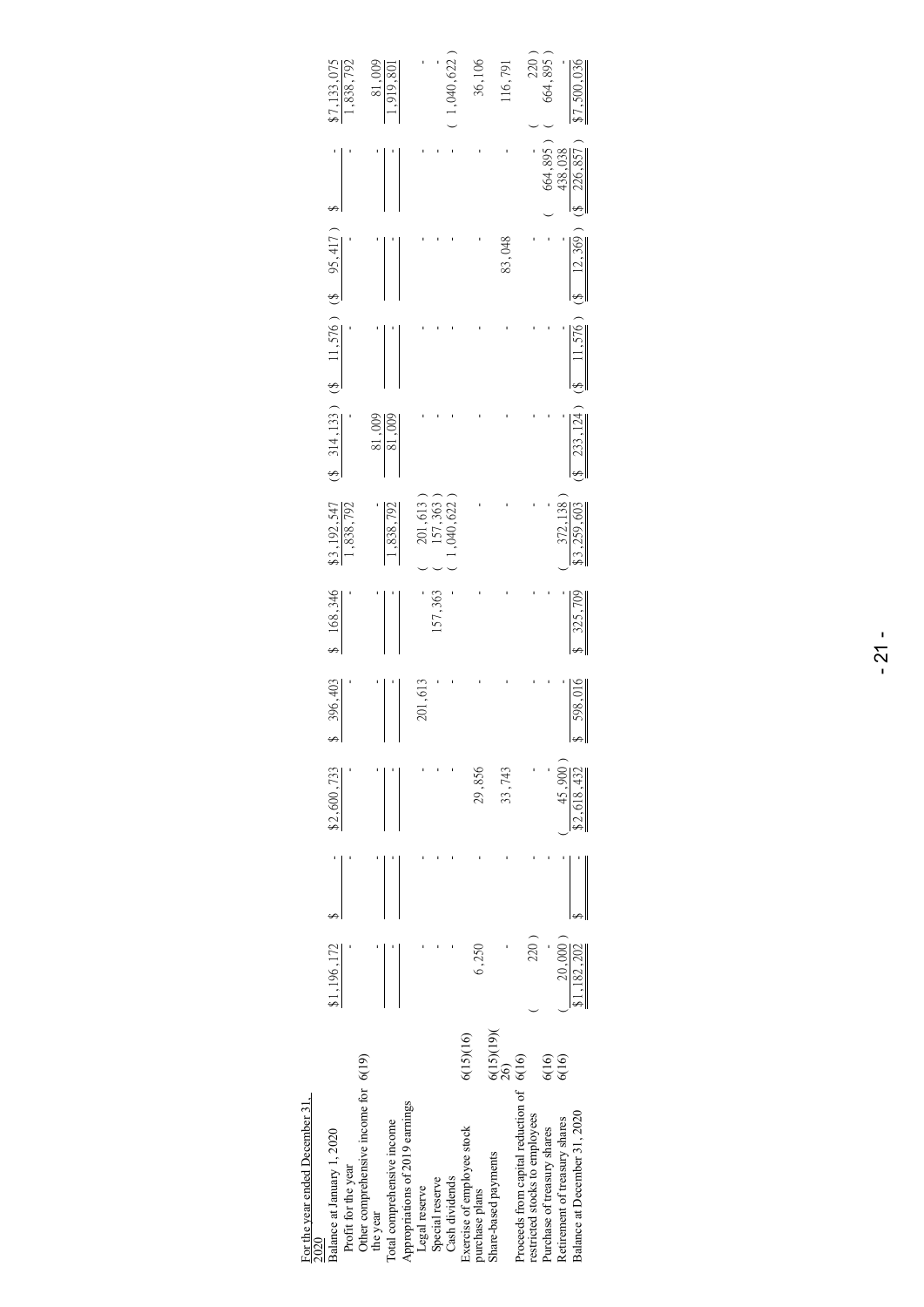| <u>CASH FLOWS FROM OPERATING ACTIVITIES</u>        |             |    |               |          |             |
|----------------------------------------------------|-------------|----|---------------|----------|-------------|
| Profit before tax                                  |             | \$ | 2,077,141     | \$       | 2, 224, 785 |
| Adjustments                                        |             |    |               |          |             |
| Adjustments to reconcile profit (loss)             |             |    |               |          |             |
| Net gain on financial assets at fair value through | 6(10)(23)   |    |               |          |             |
| profit or loss                                     |             | (  | $509$ ) (     |          | 125)        |
| Gain on disposal of property, plant and            | 6(23)       |    |               |          |             |
| equipment                                          |             |    | 180)          |          |             |
| Share of profit of subsidiaries accounted for      | 6(5)        |    |               |          |             |
| under equity method                                |             | (  | 669,481)      |          | 1,015,670)  |
| Unrealized profit from sales                       | 6(5)        |    | 128,393       | $\left($ | 49,377)     |
| Depreciation                                       | 6(6)(7)(25) |    | 227,203       |          | 176,572     |
| Amortisation                                       | 6(8)(25)    |    | 13,911        |          | 11,575      |
| Interest income                                    | 6(21)       |    | 374) (        |          | 3,484)      |
| Dividend income                                    | 6(22)       |    | $149$ ) (     |          | 242)        |
| Interest expense                                   | 6(24)       |    | 13,009        |          | 4,060       |
| Compensation cost arising from employee stock      | 6(15)(26)   |    |               |          |             |
| options                                            |             |    | 116,791       |          | 157,483     |
| Profit from lease modifications                    | 6(23)       | (  | 42)           |          |             |
| Changes in operating assets and liabilities        |             |    |               |          |             |
| Changes in operating assets                        |             |    |               |          |             |
| Notes receivable                                   |             | (  | 12,713)       |          | 40          |
| Accounts receivable                                |             |    | 13,115        | $\left($ | 29,473)     |
| Accounts receivable - related parties              |             |    | 135,918)      |          | 310,147     |
| Other receivables                                  |             |    | 8,445)        |          | 15,501      |
| Other receivables - related parties                |             |    | 59,270        |          | 46,869)     |
| Inventories                                        |             |    | 308,455       |          | 150, 192)   |
| Prepayments                                        |             |    | 116,551       |          | 69,014)     |
| Other current assets                               |             |    | 644           |          | 4,742)      |
| Changes in operating liabilities                   |             |    |               |          |             |
| Contract liabilities - current                     |             |    | 554,048)      |          | 581,799     |
| Notes payable                                      |             |    | $1,170$ ) (   |          | 249,798)    |
| Accounts payable                                   |             |    | $176,963$ ) ( |          | 380,969)    |
| Accounts payable - related parties                 |             |    | $17,057$ )    |          | 52,824      |
| Other payables                                     |             |    | 78,203)       |          | 156,909     |
| Other current liabilities                          |             |    | 18,033        |          | 27,032)     |
| Other payables - related parties                   |             |    | 10,627)       |          | $8,309$ )   |
| Cash inflow generated from operations              |             |    | 1,426,637     |          | 1,656,399   |
| Interest received                                  |             |    | 374           |          | 3,682       |
| Dividends received                                 |             |    | 149           |          | 242         |
| Interest paid                                      |             |    | 9,557)        | $\left($ | 331)        |
| Income tax paid                                    |             |    | 22,041)       |          | 171,272)    |
| Net cash flows from operating activities           |             |    | 395,562       |          | 488<br>720  |
|                                                    |             |    |               |          |             |

(Continued)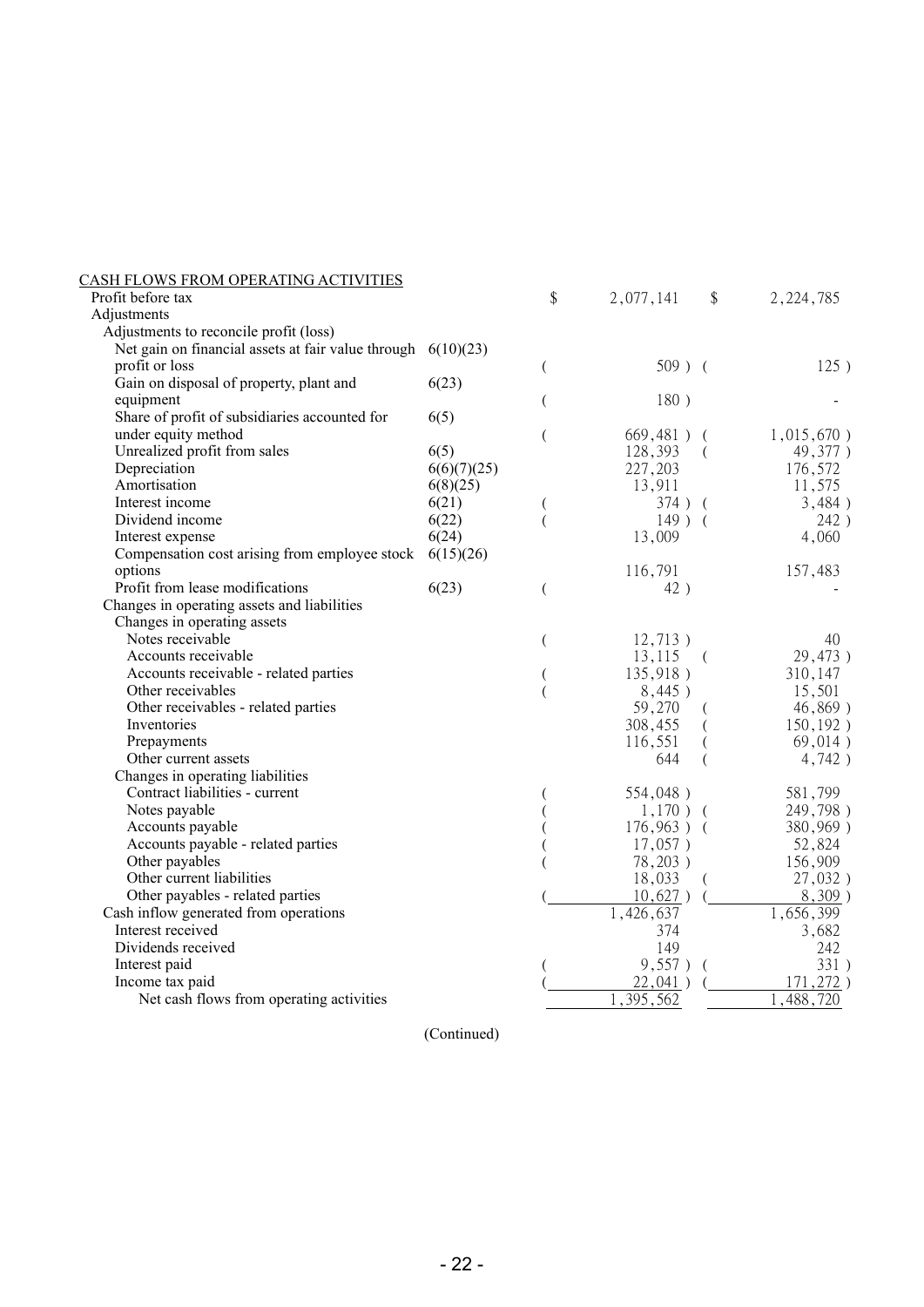| Increase in investments accounted for under equity    | 6(5)  |        |                  |                           |               |
|-------------------------------------------------------|-------|--------|------------------|---------------------------|---------------|
| method                                                |       | $($ \$ | $35,267$ ) $(\$$ |                           | 15,626)       |
| Acquisition of property, plant and equipment          | 6(29) |        | $100,807$ ) (    |                           | 251,401)      |
| Proceeds from disposal of property, plant and         |       |        |                  |                           |               |
| equipment                                             |       |        | 416              |                           |               |
| Acquisition of intangible assets                      | 6(8)  |        | $7,856$ ) (      |                           | 15, 153)      |
| Acquisition of financial assets at fair value through | 6(10) |        |                  |                           |               |
| profit or loss                                        |       |        | 134,893)         |                           |               |
| Increase in financial assets at amortised cost        | 6(1)  |        | 176,953)         |                           |               |
| Increase in prepayments for purchase of equipment     |       |        | $653,842$ ) (    |                           | $1,137,961$ ) |
| Increase in refundable deposits                       |       |        | $1,472$ ) (      |                           | 5,408)        |
| (Increase) decrease in other non-current assets       |       |        | 217)             |                           | 24,026        |
| Net cash flows used in investing activities           |       |        | 1,110,891)       |                           | $1,401,523$ ) |
| CASH FLOWS FROM FINANCING ACTIVITIES                  |       |        |                  |                           |               |
| Repayments of short-term borrowings                   |       |        | $3,111,636$ ) (  |                           | 450,000)      |
| Proceeds from short-term borrowings                   |       |        | 3,987,970        |                           | 650,000       |
| Lease liabilities paid                                | 6(7)  |        | $13,360$ ) (     |                           | 13,542)       |
| Proceeds from long-term borrowings                    |       |        | 3,980            |                           |               |
| Cash dividends paid                                   |       |        | $1,040,622$ ) (  |                           | 718,253)      |
| Employee stock options                                |       |        | 36,106           |                           | 36,650        |
| Proceeds from issuance of restricted stock            | 6(15) |        |                  |                           | 8,870         |
| Acquisition of treasury shares                        | 6(16) |        | 664,895)         |                           |               |
| Unvested redeemed stocks from restricted stocks to    | 6(16) |        |                  |                           |               |
| employees                                             |       |        | 220)             |                           |               |
| Net cash flows used in financing activities           |       |        | 802,677)         |                           | 486,275)      |
| Net decrease in cash and cash equivalents             |       |        | 518,006)         |                           | 399,078)      |
| Cash and cash equivalents at beginning of year        | 6(1)  |        | 1,025,245        |                           | 1,424,323     |
| Cash and cash equivalents at end of year              | 6(1)  | \$     | 507,239          | $\boldsymbol{\mathsf{S}}$ | 1,025,245     |

CASH FLOWS FROM INVESTING ACTIVITIES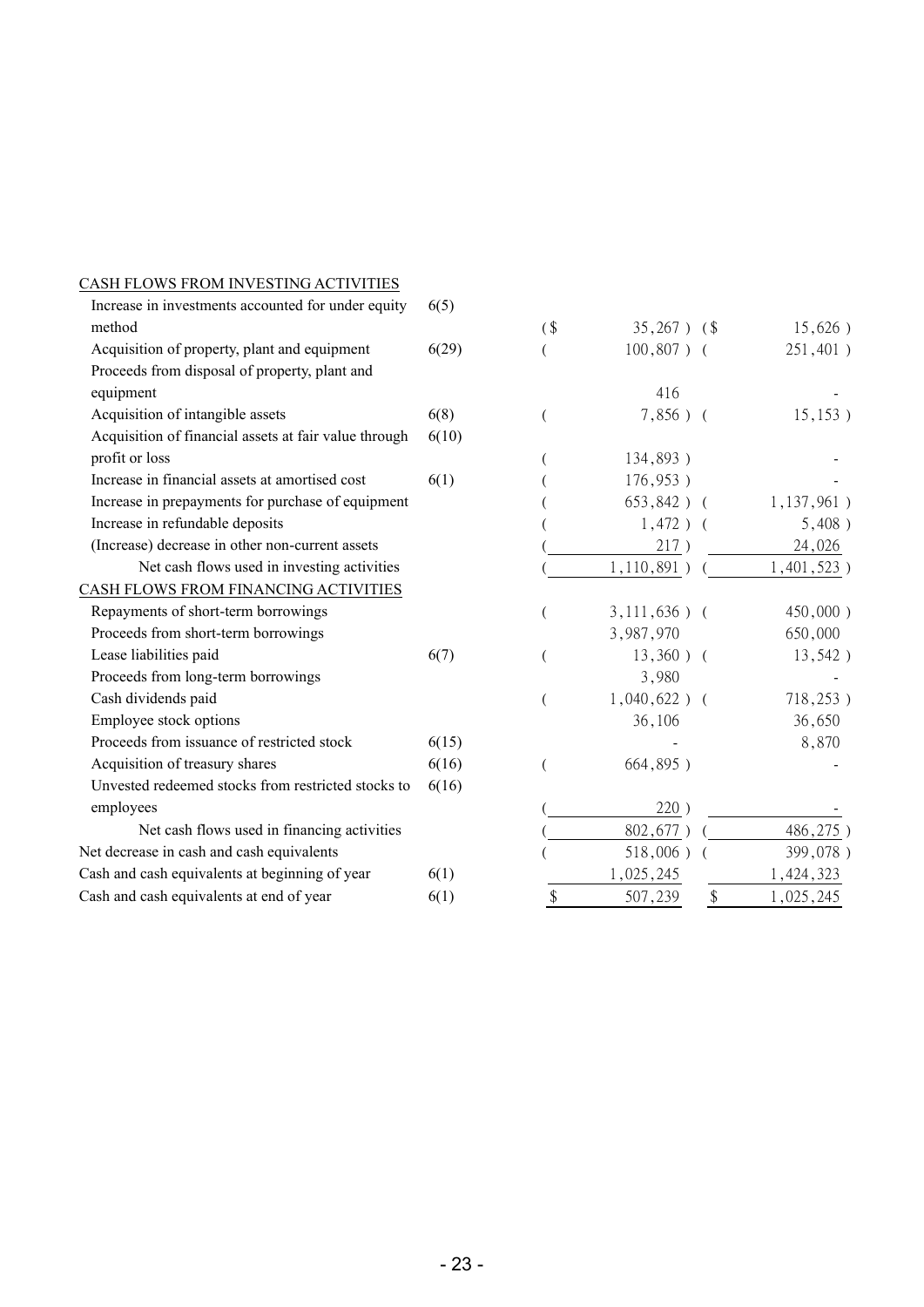#### INDEPENDENT AUDITORS' REPORT TRANSLATED FROM CHINESE

To the Board of Directors and Shareholders of TCI CO., LTD.

#### *Opinion*

We have audited the accompanying consolidated balance sheets of TCI CO., LTD. and subsidiaries (the "Group") as at December 31, 2020 and 2019, and the related consolidated statements of comprehensive income, of changes in equity and of cash flows for the years then ended, and notes to the consolidated financial statements, including a summary of significant accounting policies.

In our opinion, the accompanying consolidated financial statements present fairly, in all material respects, the consolidated financial position of the Group as at December 31, 2020 and 2019, and its consolidated financial performance and its consolidated cash flows for the years then ended in accordance with the Regulations Governing the Preparation of Financial Reports by Securities Issuers and the International Financial Reporting Standards, International Accounting Standards, IFRIC Interpretations, and SIC Interpretations as endorsed by the Financial Supervisory Commission.

# *Basis for opinion*

We conducted our audits in accordance with the Regulations Governing Auditing and Attestation of Financial Statements by Certified Public Accountants and generally accepted auditing standards in the Republic of China. Our responsibilities under those standards are further described in the *Auditors' responsibilities for the audit of the consolidated financial statements* section of our report. We are independent of the Group in accordance with the Norm of Professional Ethics for Certified Public Accountant of the Republic of China, and we have fulfilled our other ethical responsibilities in accordance with these requirements. We believe that the audit evidence we have obtained is sufficient and appropriate to provide a basis for our opinion.

# *Key audit matters*

Key audit matters are those matters that, in our professional judgment, were of most significance in our audit of the Group's 2020 consolidated financial statements. These matters were addressed in the context of our audit of the consolidated financial statements as a whole and, in forming our opinion thereon, we do not provide a separate opinion on these matters.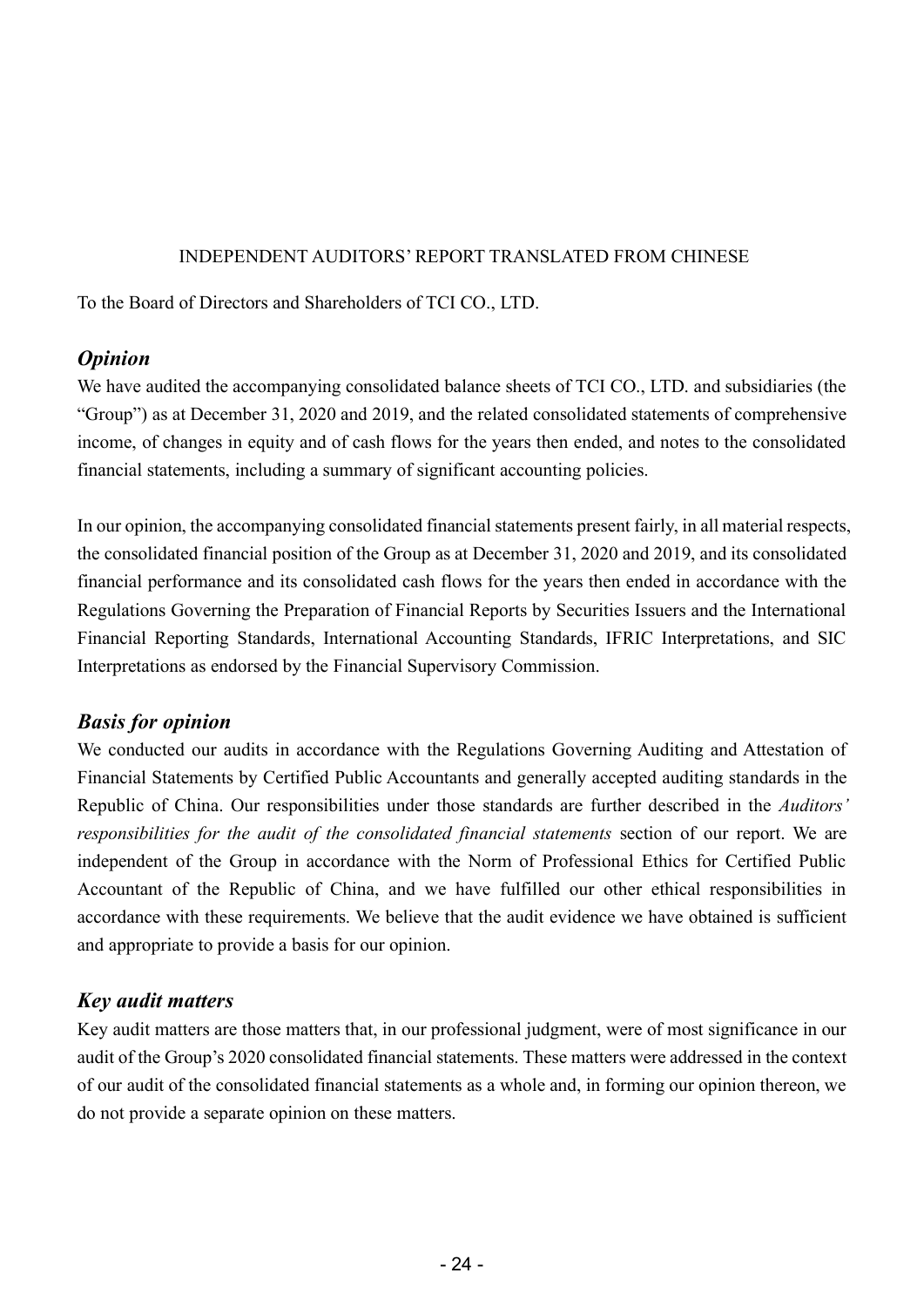Key audit matters for the Group's 2020 consolidated financial statements are stated as follows:

#### **Existence and occurrence of top ten customers**

#### **Description**

The Group's sales revenue arises mainly from manufacturing and sales of health foods and cosmetics. Customers are mostly direct marketing companies in Europe and Asia and cosmetic companies.

With the expansion of direct marketing companies in Europe and Asia, the sales revenue arising from such transactions has become a major operating item of the Group. And the sales revenue from top ten customers represents a significant portion of operating income to the consolidated financial statements. Because of the rapid development in the internet sales market, more time and resources were required in performing the audit procedures. Thus, we consider the existence and occurrence of top ten customers as a key audit matter.

Please refer to Note 4(30) for accounting policies on revenue recognition and Note 6(21) for details of sales revenue.

How our audit addressed the matter

Our audit procedures in respect of the above key audit matter included:

- 1. Understanding and testing the internal control procedures of the top ten customers and testing the effectiveness of internal control related to sales revenue.
- 2. Selecting samples from sales transactions of the top ten customers and comparing against orders and delivery bills to confirm whether the sales transactions did occur.
- 3. Examining sales returns and discounts from the top ten customers after the balance sheet date to confirm the existence of sales revenue.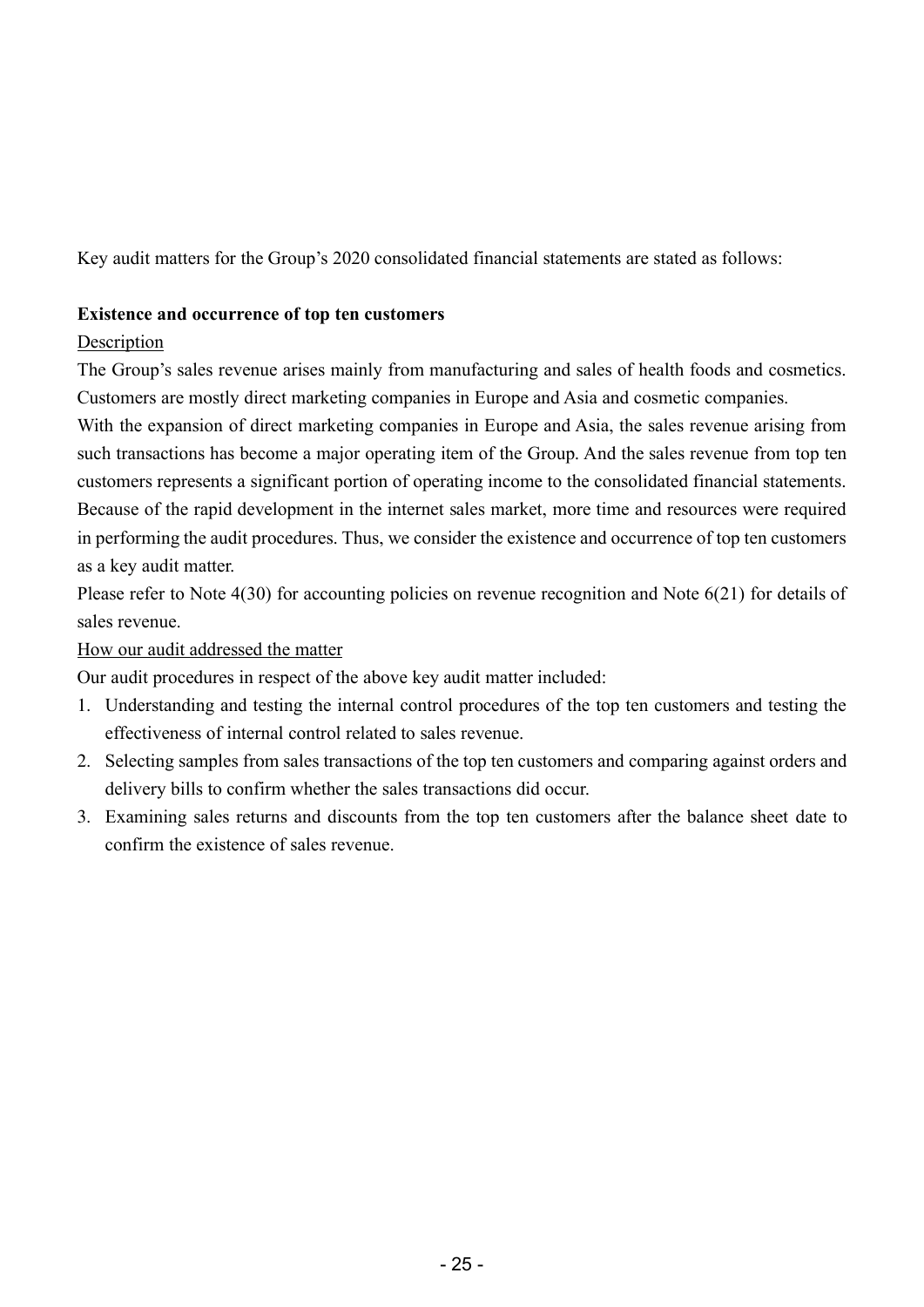#### **Allowance for inventory valuation losses**

#### Description

The Group is primarily engaged in developing, manufacturing and sales of health foods and cosmetics. As these kinds of products are substituted easily and have a highly competitive nature in the market, there is higher risk of incurring inventory valuation losses or obsolescence. The Group recognises inventories at the lower of cost and net realisable value. For those inventory with ages over a certain period and individually recognised as obsolete inventories, the net realisable value is calculated based on the inventory closeout and historical data of discounts.

Considering that the market demand has changed, the Group rapidly reinvents its products. As the determination of the net realisable value used in the valuation of obsolete inventories involves subjective judgement and uncertainty, and considering the allowance for inventory valuation losses is material to the financial statements, we consider the allowance for inventory valuation losses a key audit matter. Please refer to Note 4(13) for accounting policy on inventory valuation and Note 6(4) for details of

allowance for inventory valuation losses.

#### How our audit addressed the matter

Our audit procedures in respect of the above key audit matter included:

- 1. Understanding the operations and industry of the Group to assess the reasonableness of policies and procedures on allowance for inventory valuation losses, including inventory classification, the degree of inventory closeout and historical data source of price discounts, and the reasonableness of the guidelines for obsolete and slow-moving inventory.
- 2. Understanding the inventory management process, participating and examining annual physical counts to assess the effectiveness of management's classification and controls over obsolete and slow-moving inventory, and verifying whether it was in agreement with obsolete inventory lists.
- 3. Evaluating the reasonableness of the logic of inventory aging statements used in valuation to confirm whether the information on such statements is in agreement with its policies.
- 4. Interviewing management and reviewing sales after balance sheet date to assess the reasonableness of allowance for inventory valuation losses.

#### *Other matter – Parent company only financial reports*

We have audited and expressed an unqualified opinion on the parent company only financial statements of TCI CO., LTD. as at and for the years ended December 31, 2020 and 2019.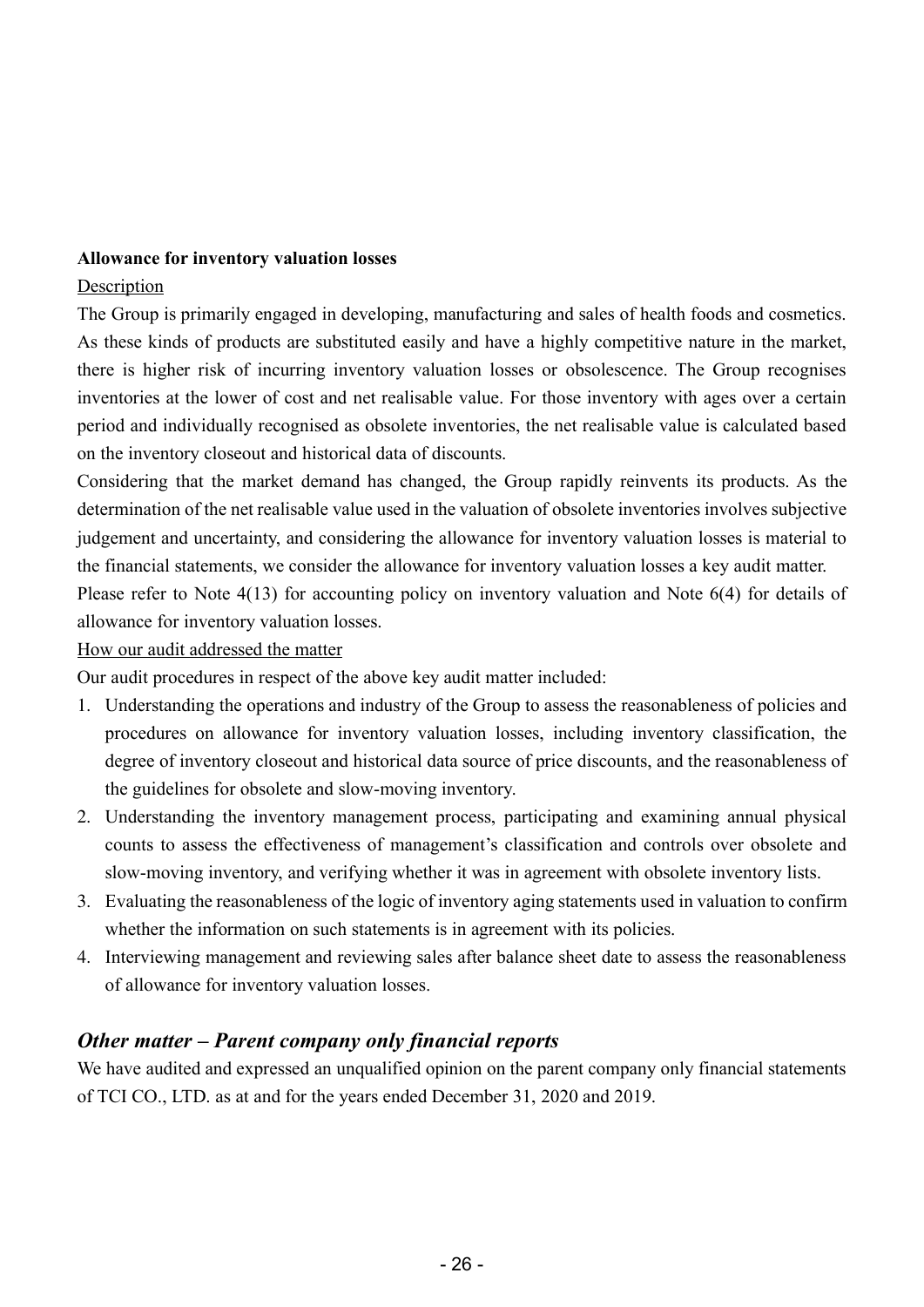# *Responsibilities of management and those charged with governance for the consolidated financial statements*

Management is responsible for the preparation and fair presentation of the consolidated financial statements in accordance with the Regulations Governing the Preparation of Financial Reports by Securities Issuers and the International Financial Reporting Standards, International Accounting Standards, IFRIC Interpretations, and SIC Interpretations as endorsed by the Financial Supervisory Commission, and for such internal control as management determines is necessary to enable the preparation of consolidated financial statements that are free from material misstatement, whether due to fraud or error.

In preparing the consolidated financial statements, management is responsible for assessing the Group's ability to continue as a going concern, disclosing, as applicable, matters related to going concern and using the going concern basis of accounting unless management either intends to liquidate the Group or to cease operations, or has no realistic alternative but to do so.

Those charged with governance, including audit committee, are responsible for overseeing the Group's financial reporting process.

#### *Auditors' responsibilities for the audit of the consolidated financial statements*

Our objectives are to obtain reasonable assurance about whether the consolidated financial statements as a whole are free from material misstatement, whether due to fraud or error, and to issue an auditors' report that includes our opinion. Reasonable assurance is a high level of assurance, but is not a guarantee that an audit conducted in accordance with the generally accepted auditing standards in the Republic of China will always detect a material misstatement when it exists. Misstatements can arise from fraud or error and are considered material if, individually or in the aggregate, they could reasonably be expected to influence the economic decisions of users taken on the basis of these consolidated financial statements.

As part of an audit in accordance with the generally accepted auditing standards in the Republic of China, we exercise professional judgment and maintain professional skepticism throughout the audit. We also:

1. Identify and assess the risks of material misstatement of the consolidated financial statements, whether due to fraud or error, design and perform audit procedures responsive to those risks, and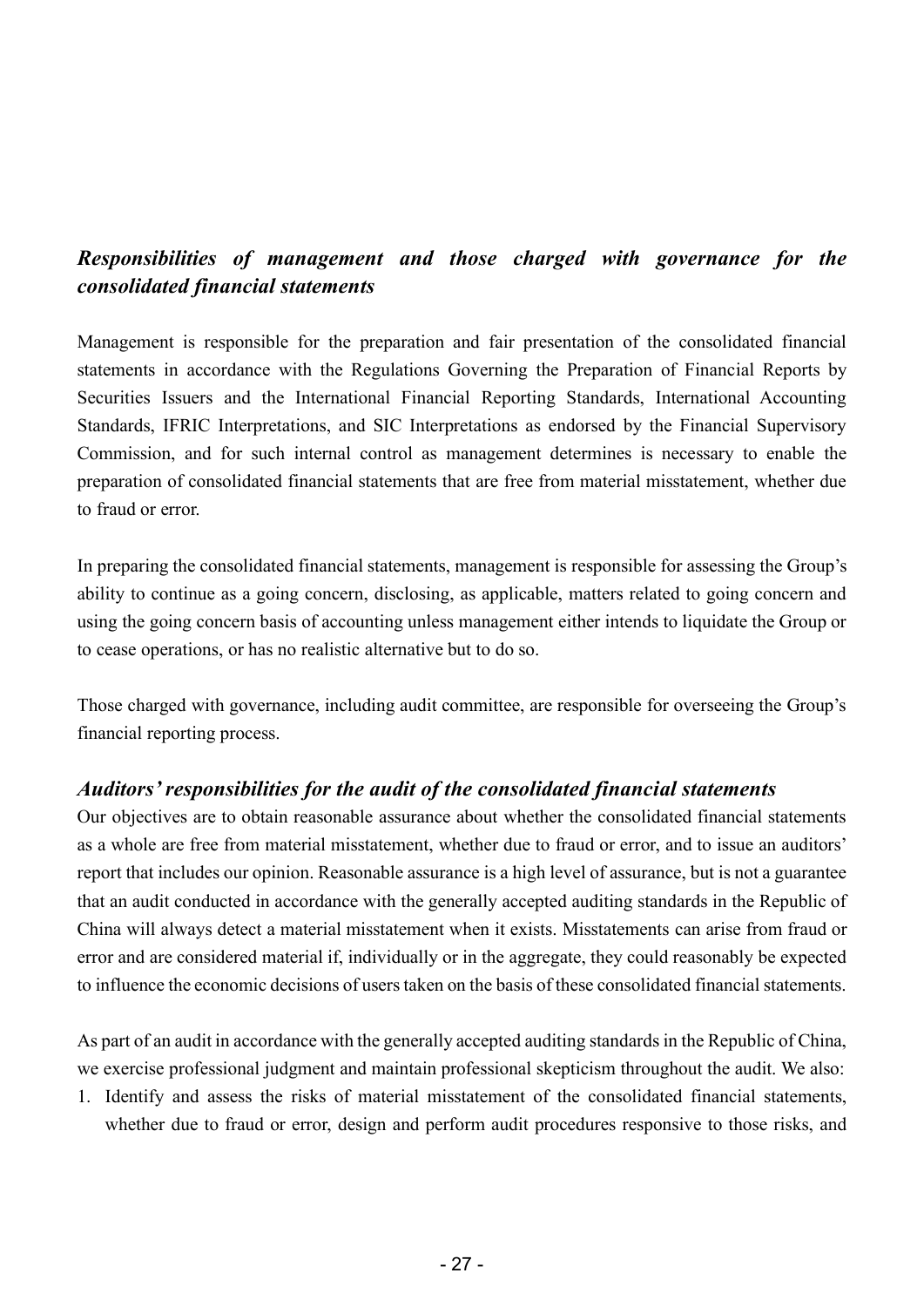obtain audit evidence that is sufficient and appropriate to provide a basis for our opinion. The risk of not detecting a material misstatement resulting from fraud is higher than for one resulting from error, as fraud may involve collusion, forgery, intentional omissions, misrepresentations, or the override of internal control.

- 2. Obtain an understanding of internal control relevant to the audit in order to design audit procedures that are appropriate in the circumstances, but not for the purpose of expressing an opinion on the effectiveness of the Group's internal control.
- 3. Evaluate the appropriateness of accounting policies used and the reasonableness of accounting estimates and related disclosures made by management.
- 4. Conclude on the appropriateness of management's use of the going concern basis of accounting and, based on the audit evidence obtained, whether a material uncertainty exists related to events or conditions that may cast significant doubt on the Group's ability to continue as a going concern. If we conclude that a material uncertainty exists, we are required to draw attention in our auditors' report to the related disclosures in the consolidated financial statements or, if such disclosures are inadequate, to modify our opinion. Our conclusions are based on the audit evidence obtained up to the date of our auditors' report. However, future events or conditions may cause the Group to cease to continue as a going concern.
- 5. Evaluate the overall presentation, structure and content of the consolidated financial statements, including the disclosures, and whether the consolidated financial statements represent the underlying transactions and events in a manner that achieves fair presentation.
- 6. Obtain sufficient appropriate audit evidence regarding the financial information of the entities or business activities within the Group to express an opinion on the consolidated financial statements. We are responsible for the direction, supervision and performance of the group audit. We remain solely responsible for our audit opinion on the consolidated financial statements.

We communicate with those charged with governance regarding, among other matters, the planned scope and timing of the audit and significant audit findings, including any significant deficiencies in internal control that we identify during our audit.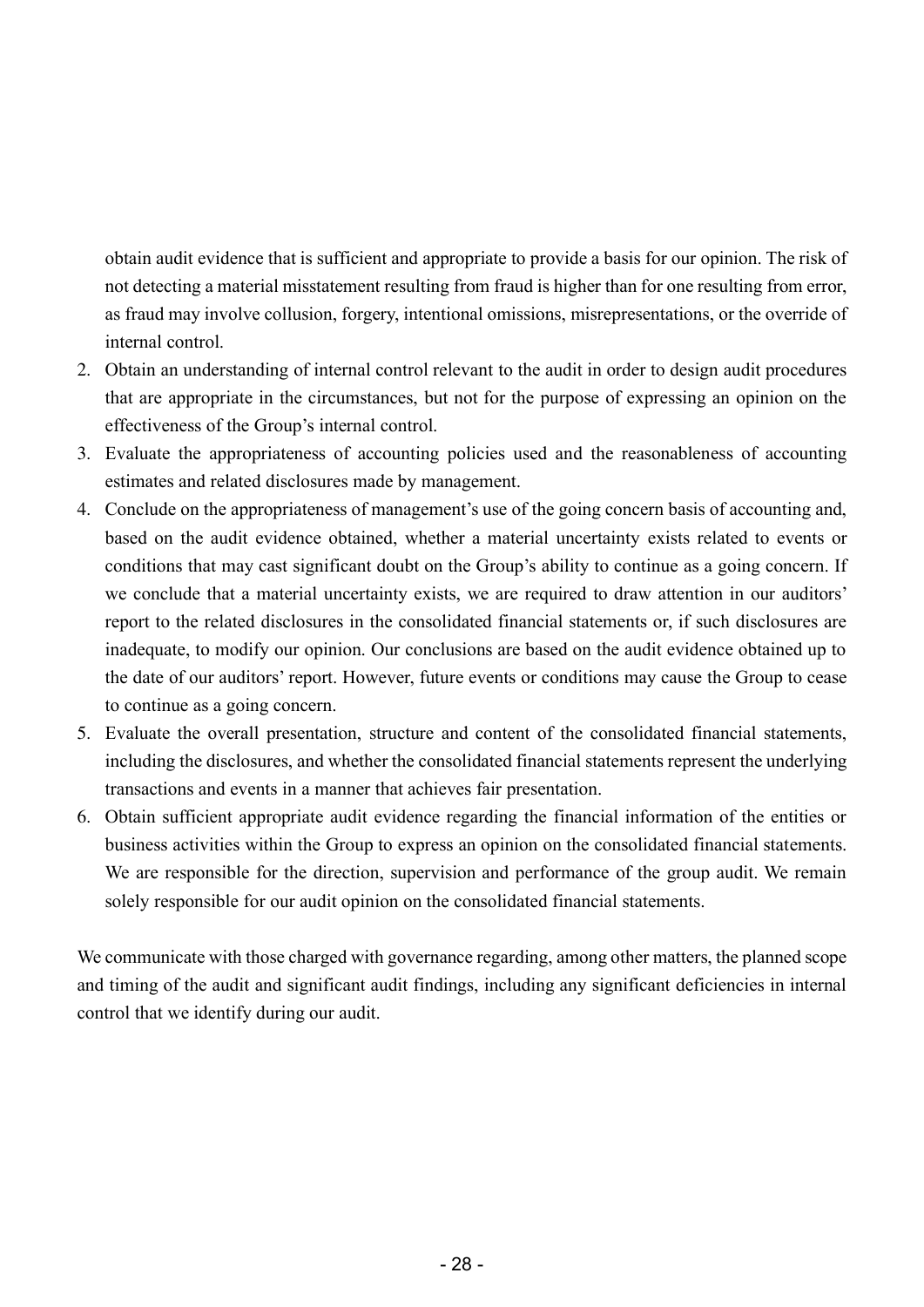We also provide those charged with governance with a statement that we have complied with relevant ethical requirements regarding independence, and to communicate with them all relationships and other matters that may reasonably be thought to bear on our independence, and where applicable, related safeguards.

From the matters communicated with those charged with governance, we determine those matters that were of most significance in the audit of the consolidated financial statements of the current period and are therefore the key audit matters. We describe these matters in our auditors' report unless law or regulation precludes public disclosure about the matter or when, in extremely rare circumstances, we determine that a matter should not be communicated in our report because the adverse consequences of doing so would reasonably be expected to outweigh the public interest benefits of such communication.

Hsu, Ming-Chuan Chih, Ping-Chiun

For and on behalf of PricewaterhouseCoopers, Taiwan

#### March 8, 2021

As the financial statements are the responsibility of the management, PricewaterhouseCoopers cannot accept any liability for the use of, or reliance on, the English translation or for any errors or misunderstandings that may derive from the translation.

<sup>-------------------------------------------------------------------------------------------------------------------------------------------------</sup> The accompanying consolidated financial statements are not intended to present the financial position and results of operations and cash flows in accordance with accounting principles generally accepted in countries and jurisdictions other than the Republic of China. The standards, procedures and practices in the Republic of China governing the audit of such financial statements may differ from those generally accepted in countries and jurisdictions other than the Republic of China. Accordingly, the accompanying consolidated financial statements and independent auditors' report are not intended for use by those who are not informed about the accounting principles or auditing standards generally accepted in the Republic of China, and their applications in practice.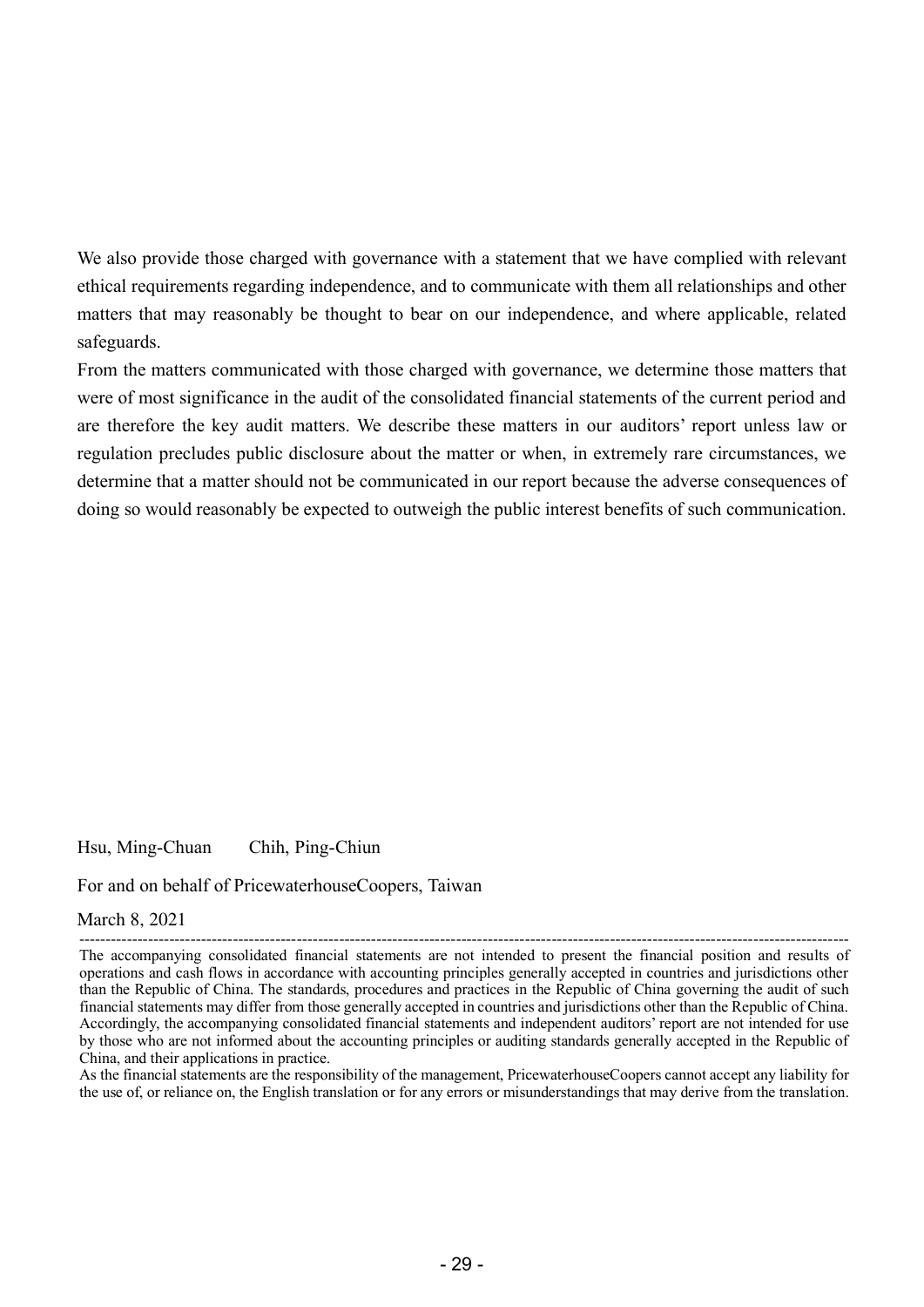|             |                                        |               | December 31, 2020 |              | December 31, 2019 |              |
|-------------|----------------------------------------|---------------|-------------------|--------------|-------------------|--------------|
|             | Assets                                 | <b>Notes</b>  | <b>AMOUNT</b>     | $\%$         | <b>AMOUNT</b>     | $\%$         |
|             | <b>Current assets</b>                  |               |                   |              |                   |              |
| 1100        | Cash and cash equivalents              | 6(1)          | \$<br>4,856,361   | 41           | \$<br>3,848,194   | 36           |
| 1110        | Financial assets at fair value through | 6(12)         |                   |              |                   |              |
|             | profit or loss - current               |               | 135,402           | 1            |                   |              |
| 1136        | Current financial assets at amortised  | $6(1)$ and 8  |                   |              |                   |              |
|             | $\mathop{\text{cost}}$                 |               | 395,803           | 3            | 433,490           |              |
| 1150        | Notes receivable, net                  | 6(3)          | 15,669            |              | 5,840             |              |
| 1170        | Accounts receivable, net               | 6(3)          | 619,844           | 5            | 601,553           | 6            |
| 1180        | Accounts receivable - related parties  | $\tau$        | 2,605             |              | 1,610             |              |
| 1200        | Other receivables                      |               | 56,952            | 1            | 18,500            |              |
| 1220        | Current income tax assets              | 6(28)         | 2,281             |              | 3,807             |              |
| 130X        | Inventories                            | 6(4)          | 649,244           | 5            | 1,084,323         | 10           |
| 1410        | Prepayments                            | 6(5)          | 174,754           | 2            | 273,066           | $\sqrt{2}$   |
| 1470        | Other current assets                   |               | 35,940            |              | 29,972            |              |
| 11XX        | <b>Total current assets</b>            |               | 6,944,855         | 58           | 6,300,355         | 58           |
|             | Non-current assets                     |               |                   |              |                   |              |
| 1517        | Non-current financial assets at fair   | 6(2)          |                   |              |                   |              |
|             | value through other comprehensive      |               |                   |              |                   |              |
|             | income                                 |               | 25,848            |              | 25,848            |              |
| 1550        | Investments accounted for using        | 6(6)          |                   |              |                   |              |
|             | equity method                          |               | 1,900             |              |                   |              |
| 1600        | Property, plant and equipment          | 6(7)          | 3,714,190         | 31           | 2,488,439         | 23           |
| 1755        | Right-of-use assets                    | 6(8)          | 113,026           | $\mathbf{1}$ | 110,857           | $\mathbf{1}$ |
| 1780        | Intangible assets                      | 6(9)          | 22,239            |              | 31,196            |              |
| 1840        | Deferred income tax assets             | 6(28)         | 59,758            | 1            | 34,199            | 1            |
| 1900        | Other non-current assets               | $6(10)$ and 8 | 1,083,042         | 9            | 1,837,724         | 17           |
| 15XX        | <b>Total non-current assets</b>        |               | 5,020,003         | 42           | 4,528,263         | 42           |
| $1\rm{XXX}$ | <b>Total assets</b>                    |               | 11,964,858        | 100          | \$<br>10,828,618  | 100          |

(Continued)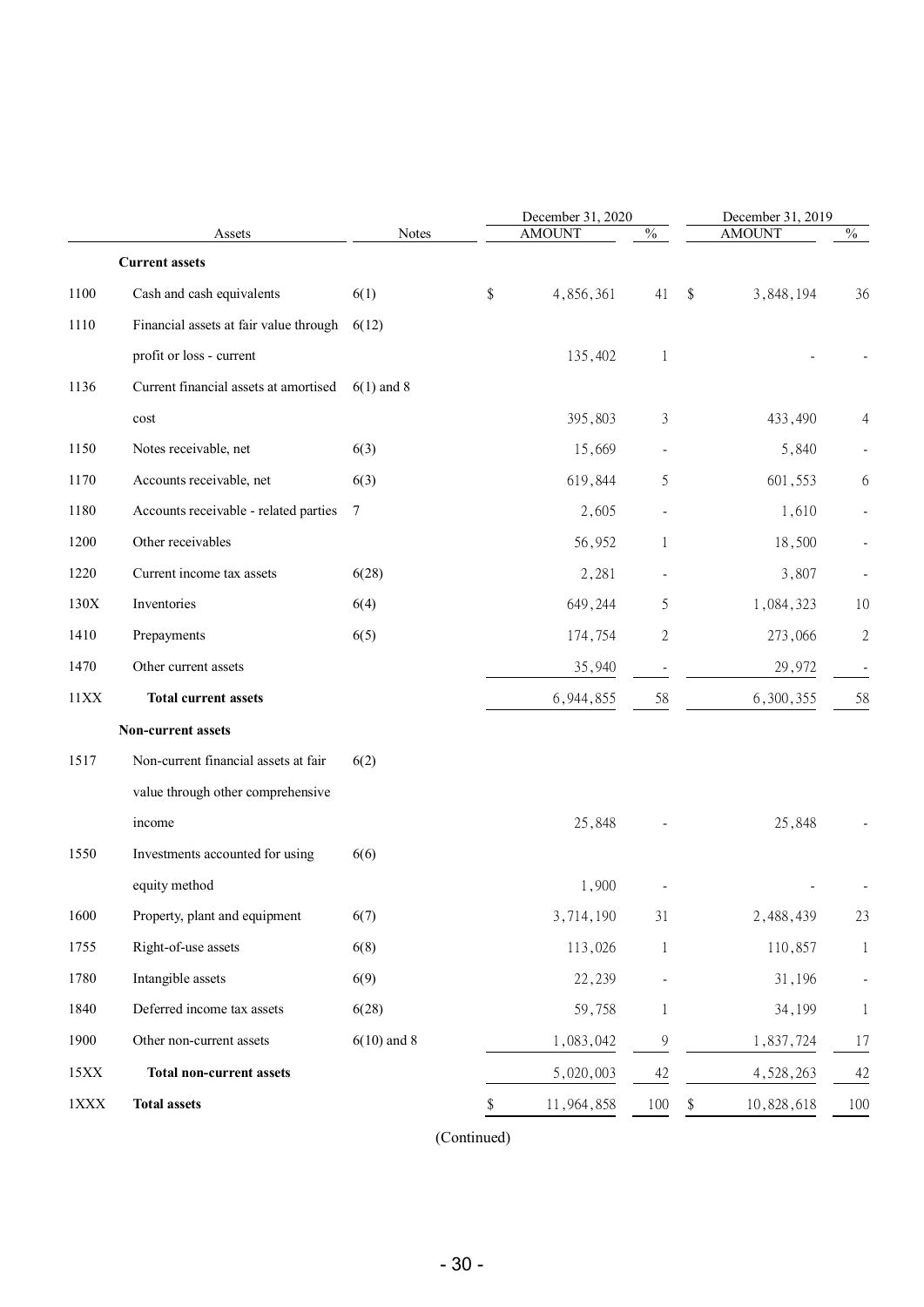|      |                                        |       |    | December 31, 2020 |        | December 31, 2019 |                |
|------|----------------------------------------|-------|----|-------------------|--------|-------------------|----------------|
|      | Liabilities and Equity                 | Notes |    | <b>AMOUNT</b>     | $\%$   | <b>AMOUNT</b>     | $\%$           |
|      | <b>Current liabilities</b>             |       |    |                   |        |                   |                |
| 2100 | Short-term borrowings                  | 6(11) | \$ | 1,076,334         | 9      | \$<br>200,000     | $\mathfrak{2}$ |
| 2130 | Current contract liabilities           | 6(21) |    | 653,708           | 5      | 579,789           | 5              |
| 2150 | Notes payable                          |       |    | 1,944             |        | 3,115             |                |
| 2170 | Accounts payable                       |       |    | 728,508           | 6      | 920,869           | 9              |
| 2180 | Accounts payable - related parties     | 7     |    | 12,309            |        | 29,278            |                |
| 2200 | Other payables                         | 6(13) |    | 855,157           | 7      | 1,083,081         | 10             |
| 2230 | Current income tax liabilities         | 6(28) |    | 456,175           | 4      | 238,430           | $\sqrt{2}$     |
| 2280 | Current lease liabilities              |       |    | 30,635            |        | 38,499            | 1              |
| 2320 | Long-term liabilities, current portion | 6(14) |    | 434,268           | 4      |                   |                |
| 2399 | Other current liabilities, others      |       |    | 56,458            | 1      | 37,071            |                |
| 21XX | <b>Total current liabilities</b>       |       |    | 4,305,496         | 36     | 3,130,132         | 29             |
|      | <b>Non-current liabilities</b>         |       |    |                   |        |                   |                |
| 2530 | Corporate bonds payable                | 6(14) |    |                   |        | 431,389           | 4              |
| 2540 | Long-term borrowings                   |       |    | 3,980             |        |                   |                |
| 2570 | Deferred income tax liabilities        | 6(28) |    | 441               |        | 3,030             |                |
| 2580 | Non-current lease liabilities          |       |    | 54,666            | 1      | 44,888            |                |
| 2600 | Other non-current liabilities          |       |    | 11,872            |        | 11,678            |                |
| 25XX | <b>Total non-current liabilities</b>   |       |    | 70,959            | 1      | 490,985           | $\overline{4}$ |
| 2XXX | <b>Total liabilities</b>               |       |    | 4,376,455         | 37     | 3,621,117         | 33             |
|      | Equity attributable to owners of       |       |    |                   |        |                   |                |
|      | parent                                 |       |    |                   |        |                   |                |
|      | Share capital                          | 6(17) |    |                   |        |                   |                |
| 3110 | Share capital - common stock           |       |    | 1,182,202         | 10     | 1,196,172         | 11             |
|      | Capital surplus                        | 6(18) |    |                   |        |                   |                |
| 3200 | Capital surplus                        |       |    | 2,618,432         | 21     | 2,600,733         | 24             |
|      | Retained earnings                      | 6(19) |    |                   |        |                   |                |
| 3310 | Legal reserve                          |       |    | 598,016           | 5      | 396,403           | 4              |
| 3320 | Special reserve                        |       |    | 325,709           | 3      | 168,346           | 2              |
| 3350 | Unappropriated retained earnings       |       |    | 3,259,603         | 27     | 3, 192, 547       | 29             |
|      | Other equity interest                  | 6(20) |    |                   |        |                   |                |
| 3400 | Other equity interest                  |       |    | $257,069$ (       | $2)$ ( | $421,126$ ) (     | 4)             |
| 3500 | Treasury shares                        | 6(17) |    | 226,857) (        | 2)     |                   |                |
| 31XX | Equity attributable to owners of       |       |    |                   |        |                   |                |
|      | the parent                             |       |    | 7,500,036         | 62     | 7,133,075         | 66             |
| 36XX | Non-controlling interest               |       |    | 88,367            | 1      | 74,426            | $\mathbf{1}$   |
| 3XXX | <b>Total equity</b>                    |       |    | 7,588,403         | 63     | 7,207,501         | 67             |
|      | Significant contingent liabilities and | 9     |    |                   |        |                   |                |
|      | unrecognised contract commitments      |       |    |                   |        |                   |                |
|      | Significant events after the balance   | 11    |    |                   |        |                   |                |
|      | sheet date                             |       |    |                   |        |                   |                |
| 3X2X | <b>Total liabilities and equity</b>    |       | P. | 11,964,858        | 100    | 10,828,618<br>\$  | 100            |
|      |                                        |       |    |                   |        |                   |                |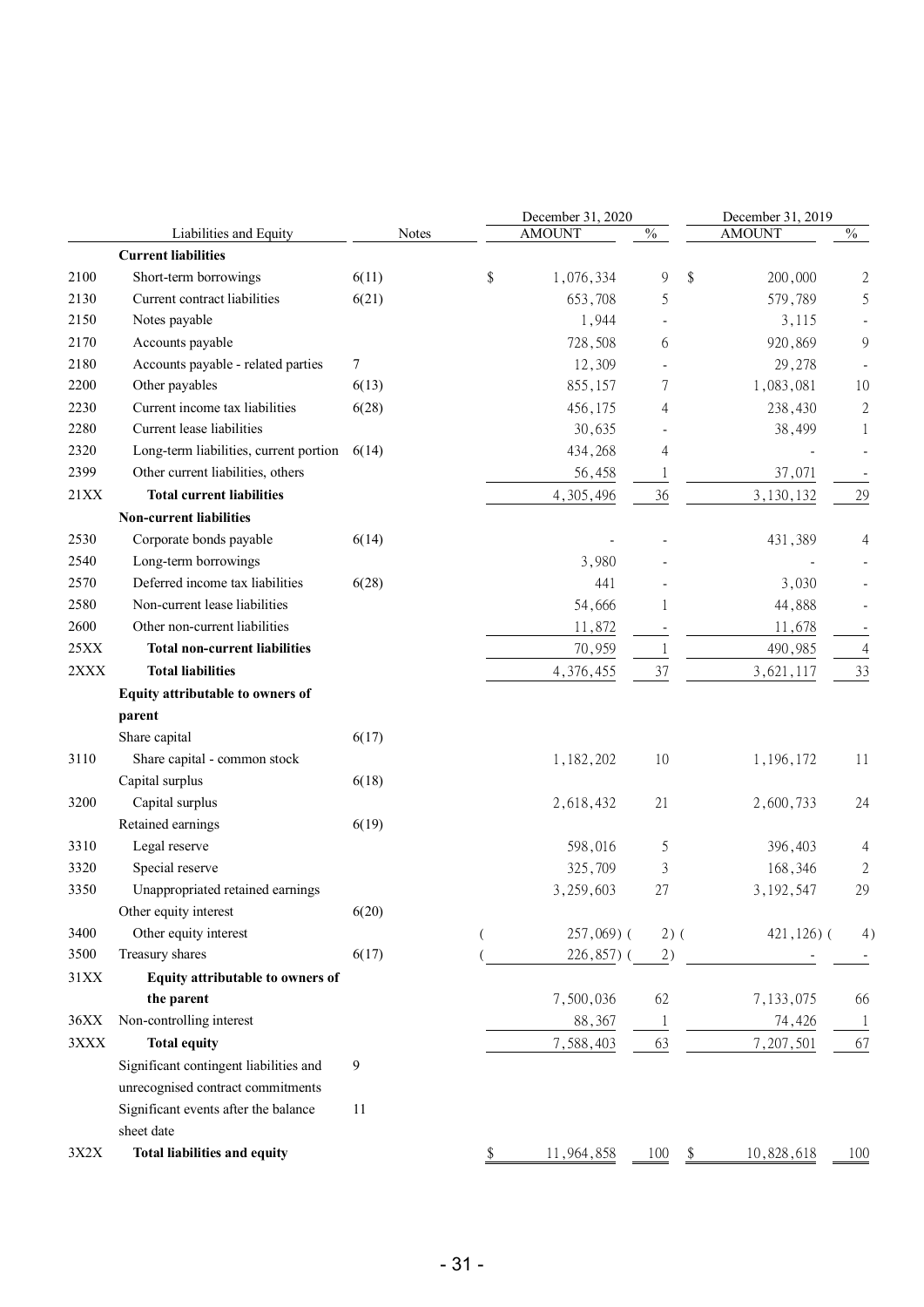|      |                                     |                  | Years ended December 31 |                 |                |                   |                |                          |
|------|-------------------------------------|------------------|-------------------------|-----------------|----------------|-------------------|----------------|--------------------------|
|      |                                     |                  |                         | 2020            |                |                   | 2019           |                          |
|      | Items                               | <b>Notes</b>     |                         | <b>AMOUNT</b>   | $\frac{0}{0}$  |                   | <b>AMOUNT</b>  | $\frac{0}{0}$            |
| 4000 | Sales revenue                       | 6(21)            | \$                      | 8,223,851       | 100            | \$                | 9,566,132      | 100                      |
| 5000 | Operating costs                     | 6(4)(15)(26)(27) |                         | $4,634,123$ ) ( | 56)            |                   | $5,550,645$ )  | 58)                      |
| 5900 | Net operating margin                |                  |                         | 3,589,728       | 44             |                   | 4,015,487      | 42                       |
|      | Operating expenses                  | 6(15)(26)(27)    |                         |                 |                |                   |                |                          |
| 6100 | Selling expenses                    |                  |                         | $504,761$ ) (   |                | $6)$ (            | $606, 357$ ) ( | 7)                       |
| 6200 | General and administrative          |                  |                         |                 |                |                   |                |                          |
|      | expenses                            |                  |                         | $591,352$ )(    |                | $7)$ (            | $693,796$ ) (  | 7)                       |
| 6300 | Research and development            |                  |                         |                 |                |                   |                |                          |
|      | expenses                            |                  |                         | $497,208$ ) (   |                | $6)$ (            | $510,846$ ) (  | 5)                       |
| 6450 | Expected credit impairment loss     |                  |                         | 21,398          | $\blacksquare$ |                   | 2,171)         |                          |
| 6000 | Total operating expenses            |                  |                         | $1, 571, 923$ ) | 19)            |                   | $1,813,170$ )  | 19)                      |
| 6900 | Operating profit                    |                  |                         | 2,017,805       | 25             |                   | 2, 202, 317    | 23                       |
|      | Non-operating income and            |                  |                         |                 |                |                   |                |                          |
|      | expenses                            |                  |                         |                 |                |                   |                |                          |
| 7100 | Interest income                     | 6(22)            |                         | 74,914          |                |                   | 59,772         |                          |
| 7010 | Other income                        | 6(23)            |                         | 118,223         |                |                   | 162,002        | $\overline{2}$           |
| 7020 | Other gains and losses              | 6(24)            |                         | 852             |                |                   | 13,886)        |                          |
| 7050 | Finance costs                       | 6(25)            |                         | 13,573)         |                |                   | 4,974)         |                          |
| 7000 | Total non-operating income          |                  |                         |                 |                |                   |                |                          |
|      | and expenses                        |                  |                         | 180,416         | $\overline{2}$ |                   | 202,914        | $\overline{2}$           |
| 7900 | Profit before income tax            |                  |                         | 2,198,221       | 27             |                   | 2,405,231      | 25                       |
| 7950 | Income tax expense                  | 6(28)            |                         | 345,483)        | 4)             |                   | 367,265        | 4)                       |
| 8200 | Profit for the year                 |                  | \$                      | ,852,738        | 23             | $\frac{1}{2}$     | 2,037,966      | 21                       |
|      | Other comprehensive income          |                  |                         |                 |                |                   |                |                          |
|      | Other comprehensive income          |                  |                         |                 |                |                   |                |                          |
|      | (loss) that will be reclassified to |                  |                         |                 |                |                   |                |                          |
|      | profit or loss                      |                  |                         |                 |                |                   |                |                          |
| 8361 | Financial statements translation    | 6(20)            |                         |                 |                |                   |                |                          |
|      | differences of foreign operations   |                  | \$                      | 81,004          |                | $($ \$            | $157,509$ ) (  | 1)                       |
| 8300 | <b>Total other comprehensive</b>    |                  |                         |                 |                |                   |                |                          |
|      | income (loss) for the year          |                  |                         | 81,004          |                | $($ \$            | $157,509$ )    | $\left  \ \right\rangle$ |
| 8500 | Total comprehensive income for      |                  |                         |                 |                |                   |                |                          |
|      | the year                            |                  |                         | 1,933,742       | 24             | \$                | 1,880,457      | 20                       |
|      | Profit attributable to:             |                  |                         |                 |                |                   |                |                          |
| 8610 | Owners of the parent                |                  | \$                      | 1,838,792       | 23             | \$                | 2,016,129      | 21                       |
| 8620 | Non-controlling interest            |                  |                         | 13,946          |                |                   | 21,837         |                          |
|      |                                     |                  | \$                      | 1,852,738       | $23\,$         | $\frac{1}{2}$     | 2,037,966      | 21                       |
|      | Comprehensive income attributable   |                  |                         |                 |                |                   |                |                          |
|      | to:                                 |                  |                         |                 |                |                   |                |                          |
| 8710 | Owners of the parent                |                  |                         | 1,919,801       | 24             | \$                | 1,858,766      |                          |
| 8720 | Non-controlling interest            |                  | \$                      |                 |                |                   |                | 20                       |
|      |                                     |                  |                         | 13,941          |                |                   | 21,691         |                          |
|      |                                     |                  | \$                      | 1,933,742       | 24             | $\boldsymbol{\$}$ | 1,880,457      | 20                       |
|      |                                     |                  |                         |                 |                |                   |                |                          |
|      | Basic earnings per share (In        | 6(29)            |                         |                 |                |                   |                |                          |
|      | dollars)                            |                  |                         |                 |                |                   |                |                          |
| 9750 | Basic earnings per share            |                  | $\frac{1}{2}$           |                 | 15.69          | $\frac{1}{2}$     |                | 17.02                    |
| 9850 | Diluted earnings per share          |                  | \$                      |                 | 15.37          | $\frac{1}{2}$     |                | 16.63                    |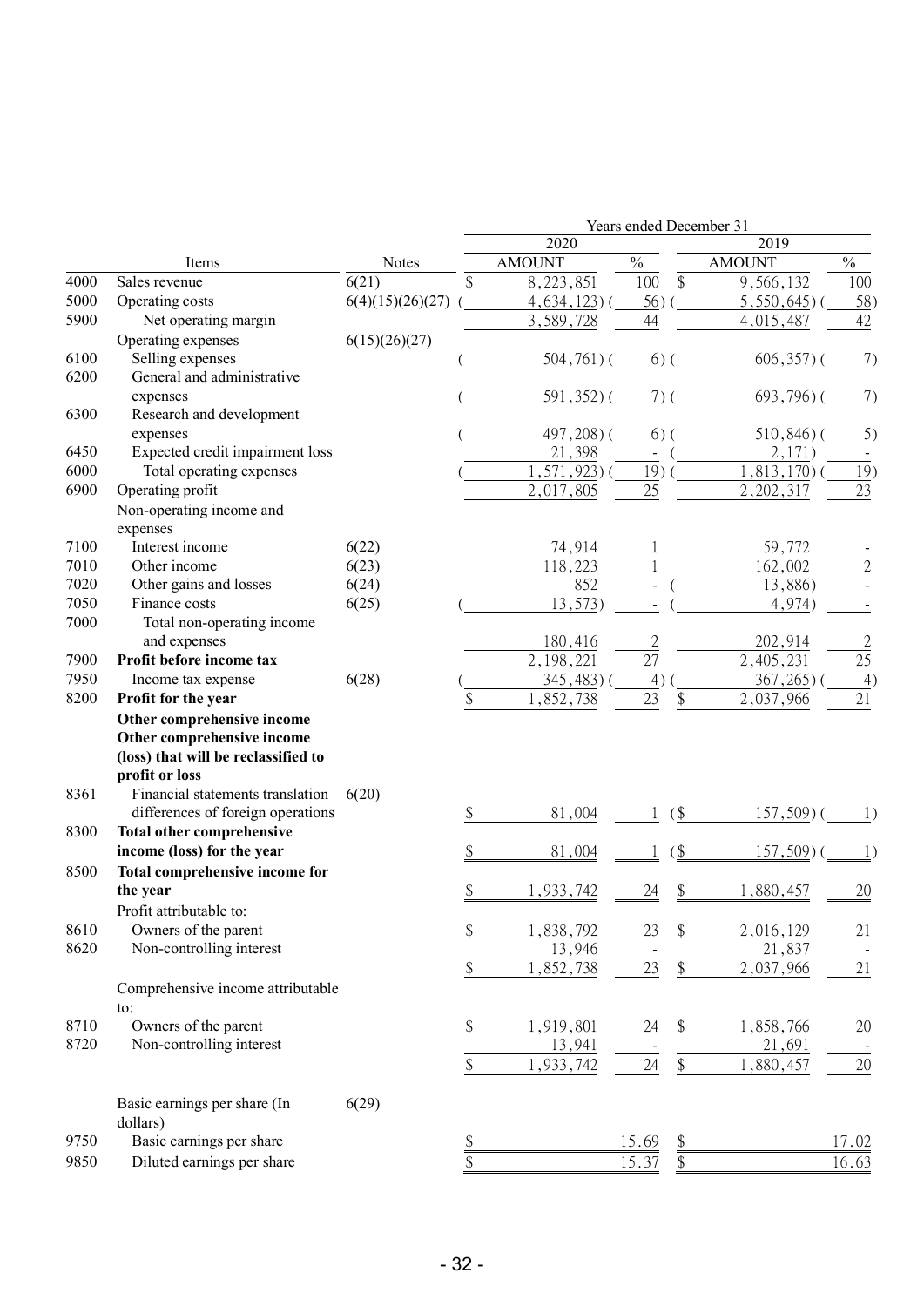| For the year ended December 31, 2019                     |               |                       |           |                     |                |             |                                                                        |                           |        |                                              |                                |                          |                             |
|----------------------------------------------------------|---------------|-----------------------|-----------|---------------------|----------------|-------------|------------------------------------------------------------------------|---------------------------|--------|----------------------------------------------|--------------------------------|--------------------------|-----------------------------|
| Balance at January 1, 2019<br>Profit for the year        |               | $$1,022,321$ $$3,755$ |           | \$2,256,871         | \$216,913<br>ľ | 120,366     | $\frac{$2,276,431}{2,016,129}$                                         |                           |        | $(1.56, 770)$ $(8$ $11, 576)$ $(8$ $4, 425)$ | $\frac{$5,723,886}{2,016,129}$ | $\frac{$45,156}{21,837}$ | 2,037,966<br>$-5,769,042$   |
| Other comprehensive loss for the<br>year                 |               |                       |           |                     |                |             |                                                                        |                           |        |                                              |                                |                          |                             |
| Total comprehensive income (loss)                        | 6(20)         |                       |           |                     |                |             | 2,016,129                                                              | $\frac{157,363}{157,363}$ |        |                                              | $\frac{157,363}{1,858,766}$    | $\frac{146}{21,691}$     | $\frac{157,509}{1,880,457}$ |
| Appropriations of 2018 earnings                          |               |                       |           |                     |                |             |                                                                        |                           |        |                                              |                                |                          |                             |
| Legal reserve                                            |               |                       |           |                     | 179,490        |             |                                                                        |                           |        |                                              |                                |                          |                             |
| Special reserve                                          |               |                       |           |                     |                | 47,980      |                                                                        |                           |        |                                              |                                |                          |                             |
| Stock dividends                                          |               | 153,911               |           |                     |                |             | $\begin{array}{c} 179,490 \\ 47,980 \\ 153,911 \\ 718,253 \end{array}$ |                           |        |                                              |                                |                          |                             |
| Cash dividends                                           |               |                       |           |                     |                |             |                                                                        |                           |        |                                              | 718,253                        |                          | 718,253                     |
| Exercise of employee stock purchase<br>plans             |               | 5,890                 | 420)      | 31,180              |                |             |                                                                        |                           |        |                                              | 36,650                         |                          | 36,650                      |
| Conversion of convertible bonds into 6(14)(17)<br>shares |               |                       | $3,335$ ) |                     |                |             |                                                                        |                           |        |                                              |                                |                          |                             |
| Share-based payments                                     | 6(16)(17)(20) | 5,180<br>8,870        |           | 64, 207<br>248, 475 |                |             |                                                                        |                           |        | 90,992                                       | 66,052<br>166,353              |                          | 66,052<br>166,353           |
| Adjustment not proportionately to<br>shareholding ratio  |               |                       |           |                     | ľ              |             | 379)                                                                   |                           |        |                                              | 379)                           | 379                      |                             |
| Increase in non-controlling interests                    |               |                       |           |                     |                |             |                                                                        |                           |        |                                              |                                |                          |                             |
| Balance at December 31, 2019                             |               | 1,196,172             |           | \$2,600,733         | \$396,403      | \$168,346   | $\sqrt{3,192,545}$                                                     | (314, 133)                | 11,576 | $(\sqrt[3]{95,417})$                         | 17,133,07                      | $\frac{7,200}{14,426}$   | $\frac{7,200}{57,207,501}$  |
|                                                          |               |                       |           |                     |                | (Continued) |                                                                        |                           |        |                                              |                                |                          |                             |

- 33 -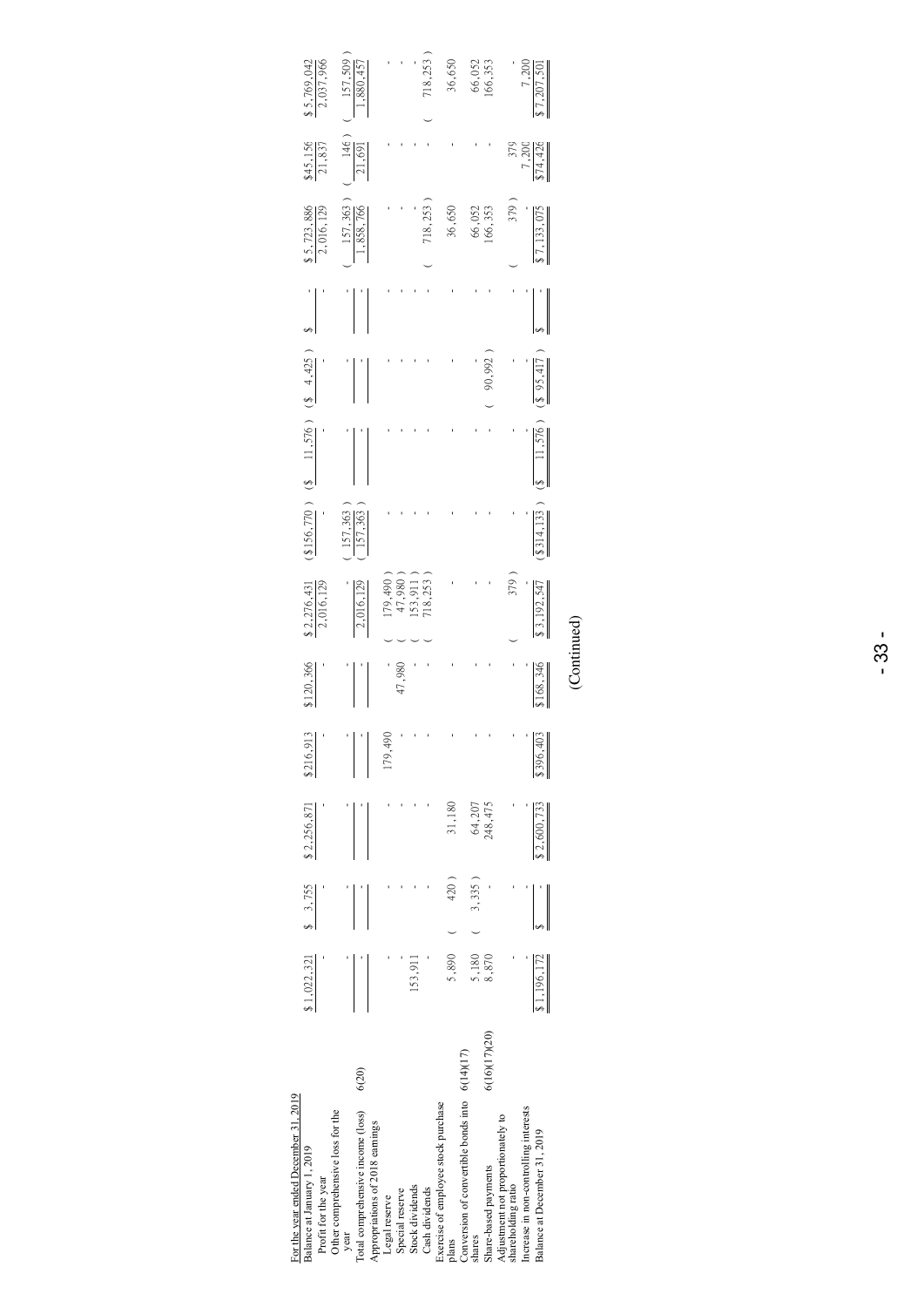| $\frac{1}{1,852,738}$                                                                     | $\frac{81,004}{1,933,742}$                                                                                         | 1,040,622                                          | 36,106<br>116,791                                                    | $220^{\circ}$<br>564,895<br>7,588,40                                                                                                                                 |
|-------------------------------------------------------------------------------------------|--------------------------------------------------------------------------------------------------------------------|----------------------------------------------------|----------------------------------------------------------------------|----------------------------------------------------------------------------------------------------------------------------------------------------------------------|
| 574,426                                                                                   | $\frac{5}{13,941}$                                                                                                 |                                                    |                                                                      | $\frac{88.367}{2}$                                                                                                                                                   |
| i 7, 133, 075<br>1, 838, 792                                                              | $\frac{81,009}{1,919,801}$                                                                                         | 1,040,622                                          | 36,106<br>116,791                                                    | 664,895<br>220<br>.7,500,036                                                                                                                                         |
|                                                                                           |                                                                                                                    |                                                    |                                                                      | $\frac{664,895}{438,038}$<br>$\frac{438,038}{8\,226,857}$                                                                                                            |
|                                                                                           |                                                                                                                    |                                                    | 83,048                                                               | $(\frac{1}{2}, \frac{12}{269})$                                                                                                                                      |
|                                                                                           |                                                                                                                    |                                                    |                                                                      | 11,576                                                                                                                                                               |
| $$314,133$ (\$ 11,576) (\$ 95,417)                                                        | $\frac{81,009}{81,009}$                                                                                            |                                                    |                                                                      | \$233,124                                                                                                                                                            |
| $\frac{1}{1,838,792}$                                                                     | ,838,79%                                                                                                           | ,040,622<br>201,613<br>157,363                     |                                                                      | $\frac{372,138}{2}$                                                                                                                                                  |
| 168,346                                                                                   |                                                                                                                    | 157,363                                            |                                                                      | $\frac{325,709}{2}$                                                                                                                                                  |
| \$396,403                                                                                 |                                                                                                                    | 201,61                                             |                                                                      | \$598,016                                                                                                                                                            |
| \$2,600,733                                                                               |                                                                                                                    |                                                    | 29,856<br>33,743                                                     | 45,900<br>\$2,618,432                                                                                                                                                |
| $\frac{1}{2}$                                                                             |                                                                                                                    |                                                    |                                                                      |                                                                                                                                                                      |
| 31,196,172                                                                                |                                                                                                                    |                                                    | 6,250                                                                | 220)<br>20,000<br>\$1,182,202                                                                                                                                        |
|                                                                                           | 6(20)                                                                                                              |                                                    | 6(16)(20)<br>6(17)                                                   | 6(17)<br>6(17)                                                                                                                                                       |
| For the year ended December 31, 2020<br>Balance at January 1, 2020<br>Profit for the year | Other comprehensive income (loss)<br>Appropriations of 2019 earnings<br>Total comprehensive income<br>for the year | Cash dividends<br>Special reserve<br>Legal reserve | Exercise of employee stock purchase<br>Share-based payments<br>plans | Proceeds from capital reduction of<br>Balance at December 31, 2020<br>restricted stocks to employees<br>Retirement of treasury shares<br>Purchase of treasury shares |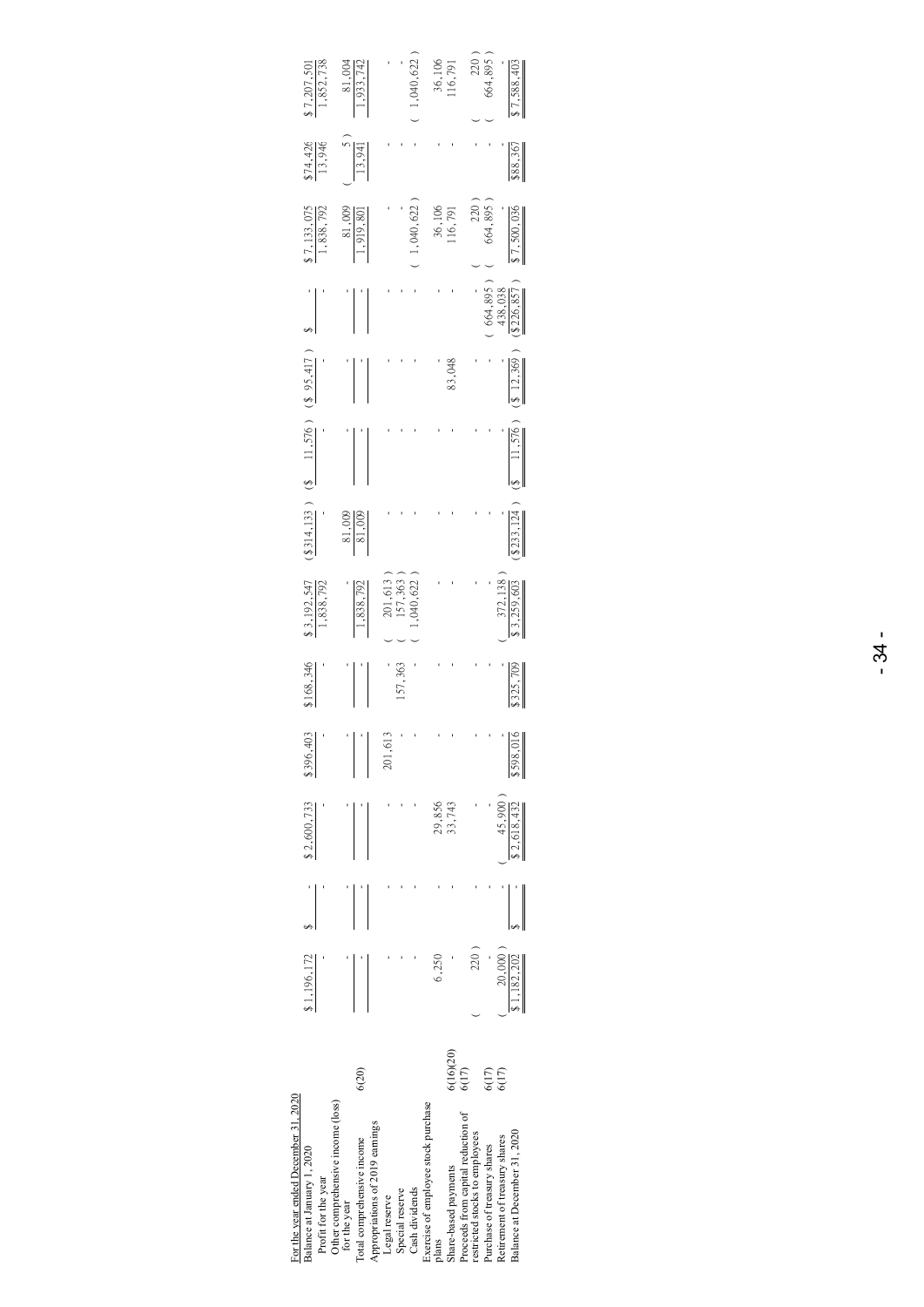| CASH FLOWS FROM OPERATING ACTIVITIES               |             |    |               |            |           |
|----------------------------------------------------|-------------|----|---------------|------------|-----------|
| Profit before tax                                  |             | \$ | 2, 198, 221   | \$         | 2,405,231 |
| Adjustments                                        |             |    |               |            |           |
| Adjustments to reconcile profit (loss)             |             |    |               |            |           |
| Expected credit impairment (gain) loss             | 12(2)       | (  | 21,398)       |            | 2,171     |
| Net gain on financial assets at fair value through | 6(12)(24)   |    |               |            |           |
| profit or loss                                     |             | (  | $509$ ) (     |            | 125)      |
| Loss on disposal of property, plant and            | 6(24)       |    |               |            |           |
| equipment                                          |             |    | 222           |            | 3,657     |
| Depreciation                                       | 6(7)(8)(26) |    | 320, 315      |            | 255,118   |
| Amortisation                                       | 6(9)(26)    |    | 16,908        |            | 14,223    |
| Interest income                                    | 6(22)       |    | $74,914$ ) (  |            | 59,772)   |
| Dividend income                                    | 6(23)       |    | $149$ ) (     |            | 242)      |
| Interest expense                                   | 6(25)       |    | 13,573        |            | 4,974     |
| Compensation cost arising from employee stock      | 6(16)(27)   |    |               |            |           |
| options                                            |             |    | 116,791       |            | 157,483   |
| Profit from lease modification                     | 6(8)(24)    |    | 42)           |            |           |
| Changes in operating assets and liabilities        |             |    |               |            |           |
| Changes in operating assets                        |             |    |               |            |           |
| Notes receivable                                   |             |    | 9,829)        |            | 19,076    |
| Accounts receivable                                |             |    | 3,107         | $\sqrt{2}$ | 78,833)   |
| Accounts receivable - related parties              |             |    | 995) (        |            | 1,610)    |
| Other receivables                                  |             |    | 38,452)       |            | 19,586    |
| Inventories                                        |             |    | 435,079       |            | 203,496   |
| Prepayments                                        |             |    | 98,312        | $\left($   | 47,234)   |
| Other current assets                               |             |    | 5,968)        |            | 13,657    |
| Changes in operating liabilities                   |             |    |               |            |           |
| Contract liabilities - current                     |             |    | 73,919        | (          | 649,852)  |
| Notes payable                                      |             |    | $1,171$ ) (   |            | 250,086)  |
| Accounts payable                                   |             |    | $192,361$ ) ( |            | 417,504)  |
| Accounts payable - related parties                 |             |    | 16,969)       |            | 29,278    |
| Other payables                                     |             |    | 147,374)      |            | 213,683   |
| Other current liabilities                          |             |    | 19,387        |            | 23,792)   |
| Cash inflow generated from operations              |             |    | 2,785,703     |            | 1,812,583 |
| Interest received                                  |             |    | 74,914        |            | 59,968    |
| Dividends received                                 |             |    | 149           |            | 242       |
| Interest paid                                      |             |    | 9,557)        | $\sqrt{ }$ | 441)      |
| Income tax paid                                    |             |    | 154,443)      |            | 406,850)  |
| Net cash flows from operating activities           |             |    | 2,696,766     |            | 1,465,502 |
|                                                    |             |    |               |            |           |

(Continued)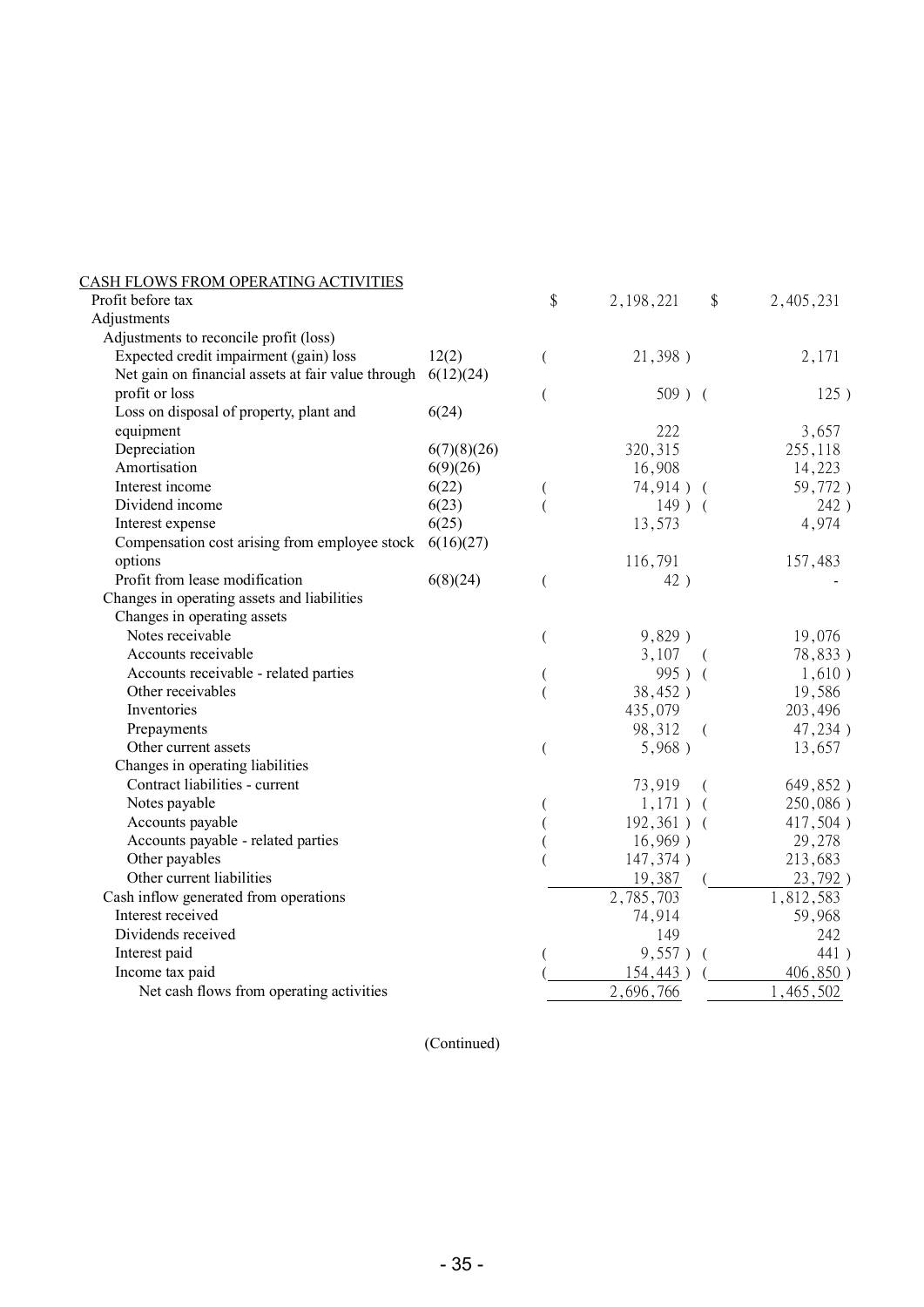| CASH FLOWS FROM INVESTING ACTIVITIES                  |       |                            |                 |          |               |
|-------------------------------------------------------|-------|----------------------------|-----------------|----------|---------------|
| Acquisition of property, plant and equipment          | 6(31) | $($ \$                     | $119,394$ ) (\$ |          | 273,429)      |
| Proceeds from disposal of property, plant and         |       |                            |                 |          |               |
| equipment                                             |       |                            | 416             |          | 3,446         |
| Increase in refundable deposits                       | 6(10) |                            | $5,389$ )       | $\left($ | 7,211)        |
| Acquisition of intangible assets                      | 6(9)  |                            | $7,948$ ) (     |          | 15,563)       |
| Net cash flows from business combination              | 6(30) |                            |                 |          | 498           |
| (Increase) decrease in other non-current assets       |       |                            | 15,004)         |          | 5,779         |
| Acquisition of financial assets at fair value through |       |                            |                 |          |               |
| profit or loss                                        |       |                            | 134,893)        |          |               |
| Decrease in financial assets at amortised cost        |       |                            | 37,687          |          | 214,950       |
| Increase in investments accounted for under the       |       |                            |                 |          |               |
| equity method                                         |       |                            | 1,900)          |          |               |
| Increase in prepayments for purchase of equipment     |       |                            | 697,554)        |          | $1,352,021$ ) |
| Net cash flows used in investing activities           |       |                            | 943,979)        |          | 1,423,551)    |
| CASH FLOWS FROM FINANCING ACTIVITIES                  |       |                            |                 |          |               |
| Proceeds from short-term borrowings                   |       |                            | 3,987,970       |          | 650,000       |
| Repayments of short-term borrowings                   |       |                            | $3,115,909$ ) ( |          | 462,000)      |
| Proceeds from long-term borrowings                    |       |                            | 3,980           |          |               |
| Increase (decrease) in guarantee deposits             |       |                            | 194             |          | 4)            |
| Employee stock options                                |       |                            | 36,106          |          | 36,650        |
| Lease liabilities paid                                | 6(8)  |                            | 39,104)         |          | 39,158)       |
| Cash dividends paid                                   |       |                            | $1,040,622$ ) ( |          | 718,253)      |
| Proceeds from issuance of restricted stock            | 6(16) |                            |                 |          | 8,870         |
| Acquisition of treasury shares                        | 6(17) |                            | 664,895)        |          |               |
| Unvested redeemed stocks from restricted stocks to    | 6(17) |                            |                 |          |               |
| employees                                             |       |                            | 220)            |          |               |
| Net cash flows used in financing activities           |       |                            | 832,500)        |          | 523,895)      |
| Exchange rate effect                                  |       |                            | 87,880          |          | 87,407)       |
| Net increase (decrease) in cash and cash equivalents  |       |                            | 1,008,167       |          | 569,351)      |
| Cash and cash equivalents at beginning of year        | 6(1)  |                            | 3,848,194       |          | 4, 417, 545   |
| Cash and cash equivalents at end of year              | 6(1)  | $\boldsymbol{\mathsf{\$}}$ | 4,856,361       | \$       | 3,848,194     |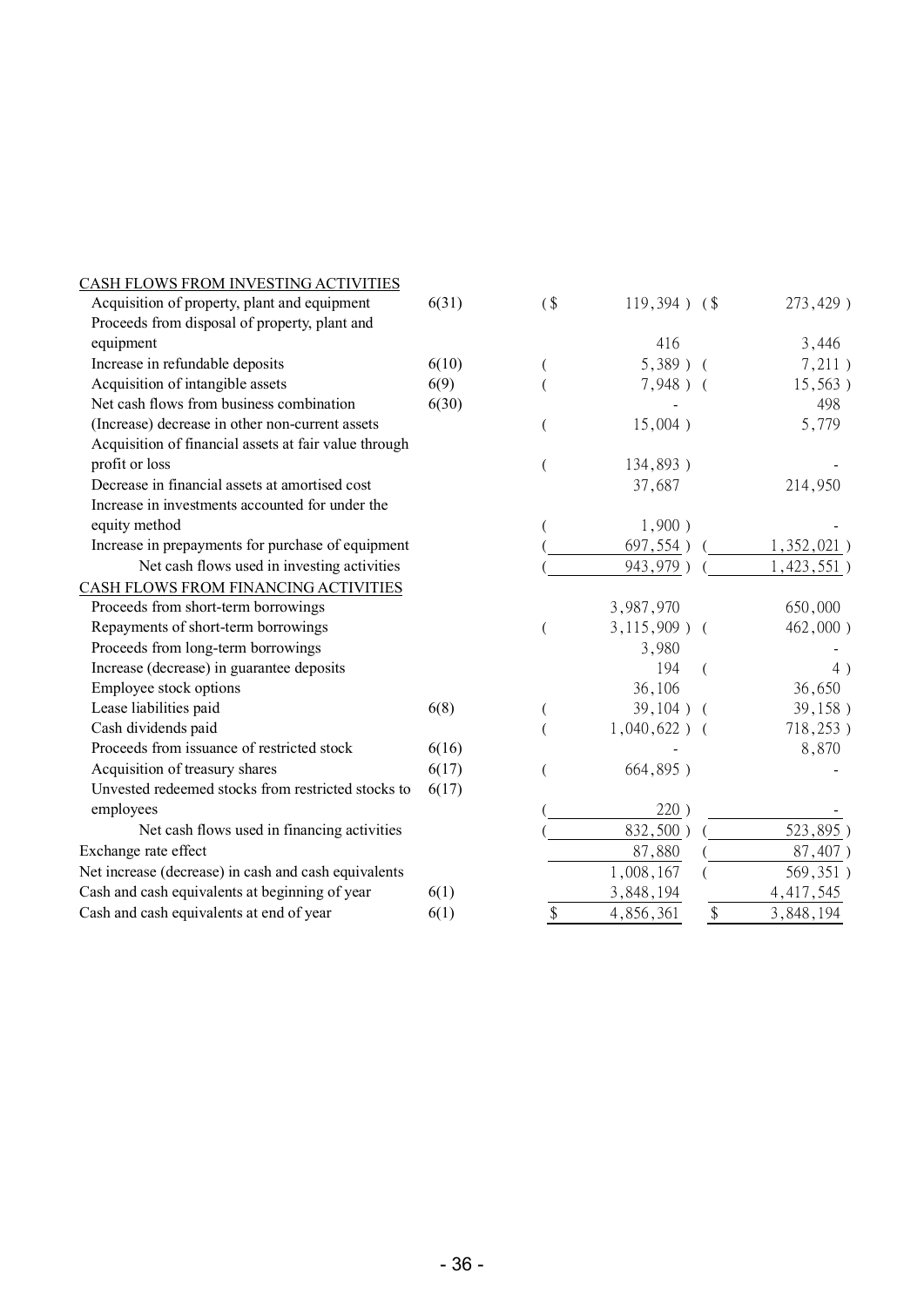

|                                                                                                                                                                                            |                 | Unit: NT\$      |
|--------------------------------------------------------------------------------------------------------------------------------------------------------------------------------------------|-----------------|-----------------|
| Item                                                                                                                                                                                       | Amount          |                 |
| <b>Unappropriated Retained Earnings of Previous</b><br>Years                                                                                                                               |                 | 1,792,949,305   |
| <b>Adjustment to Retained Earnings</b>                                                                                                                                                     |                 |                 |
| Adjusted Unappropriated Earnings of Previous<br>Years                                                                                                                                      |                 | 1,792,949,305   |
| Net Income of 2020                                                                                                                                                                         | 1,838,791,414   |                 |
| Disposal (Retirement) of Treasury Shares<br>Debited to Retained Earnings                                                                                                                   | (372, 138, 117) |                 |
| Plus: Inclusion of the net income for the current<br>period plus items other than the net income for<br>the current period into the amount of<br>unappropriated retained earnings for 2020 | 1,466,653,297   | 1,466,653,297   |
| Less: 10% Legal Reserve                                                                                                                                                                    |                 | (146, 665, 330) |
| Plus: Reversal of Appropriated Retained<br>Earnings                                                                                                                                        |                 | 81,009,231      |
| Earnings Available for Distribution                                                                                                                                                        |                 | 3,193,946,503   |
| Distribution Item:                                                                                                                                                                         |                 |                 |
| Cash Dividends to Common Shareholders<br>(NT\$8.88 per share)                                                                                                                              | (1,040,755,261) | (1,040,755,261) |
| <b>Unappropriated Retained Earnings</b>                                                                                                                                                    |                 | 2,153,191,242   |





Chairman: Yung-Hsiang Lin CEO: Yung-Hsiang Lin Accounting Manager: Chen-Chen Fu

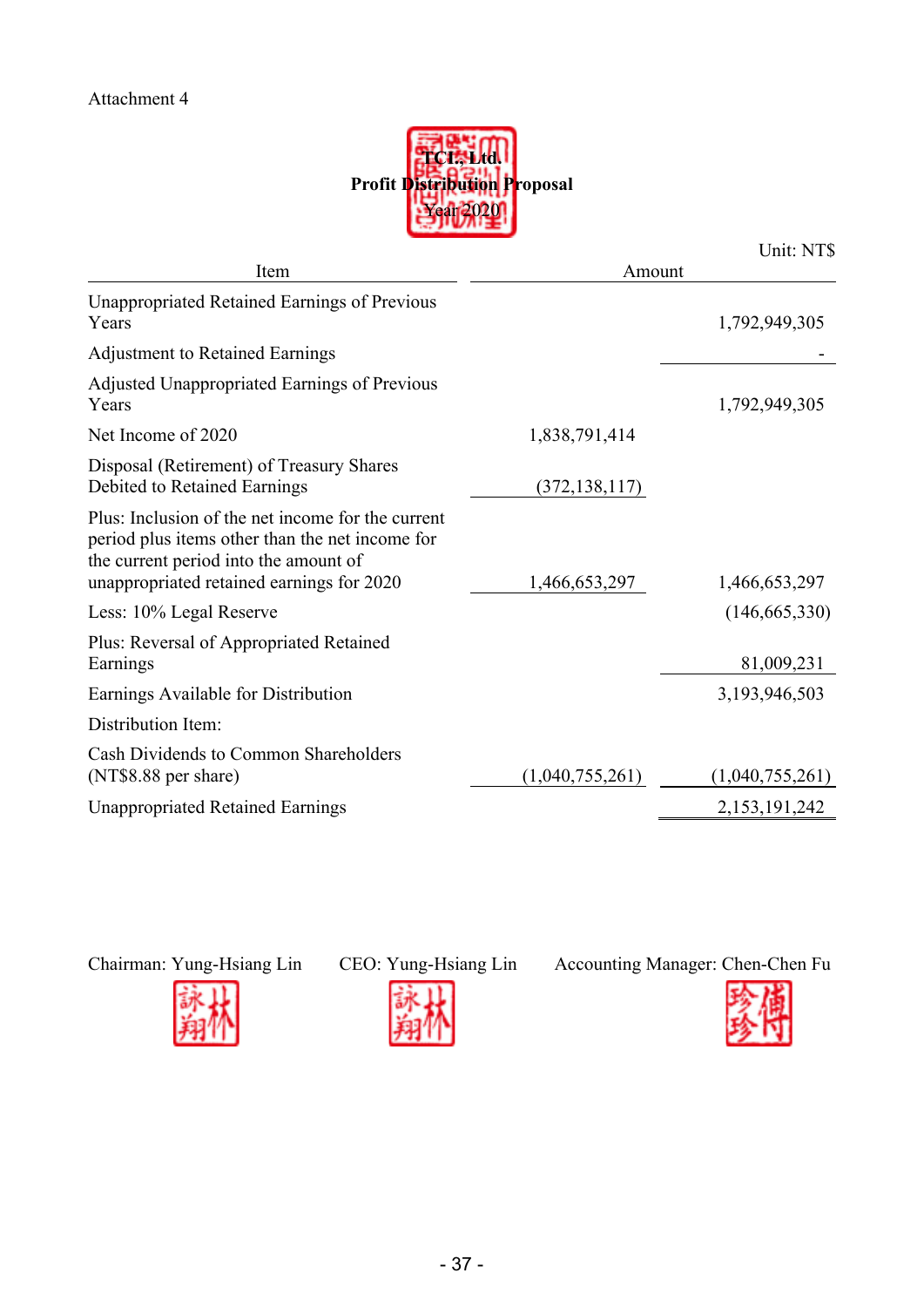# **TCI Co., Ltd. ("The Company") Table for Comparison of Amendments to the Articles of**

# **Incorporation with the Current Version**

| Amended Article                                   | Present Article                                   | Legal Sources of<br>the Amendment<br>(or Explanation) |
|---------------------------------------------------|---------------------------------------------------|-------------------------------------------------------|
| Article 2                                         | Article 2                                         | The amendment is                                      |
| The scope of business of the Company shall be     | The scope of business of the Company shall be     | applied to conform                                    |
| as follows:                                       | as follows:                                       | to the needs of                                       |
|                                                   |                                                   | company operations.                                   |
|                                                   |                                                   |                                                       |
| 25. A101011 Seedling                              | 25. ZZ99999 All business items that are not       |                                                       |
| 26. A101020 Food Crops                            | prohibited or restricted by law,                  |                                                       |
| 27. A101030 Special Crops                         | except those that are subject to                  |                                                       |
| 28. A101040 Edible Fungus and Algae               | special approval                                  |                                                       |
| 29. A102050 Crops Cultivation                     |                                                   |                                                       |
| 30. A102060 Grain Commerce                        |                                                   |                                                       |
| 31.A201010 Deforestation                          |                                                   |                                                       |
| 32. A301030 Aquaculture                           |                                                   |                                                       |
| 33. C201010 Prepared Animal Feeds                 |                                                   |                                                       |
| Manufacturing                                     |                                                   |                                                       |
| 34. C201020 Pet Food Processing                   |                                                   |                                                       |
| 35. C801110 Fertilizer Manufacturing              |                                                   |                                                       |
| 36. F101050 Wholesale of Aquatic Products         |                                                   |                                                       |
| 37. F101990 Wholesale of Other Agricultural,      |                                                   |                                                       |
| Husbandry and Aquatic Products                    |                                                   |                                                       |
| 38. F103010 Wholesale of Animal Feeds             |                                                   |                                                       |
| 39. F106060 Wholesale of Pet Food and             |                                                   |                                                       |
| Appliances                                        |                                                   |                                                       |
| 40. F107050 Wholesale of Manure                   |                                                   |                                                       |
| 41. F201010 Retail Sale of Agricultural           |                                                   |                                                       |
| Products                                          |                                                   |                                                       |
| 42. F201030 Retail Sale of Aquatic Products       |                                                   |                                                       |
| 43. F201990 Retail Sale of Other Agricultural,    |                                                   |                                                       |
| Husbandry and Aquatic Products                    |                                                   |                                                       |
| 44. F202010 Retail Sale of Animal Feeds           |                                                   |                                                       |
| 45. F206050 Retail of Pet Food and                |                                                   |                                                       |
| Appliances                                        |                                                   |                                                       |
| 46. F207050 Retail Sale of Manure                 |                                                   |                                                       |
| 47. J101020 Pathogen Controlling Services         |                                                   |                                                       |
| 48. ZZ99999 All business items that arnot         |                                                   |                                                       |
| prohibited or restricted by                       |                                                   |                                                       |
| law, except those that are subject                |                                                   |                                                       |
| to special approval                               |                                                   |                                                       |
| Article 6                                         | Article 6                                         | The amendment is                                      |
| The total capital stock shall be in the amount of | The total capital stock shall be in the amount of | apllied to conform to                                 |
| NT\$3,000,000,000 and is divided into             | NT\$3,000,000,000 and is divided into             | legal regulations.                                    |
| 300,000,000 shares at par value of NT\$10.00 per  | 300,000,000 shares at parvalue of NT\$10.00 per   |                                                       |
| share. The Board of Directors is authorized to    | share. The Board of Directors is authorized to    |                                                       |
| issue those undistributed share in installments.  | issue those undistributed share in installments.  |                                                       |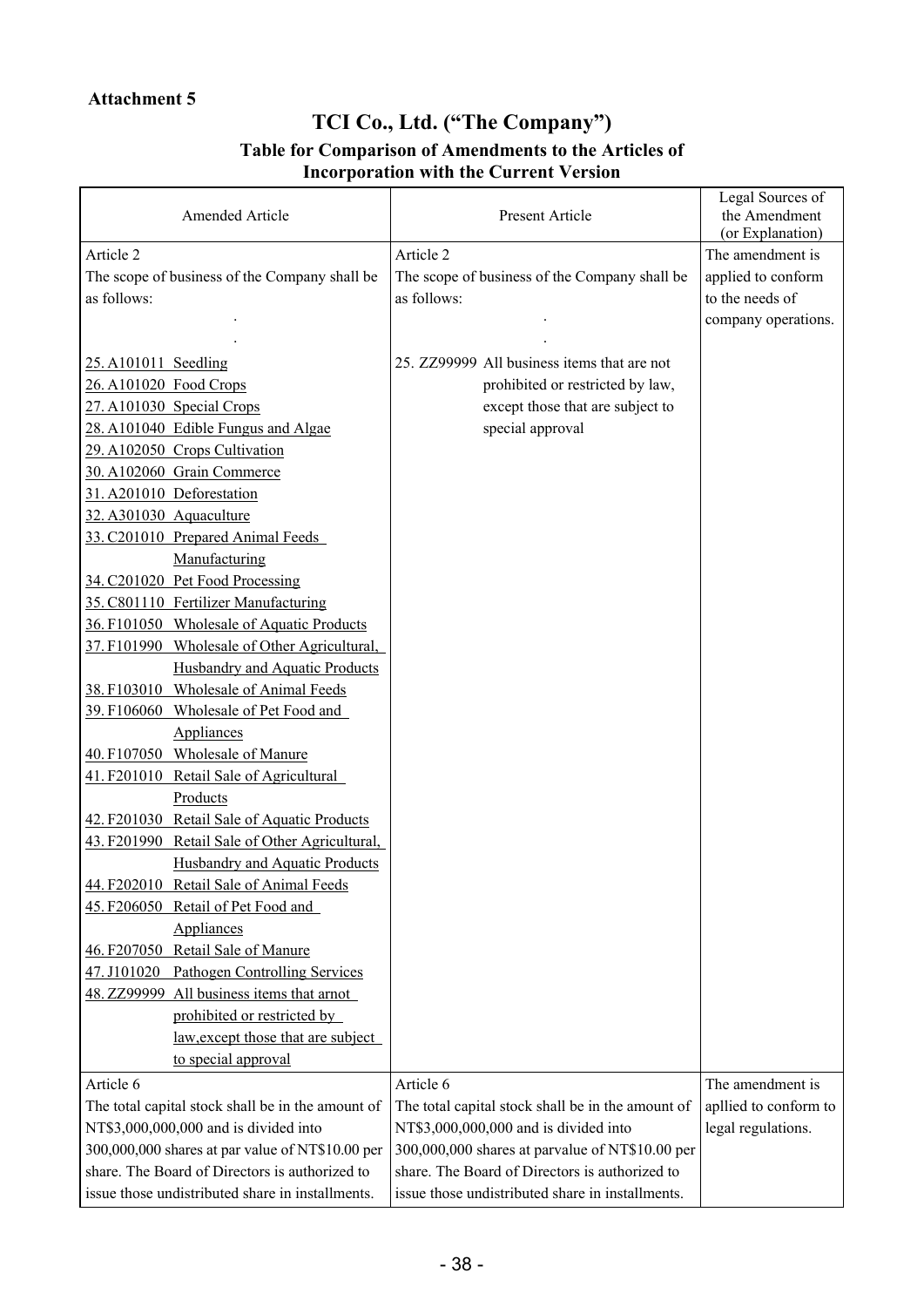| Amended Article                                                                                                                      | Present Article                                                                                                            | Legal Sources of<br>the Amendment<br>(or Explanation) |
|--------------------------------------------------------------------------------------------------------------------------------------|----------------------------------------------------------------------------------------------------------------------------|-------------------------------------------------------|
| Within the total registered capital, in the<br>amount of NT\$100,000,000, divided<br>into10,000,000 shares at par value of NT\$10.00 | Within the total registered capital, in the<br>amount of NT\$100,000,000, divided<br>into10,000,000 shares at par value of |                                                       |
| per share, is reserved to be used in issuing                                                                                         | NT\$10.00 per share, is reserved to be used in                                                                             |                                                       |
| employee stock options and restricted stock-                                                                                         | issuing employee stock options and restricted                                                                              |                                                       |
| awards, and the reserved capital may be issued                                                                                       | stock awards, and the reserved capital may be                                                                              |                                                       |
| in installments according to the resolution of                                                                                       | issued in installments according to the                                                                                    |                                                       |
| Board of Directors.                                                                                                                  | resolution of Board of Directors.                                                                                          |                                                       |
| Article 6-4                                                                                                                          |                                                                                                                            |                                                       |
| When the company issues new stocks,                                                                                                  |                                                                                                                            |                                                       |
| employees who have taken up shares and                                                                                               |                                                                                                                            |                                                       |
| restricted stock awards may include employees                                                                                        |                                                                                                                            |                                                       |
| of affiliated companies who meet certain                                                                                             |                                                                                                                            |                                                       |
| conditions.                                                                                                                          |                                                                                                                            |                                                       |
| Article 18-1                                                                                                                         | Article 18-1                                                                                                               | The amendment is                                      |
| When allocating the earnings for each fiscal                                                                                         | When allocating the earnings for each fiscal                                                                               | apllied to conform to                                 |
| year if there is earnings after the annual final                                                                                     | year if there is earnings after the annual final                                                                           | legal regulations.                                    |
| accounts, the Company shall first offset its                                                                                         | accounts, the Company shall first offset its                                                                               |                                                       |
| losses in previous years and set aside relevant                                                                                      | losses in previous years and set aside relevant                                                                            |                                                       |
| taxes a legal capital reserve at 10% of the                                                                                          | taxes a legal capital reserve at 10% of the                                                                                |                                                       |
| earnings left over, until the accumulated legal                                                                                      | earnings left over, until the accumulated legal                                                                            |                                                       |
| capital reserve has equaled the total capital of                                                                                     | capital reserve has equaled the total capital of                                                                           |                                                       |
| the Company; If there is still balance of                                                                                            | the Company; If there is still balance of earning,                                                                         |                                                       |
| earning, together with the undistributed                                                                                             | together with the undistributed earnings                                                                                   |                                                       |
| earnings (including adjusted undistributed                                                                                           | (including adjusted undistributed earnings) to                                                                             |                                                       |
| earnings) to calculate earnings distributable and                                                                                    | calculate earnings distributable and the Board                                                                             |                                                       |
| the Board of Directors shall prepare Earnings                                                                                        | of Directors shall prepare Earnings Distribution                                                                           |                                                       |
| Distribution Proposal for resolution of                                                                                              | Proposal for resolution of Shareholders'                                                                                   |                                                       |
| Shareholders' Meetingand distribute it after the                                                                                     | Meetingand distribute it after the Resolution of                                                                           |                                                       |
| Resolution of Shareholders' Meeting.                                                                                                 | Shareholders' Meeting.                                                                                                     |                                                       |
| In accordance with Article 240 of the Company                                                                                        |                                                                                                                            |                                                       |
| Act, the Company may authorize the                                                                                                   |                                                                                                                            |                                                       |
| distributable dividends and bonuses, or legal                                                                                        |                                                                                                                            |                                                       |
| reserve and capital reserve, as stipulated in                                                                                        |                                                                                                                            |                                                       |
| Article 241 of the Company Act, in whole or in                                                                                       |                                                                                                                            |                                                       |
| part may be paid in cash after a resolution has                                                                                      |                                                                                                                            |                                                       |
| been adopted by a majority vote at a meeting of                                                                                      |                                                                                                                            |                                                       |
| the board of directors attended by two-thirds of                                                                                     |                                                                                                                            |                                                       |
| the total number of directors; and in addition,                                                                                      |                                                                                                                            |                                                       |
| thereto a report of such distribution shall be                                                                                       |                                                                                                                            |                                                       |
| submitted to the shareholders' meeting. The                                                                                          |                                                                                                                            |                                                       |
| provisions of the preceding paragraph that shall                                                                                     |                                                                                                                            |                                                       |
| be resolved by the shareholders' meeting are not                                                                                     |                                                                                                                            |                                                       |
| applicable.                                                                                                                          |                                                                                                                            |                                                       |
| <b>Article 20</b>                                                                                                                    | <b>Article 20</b>                                                                                                          | This amendment is                                     |
| These Articles of Incorporation were                                                                                                 | These Articles of Incorporation were                                                                                       | applied to add the                                    |
| constituted on August 8, 1980 and                                                                                                    | constituted on August 8, 1980 and                                                                                          | date of new                                           |
| The first amendment on August 16, 1981;                                                                                              | The first amendment on August 16, 1981;                                                                                    | amendments.                                           |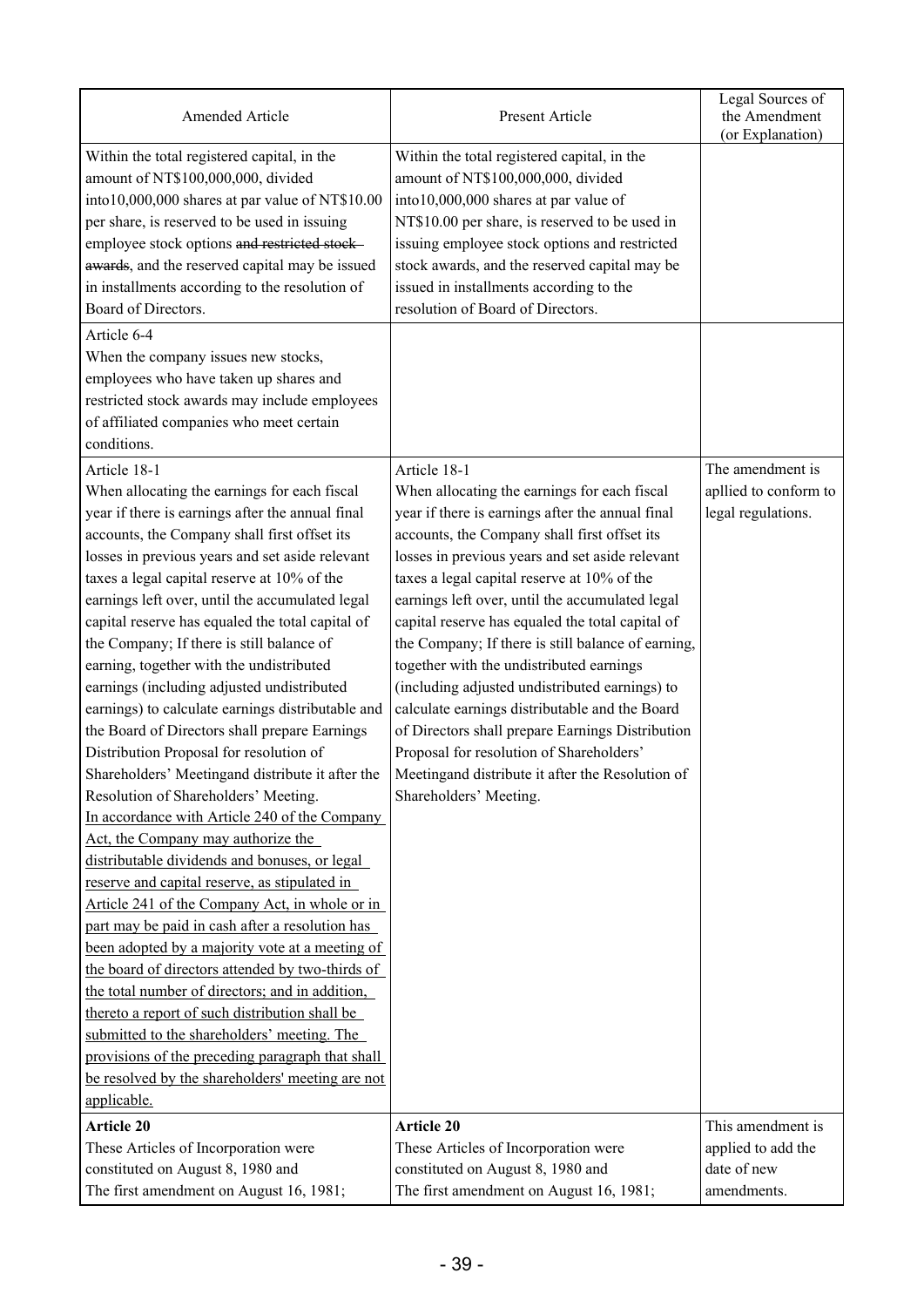| Amended Article                              | Present Article                              | Legal Sources of<br>the Amendment<br>(or Explanation) |
|----------------------------------------------|----------------------------------------------|-------------------------------------------------------|
| The second amendment on April 20, 1983;      | The second amendment on April 20, 1983;      |                                                       |
| The third amendment on April 24, 1989;       | The third amendment on April 24, 1989;       |                                                       |
| The fourth amendment on October 6, 1989;     | The fourth amendment on October 6, 1989;     |                                                       |
| The fifth amendment on March 13, 1990;       | The fifth amendment on March 13, 1990;       |                                                       |
| The sixth amendment on May 1, 1991;          | The sixth amendment on May 1, 1991;          |                                                       |
| The seventh amendment on May 10, 1993;       | The seventh amendment on May 10, 1993;       |                                                       |
| The eighth amendment on November 21, 1993;   | The eighth amendment on November 21, 1993;   |                                                       |
| The ninth amendment on May 27, 1997;         | The ninth amendment on May 27, 1997;         |                                                       |
| The tenth amendment on November 6, 1997;     | The tenth amendment on November 6, 1997;     |                                                       |
| The eleventh amendment on June 14, 2001;     | The eleventh amendment on June 14, 2001;     |                                                       |
| The twelfth amendment on November 1, 2002;   | The twelfth amendment on November 1, 2002;   |                                                       |
| The thirteenth amendment on March 19, 2004;  | The thirteenth amendment on March 19, 2004;  |                                                       |
| The fourteenth amendment on April 13, 2005;  | The fourteenth amendment on April 13, 2005;  |                                                       |
| The fifteenth amendment on July 25, 2006;    | The fifteenth amendment on July 25, 2006;    |                                                       |
| The sixteenth amendment on May 10, 2010;     | The sixteenth amendment on May 10, 2010;     |                                                       |
| The seventeenth amendment on May 14, 2010;   | The seventeenth amendment on May 14, 2010;   |                                                       |
| The eighteenth amendment on June 17, 2011;   | The eighteenth amendment on June 17, 2011;   |                                                       |
| The nineteenth amendment on March 16, 2012;  | The nineteenth amendment on March 16, 2012;  |                                                       |
| The twentieth amendment on June 29, 2012;    | The twentieth amendment on June 29, 2012;    |                                                       |
| The twenty-first amendment on May 30, 2014;  | The twenty-first amendment on May 30, 2014;  |                                                       |
| The twenty-second amendment on October 6,    | The twenty-second amendment on October 6,    |                                                       |
| 2014;                                        | 2014;                                        |                                                       |
| The twenty-third amendment on May 29, 2015;  | The twenty-third amendment on May 29, 2015;  |                                                       |
| The twenty-fourth amendment on June 6, 2016; | The twenty-fourth amendment on June 6, 2016; |                                                       |
| The twenty-fifth amendment on May 19, 2017;  | The twenty-fifth amendment on May 19, 2017;  |                                                       |
| The twenty-sixth amendment on May 18, 2018;  | The twenty-sixth amendment on May 18, 2018;  |                                                       |
| The twenty-seventh amendment on June 18,     | The twenty-seventh amendment on June 18,     |                                                       |
| 2020;                                        | 2020.                                        |                                                       |
| The twenty-eighth amendment on July 7, 2021. |                                              |                                                       |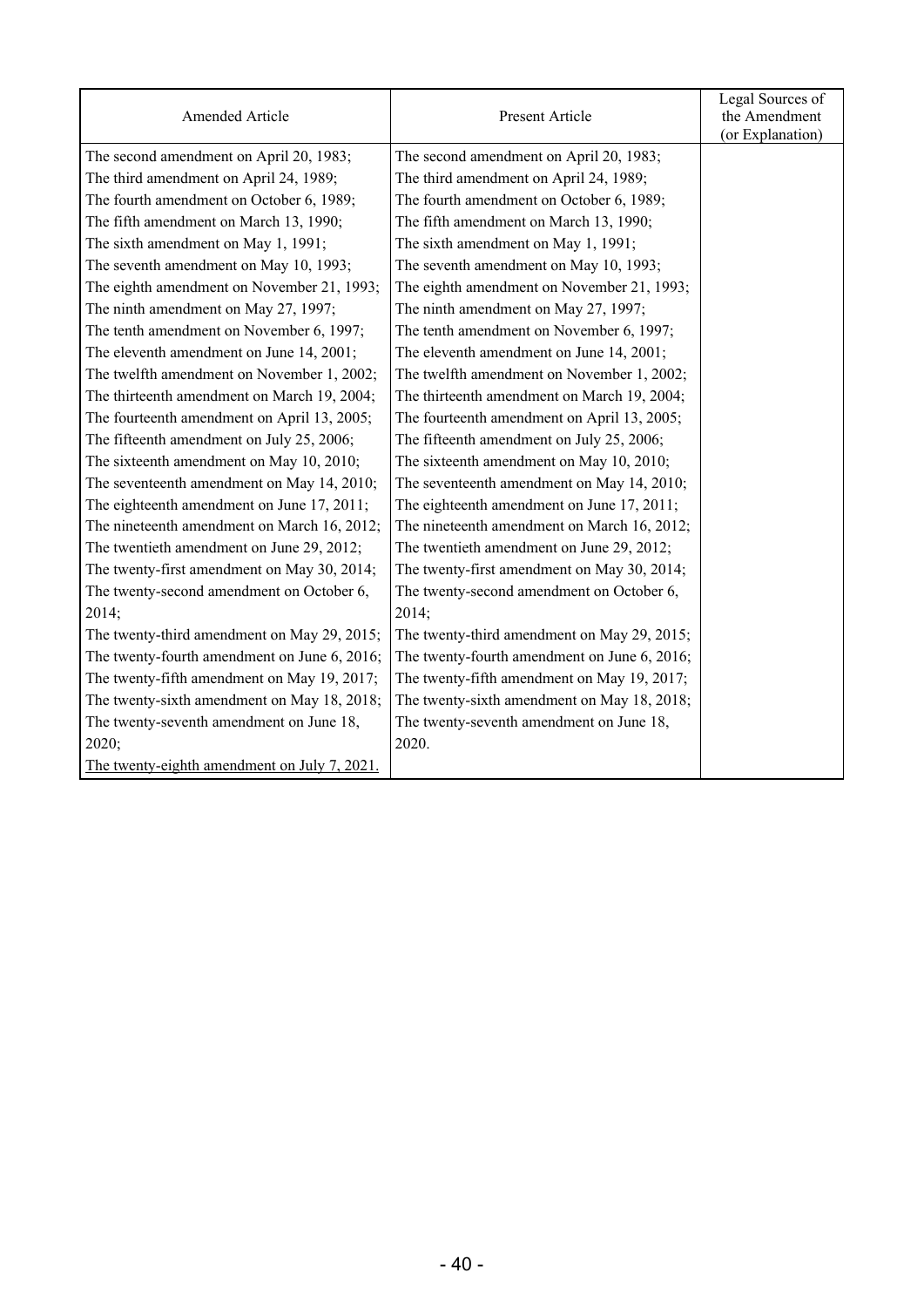# **TCI Co., Ltd. ("The Company")**

#### **Table for Comparison of Amendments to the Operational Procedures for Acquisition or Disposal of Assets**

| Amended Article                                                                    | Present Article                                  | Legal Sources of<br>the Amendment<br>(or Explanation) |
|------------------------------------------------------------------------------------|--------------------------------------------------|-------------------------------------------------------|
| <b>Article 4</b>                                                                   | <b>Article 4</b>                                 | The amendment is                                      |
| Limits of Amounts on the acquisition of real                                       | Limits of Amounts on the acquisition of real     | applied to conform                                    |
| estate and securities by the Company (or each                                      | estate and securities by the Company (or each    | to the needs of                                       |
| subsidiary of the Company) for non-operating                                       | subsidiary of the Company) for non-operating     | company operations.                                   |
| purpose:                                                                           | purpose:                                         |                                                       |
| 1. The total amount of the investment in real                                      | 1. The total amount of the investment in real    |                                                       |
| property by the Company for non-operating                                          | property by the Company for non-operating        |                                                       |
| purpose should not exceed 50% of the                                               | purpose should not exceed 50% of the             |                                                       |
| Company's net worth (based on the latest                                           | Company's net worth (based on the latest         |                                                       |
| Financial Statements).                                                             | Financial Statements).                           |                                                       |
| 2. The total amount of the investment in                                           | 2. The total amount of the investment in         |                                                       |
| securities should not exceed the net value of                                      | securities should not exceed 100% of the         |                                                       |
| the company's latest financial statements                                          | Company's net worth. The total amount of         |                                                       |
| audited, attested and verified by public                                           | the investment in short-term securities should   |                                                       |
| certified accountants. 100% of the Company's                                       | not exceed 20% of the Company's net worth.       |                                                       |
| net worth. The total amount of the investment                                      | 3. The amount of the investment in each          |                                                       |
| in short term securities should not exceed-                                        | respective security should not exceed 10% of     |                                                       |
| 20% of the Company's net worth.                                                    | the Company's net worth. The amount of the       |                                                       |
| 3. The amount of the investment in each                                            | investment in each respective short-term         |                                                       |
| respective security should not exceed the net                                      | security should not exceed 5% of the             |                                                       |
| value of the company's latest financial                                            | Company's net worth.                             |                                                       |
| statements audited, attested and verified by                                       | 4. The limits of amounts on the investment in    |                                                       |
| public certified accountants. 10% of the-                                          | each respective security shall not apply         |                                                       |
| Company's net worth. The amount of the-                                            | where the investment is a strategic              |                                                       |
| investment in each respective short term-<br>security should not exceed 5% of the- | investment.                                      |                                                       |
| Company's net worth.                                                               |                                                  |                                                       |
| 4. The limits of amounts on the investment in                                      |                                                  |                                                       |
| each respective security shall not apply                                           |                                                  |                                                       |
| where the investment is a strategic                                                |                                                  |                                                       |
| investment.                                                                        |                                                  |                                                       |
| Article 6                                                                          | Article 6                                        | The amendment is                                      |
| Operating Procedures for Acquisition or                                            | Operating Procedures for Acquisition or          | applied to conform                                    |
| Disposal of Securities                                                             | Disposal of Securities                           | to Article 28-3 of                                    |
| 1. Appraisal Procedures and Operating Procedures                                   | 1. Appraisal Procedures and Operating Procedures | Securities and                                        |
| The Company's buying and selling of long-                                          | The Company's buying and selling of long         | Exchange Act.                                         |
| and short term-securities should be made in                                        | and short-term securities should be made in      |                                                       |
| accordance with the Procedures for                                                 | accordance with the Procedures for               |                                                       |
| Investment Cycle, the regulations established                                      | Investment Cycle, the regulations established    |                                                       |
| by the Company.                                                                    | by the Company.                                  |                                                       |
| 2. The determination procedures for the                                            | 2. The determination procedures for the          |                                                       |
| transaction terms and the degree of authority                                      | transaction terms and the degree of authority    |                                                       |
| delegated are as follows;                                                          | delegated are as follows;                        |                                                       |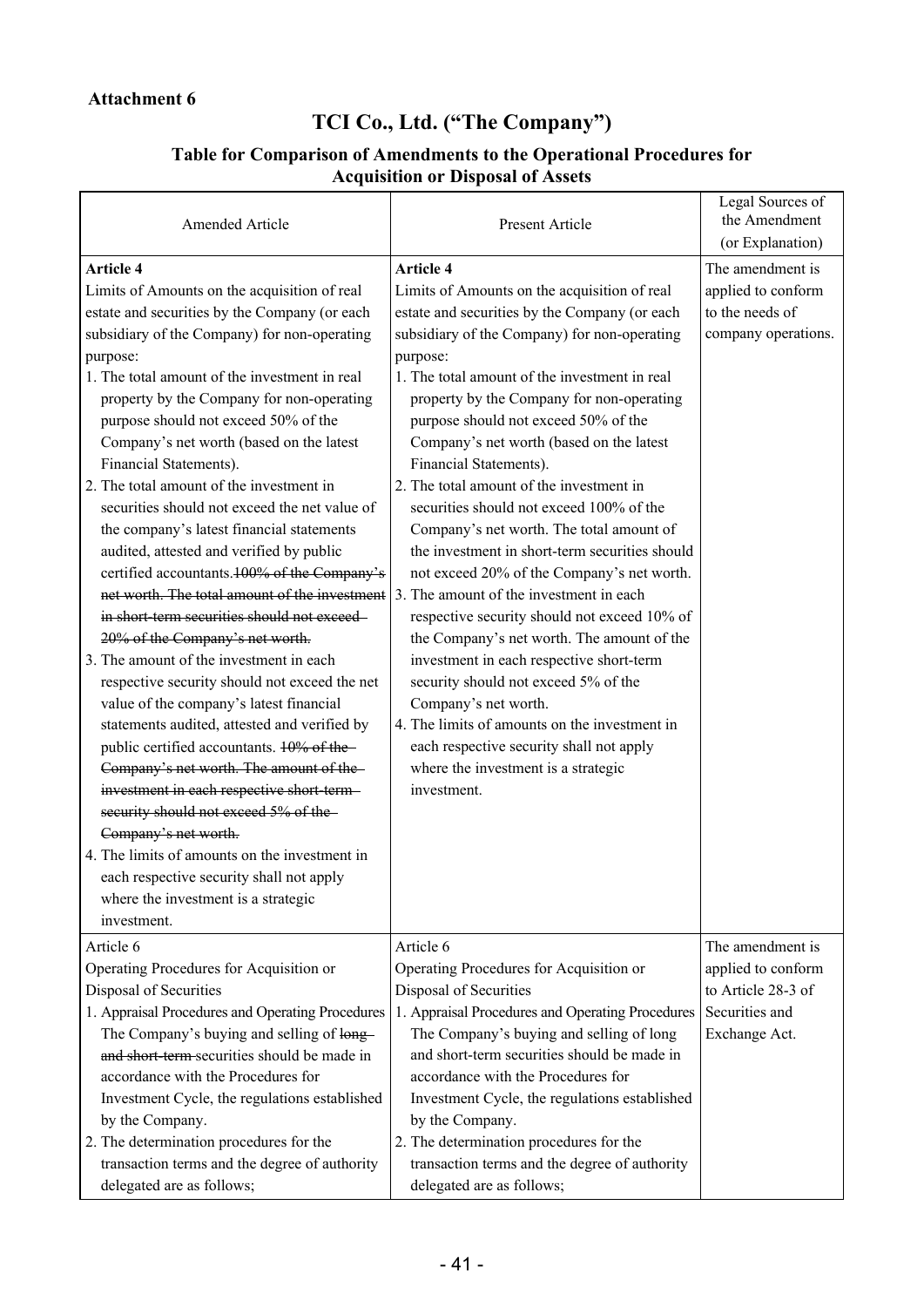| Amended Article                                | Present Article                                | Legal Sources of<br>the Amendment<br>(or Explanation) |
|------------------------------------------------|------------------------------------------------|-------------------------------------------------------|
| (1) The trading of securities on a centralized | (1) The trading of securities on a centralized |                                                       |
| exchange market or an over-the-counter         | exchange market or an over-the-counter         |                                                       |
| market shall be determined by the              | market shall be determined by the              |                                                       |
| individual organization responsible for        | individual organization responsible for        |                                                       |
| the acquisition or disposal market in          | the acquisition or disposal market in          |                                                       |
| accordance with the value of securities. If    | accordance with the value of securities. If    |                                                       |
| the transaction price is less than NT\$300     | the transaction price is less than NT\$60      |                                                       |
| million, the chairman of the Company           | million (NT\$60 million included), the         |                                                       |
| will be delegated by the Board of              | chairman of the Company will be                |                                                       |
| Directors to make final decisions. The         | delegated by the Board of Directors to         |                                                       |
| decisions shall be subsequently submitted      | make final decisions. The decisions shall      |                                                       |
| to and ratified by the Board of Directors.     | be subsequently submitted to and ratified      |                                                       |
| If the transaction price is equal to or        | by the Board of Directors. If the              |                                                       |
| greater than NT\$300 million, the proposal     | transaction price is higher than NT\$30        |                                                       |
| shall be approved by the chairman first,       | million, the proposal shall be approved by     |                                                       |
| and then be subsequently submitted to the      | the chairman first, and then be subsequently   |                                                       |
| Board of Directors to make final               | submitted to the Board of Directors to         |                                                       |
| decisions. The acquisition or disposal of      | make final decisions. The acquisition or       |                                                       |
| derivatives shall be subject to Article 8 in   | disposal of derivatives shall be subject to    |                                                       |
| this Operational Procedures for                | Article 8 in this Operational Procedures       |                                                       |
| Acquisition or Disposal of Assets.             | for Acquisition or Disposal of Assets.         |                                                       |
| (2) To examine the trading of securities       | (2) To examine the trading of securities       |                                                       |
| which are not on a centralized market or       | which are not on a centralized market or       |                                                       |
| an over-the-count market (the original         | an over-the-count market (the original         |                                                       |
| subscription of a registered stock which       | subscription of a registered stock which       |                                                       |
| includes subscription of stocks to             | includes subscription of stocks to             |                                                       |
| incorporate a company and subscription         | incorporate a company and subscription         |                                                       |
| of new capitalization shares of a start-up     | of new capitalization shares of a start-up     |                                                       |
| company by cash exlcuded), the                 | company by cash exlcuded), the                 |                                                       |
| Company shall, prior to the date of            | Company shall, prior to the date of            |                                                       |
| occurrence of the event, obtain financial      | occurrence of the event, obtain financial      |                                                       |
| statements of the issuing company for the      | statements of the issuing company for the      |                                                       |
| most recent period, certified or reviewed      | most recent period, certified or reviewed      |                                                       |
| by a certified public accountant, for          | by a certified public accountant, for          |                                                       |
| reference in appraising the transaction        | reference in appraising the transaction        |                                                       |
| price. The net asset value of each share,      | price. The net asset value of each share,      |                                                       |
| the earning power, and the future              | the earning power, and the future              |                                                       |
| potential shall be taken as considerations.    | potential shall be taken as considerations.    |                                                       |
| If the transaction price is less than          | If the transaction price is less than NT\$60   |                                                       |
| NT\$300 million, the chairman of the           | million (NT\$60 million included), the         |                                                       |
| Company will be delegated by the Board         | chairman of the Company will be                |                                                       |
| of Directors to make final decisions. The      | delegated by the Board of Directors to         |                                                       |
| decisions shall be subsequently submitted      | make final decisions. The decisions shall      |                                                       |
| to and ratified by the Board of Directors.     | be subsequently submitted to and ratified      |                                                       |
| If the transaction price is higher than        | by the Board of Directors. If the              |                                                       |
| equal to or greater than NT\$300 million,      | transaction price is higher than NT\$60        |                                                       |
| the proposal shall be approved by the          | million, the proposal shall be approved by     |                                                       |
| chairman first, and then be subsequently       | the chairman first, and then be                |                                                       |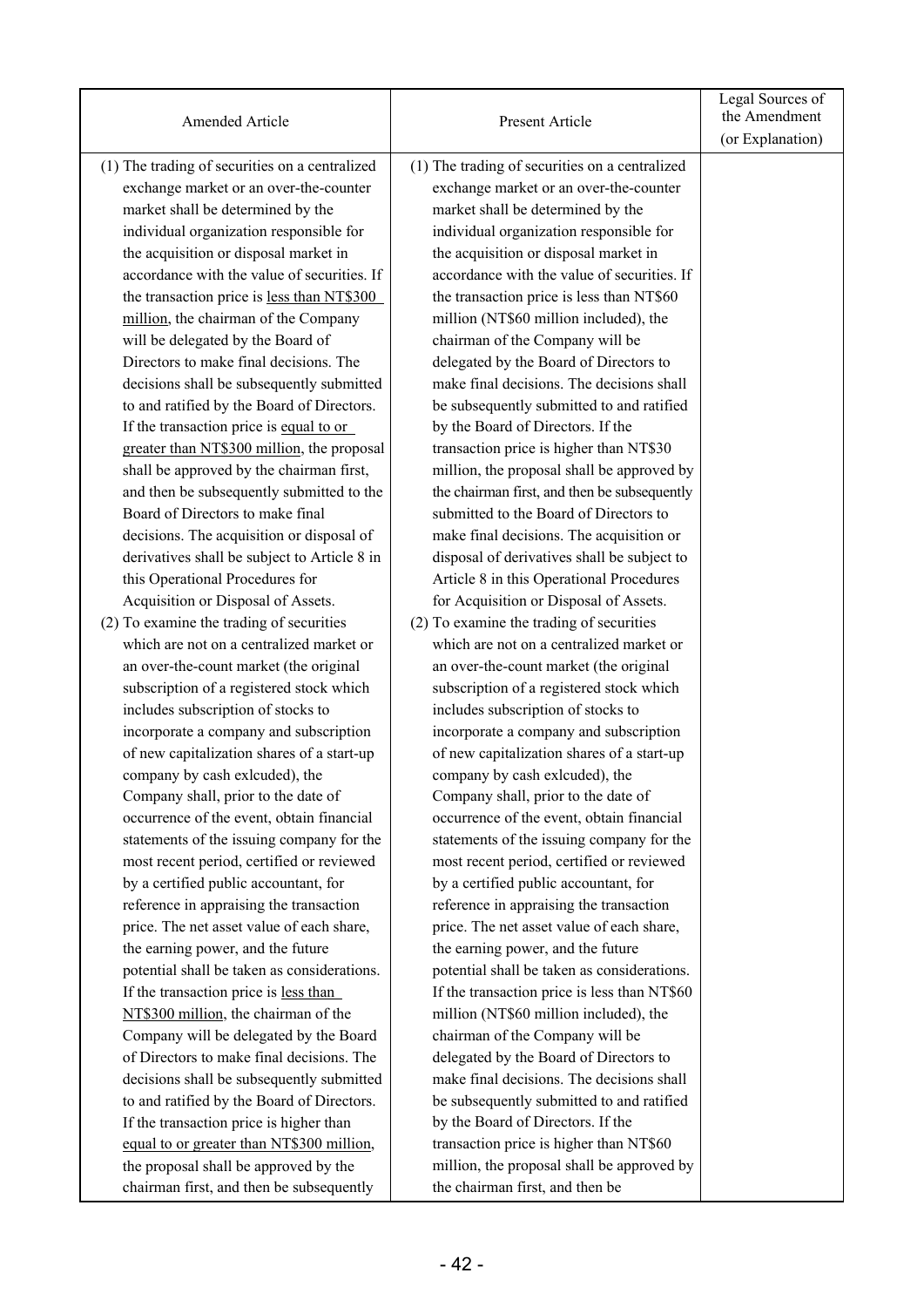| Amended Article                               | Present Article                               | Legal Sources of<br>the Amendment<br>(or Explanation) |
|-----------------------------------------------|-----------------------------------------------|-------------------------------------------------------|
| submitted to the Board of Directors to        | subsequently submitted to the Board of        |                                                       |
| make final decisions.                         | Directors to make final decisions.            |                                                       |
| (4) About appraisal procedures for long-      | (4) About appraisal procedures for long-      |                                                       |
| term/short-term investments, the              | term/short-term investments, the              |                                                       |
| responsible departments shall prepare the     | responsible departments shall prepare the     |                                                       |
| reason(s) for acquisition or disposal, the    | reason(s) for acquisition or disposal, the    |                                                       |
| counterpart of the transaction, the           | counterpart of the transaction, the           |                                                       |
| transaction price, the payment terms, and     | transaction price, the payment terms, and     |                                                       |
| the appraisal reports for approval first,     | the appraisal reports for approval first,     |                                                       |
| and then the responsible departments are      | and then the responsible departments are      |                                                       |
| permitted tprepare the relevant trading       | permitted tprepare the relevant trading       |                                                       |
| contracts.                                    | contracts.                                    |                                                       |
| 3. Responsible departments                    | 3. Responsible departments                    |                                                       |
| The Company's investment in-long and-         | The Company's investment in long and          |                                                       |
| short term securities should be approved by   | short-term securities should be approved by   |                                                       |
| the persons with the decision-making          | the persons with the decision-making          |                                                       |
| authority defined in the preceding paragraph, | authority defined in the preceding paragraph, |                                                       |
| and the departments responsible therefor      | and the departments responsible therefor      |                                                       |
| should be Financial Department or other       | should be Financial Department or other       |                                                       |
| related department.                           | related department.                           |                                                       |
| Article 9                                     | Article 9                                     | The amendment is                                      |
| 2. Other Items to Note                        | 2. Other Items to Note                        | applied to conform                                    |
| (1) Convening the meeting of the Board of     | (1) Convening the meeting of the Board of     | to Securities and                                     |
| Directors and the date of                     | Directors and the date of shareholders'       | Exchange Act.                                         |
| shareholders' meetings                        | meetings                                      |                                                       |
| A company participating in a merger,<br>1.    | A company participating in a merger,<br>i.    |                                                       |
| demerger, or acquisition shall convene        | demerger, or acquisition shall convene        |                                                       |
| a board of directors meeting and              | a board of directors meeting and              |                                                       |
| shareholders' meeting on the day of           | shareholders' meeting on the day of           |                                                       |
| the transaction to resolve matters            | the transaction to resolve matters            |                                                       |
| relevant to the merger, demerger, or          | relevant to the merger, demerger, or          |                                                       |
| acquisition, unless another act               | acquisition, unless another act               |                                                       |
| provides otherwise or the FSC is              | provides otherwise or the FSC is              |                                                       |
| notified in advance of extraordinary          | notified in advance of extraordinary          |                                                       |
| circumstances and grants consent.             | circumstances and grants consent.             |                                                       |
| ii. A company participating in a transfer     | ii. A company participating in a transfer     |                                                       |
| of shares shall call a board of directors     | of shares shall call a board of directors     |                                                       |
| meeting on the day of the transaction,        | meeting on the day of the transaction,        |                                                       |
| unless another act provides otherwise         | unless another act provides otherwise         |                                                       |
| or the FSC is notified in advance of          | or the FSC is notified in advance of          |                                                       |
| extraordinary circumstances and               | extraordinary circumstances and               |                                                       |
| grants consent.                               | grants consent.                               |                                                       |
|                                               | iii.                                          |                                                       |
| iv. When participating in a merger,           | iv. When participating in a merger,           |                                                       |
| demerger, acquisition, or transfer of         | demerger, acquisition, or transfer of         |                                                       |
| another company's shares, a company           | another company's shares, a company           |                                                       |
| that is listed on an exchange or has its      | that is listed on an exchange or has its      |                                                       |
| shares traded on an OTC market shall,         | shares traded on an OTC market shall,         |                                                       |